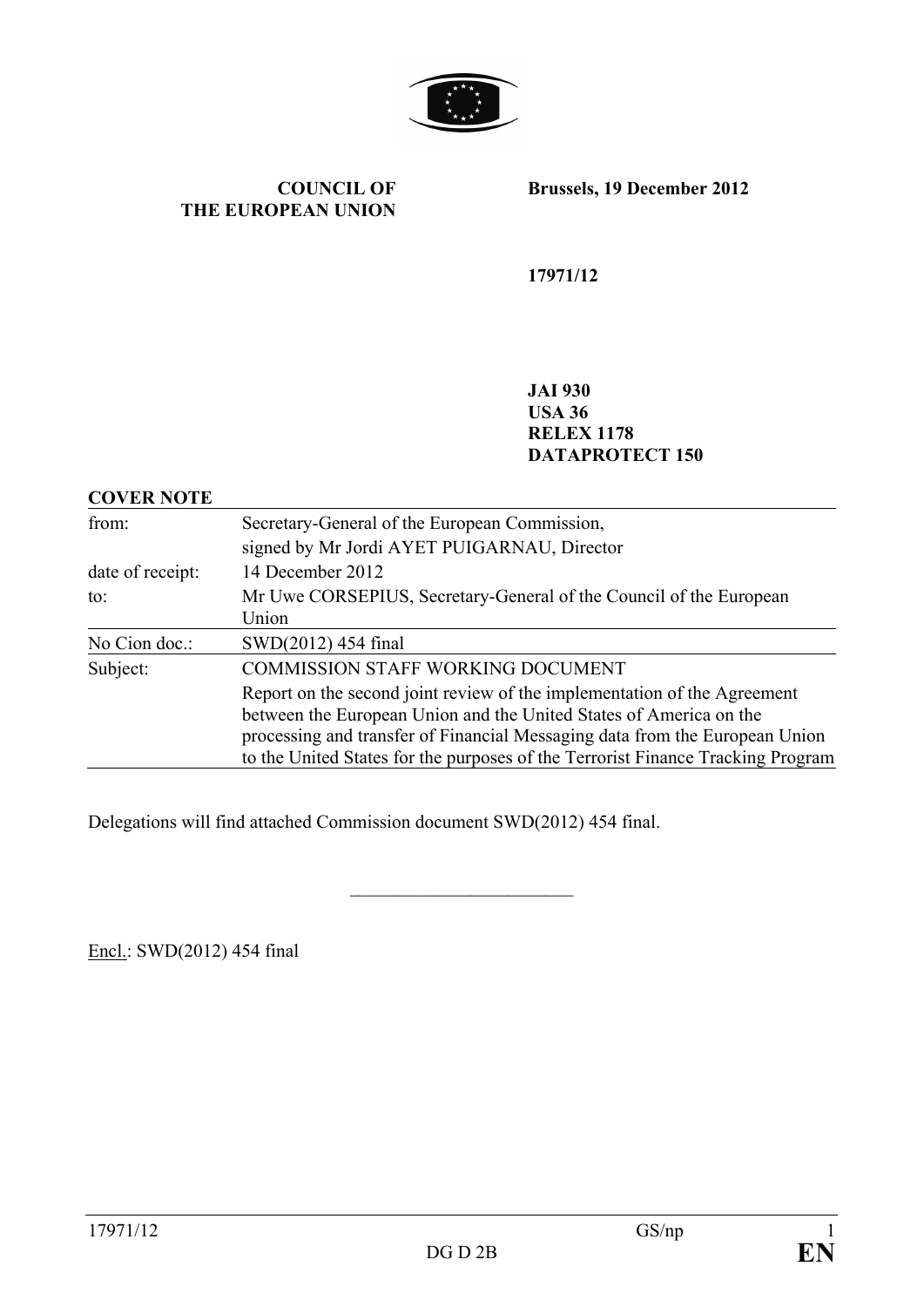

Brussels, 14.12.2012 SWD(2012) 454 final

### **COMMISSION STAFF WORKING DOCUMENT**

**Report on the second joint review of the implementation of the Agreement between the European Union and the United States of America on the processing and transfer of Financial Messaging data from the European Union to the United States for the purposes of the Terrorist Finance Tracking Program** 

**October 2012**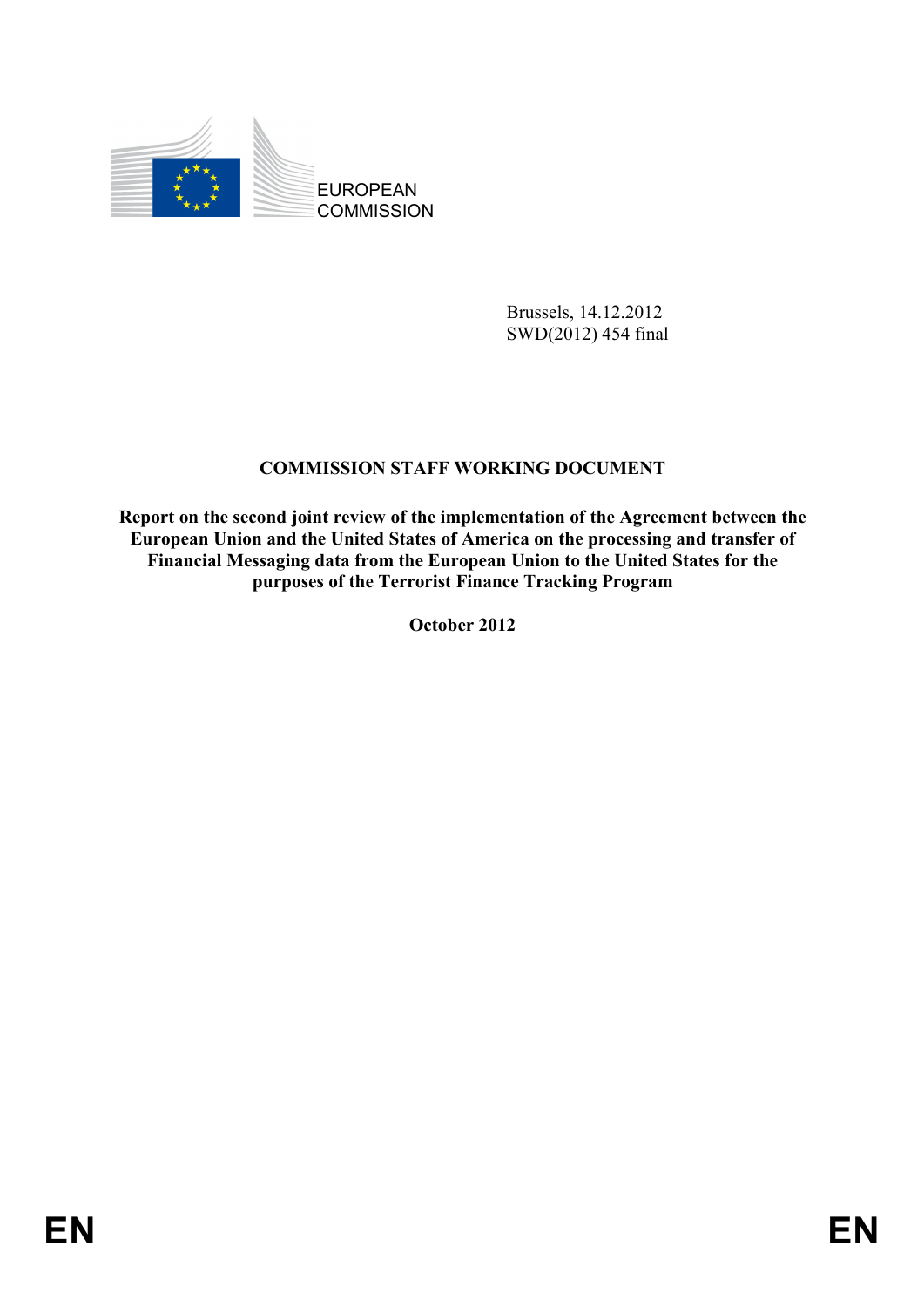# **TABLE OF CONTENTS**

| 1.     | PROCEDURAL ASPECTS - SCOPE, MANDATE, METHODOLOGY2                             |
|--------|-------------------------------------------------------------------------------|
| 2.     |                                                                               |
| 2.1.   |                                                                               |
| 2.1.1. |                                                                               |
| 2.1.2. |                                                                               |
| 2.1.3. |                                                                               |
| 2.1.4. |                                                                               |
| 2.1.5. |                                                                               |
|        |                                                                               |
|        |                                                                               |
|        |                                                                               |
|        |                                                                               |
|        |                                                                               |
| 2.1.6. |                                                                               |
| 2.1.7. | The value of the Agreement – explaining its security benefits through greater |
| 2.2.   |                                                                               |
| 3.     |                                                                               |
|        |                                                                               |

| ANNEX III – Europol statistics on Articles 4, 9 and 10 of the Agreement35                    |  |
|----------------------------------------------------------------------------------------------|--|
| ANNEX IV – Sample of recent terrorist cases illustrating the added value of the agreement.38 |  |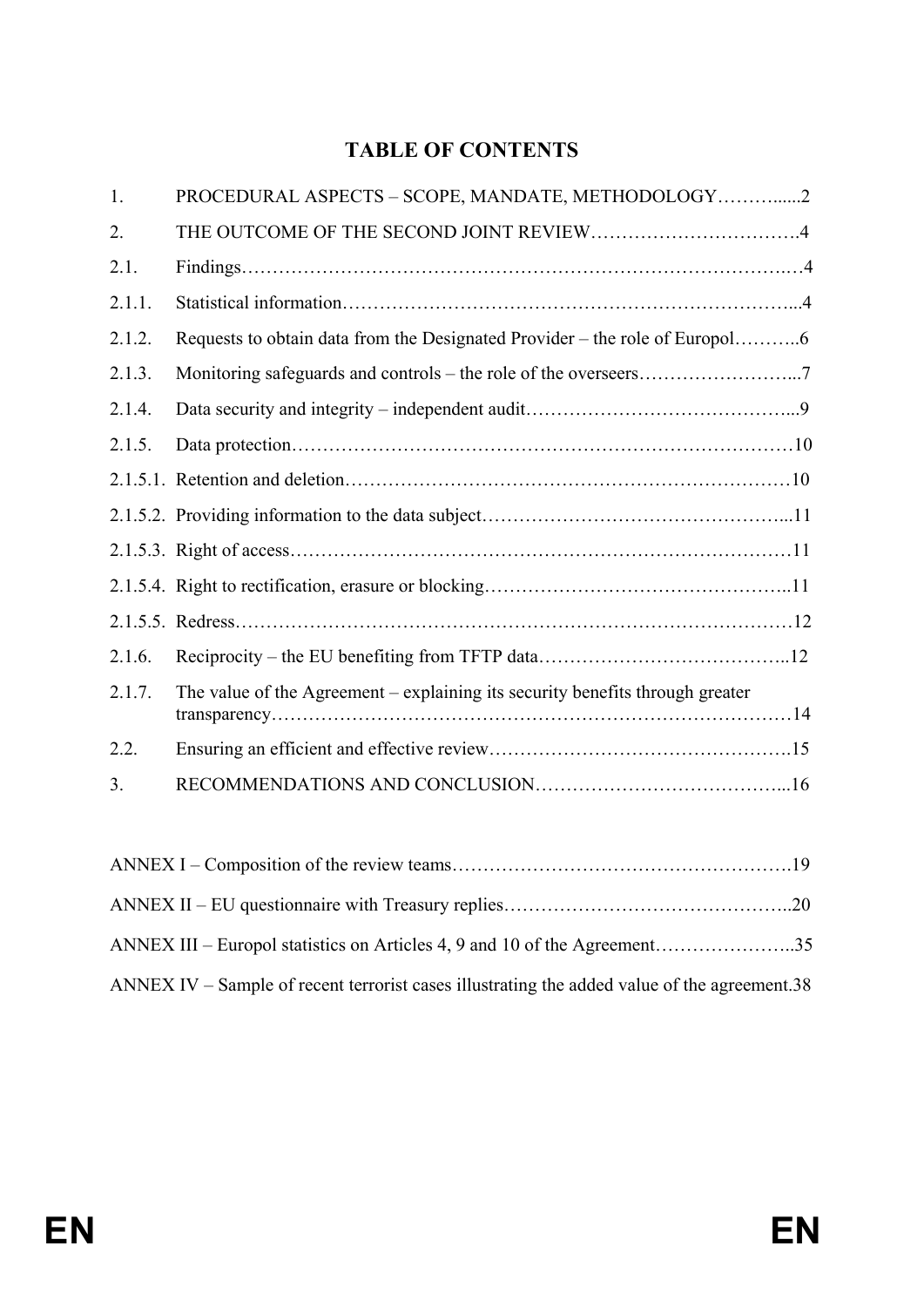### **1. PROCEDURAL ASPECTS – SCOPE, MANDATE, METHODOLOGY**

Following the first joint review in February 2011, which covered the period of the first six months after the entry into force of the Agreement (1 August 2010 until 31 January 2011), the second joint review covered the ensuing period from 1 February 2011 until 30 September 2012. To avoid repetitions as to the background, history and content of the EU-US TFTP Agreement, reference is made to the report on the first review from 30 March 20[1](#page-3-0)1.<sup>1</sup>

Pursuant to Article 13(1) of the TFTP Agreement, the joint review should cover *"the safeguards, controls, and reciprocity provisions*" set out in the Agreement. In this context, Article 13(2) specifies that the joint review should have particular regard to:

- (a) The number of financial payment messages accessed;
- (b) The number of occasions on which leads have been shared with Member States, third countries, and Europol and Eurojust;
- (c) The implementation and effectiveness of the Agreement, including the suitability of the mechanism for the transfer of information;
- (d) Cases in which information has been used for the prevention, investigation, detection, or prosecution of terrorism or its financing;
- (e) Compliance with the data protection obligations specified in the Agreement.

Article 13(2) further states that "*the review shall include a representative and random sample of searches in order to verify compliance with the safeguards and controls set out in this Agreement, as well as a proportionality assessment of the Provided Data, based on the value of such data for the investigation, prevention, detection, or prosecution of terrorism or its financing.*"

The second review was conducted jointly by a US review team and an EU one. According to Article 13(3), the Commission represents the EU in the joint reviews. Consequently the EU review team was headed by a senior Commission official and, in total, consisted of three members of Commission staff and three external experts, namely two data protection experts and an expert with judicial experience, who supported the Commission in reviewing the agreement, in accordance with Article 13(3). A list of the members of both review teams, EU and US, appears in Annex I.

As to its schedule, the second joint review was carried out in two main steps: on 4 October 2012 in The Hague at Europol premises and on 30 and 31 October 2012 in Washington at the U.S. Treasury Department (hereinafter "the Treasury"). The following methodology was applied:

– Both review teams first met in The Hague at Europol's headquarters and were informed by Europol senior staff and experts on Europol's implementation and practical application of the Agreement. The teams visited the secure location where

<span id="page-3-0"></span>

 ${}^{1}$  SEC(2011) 438 final.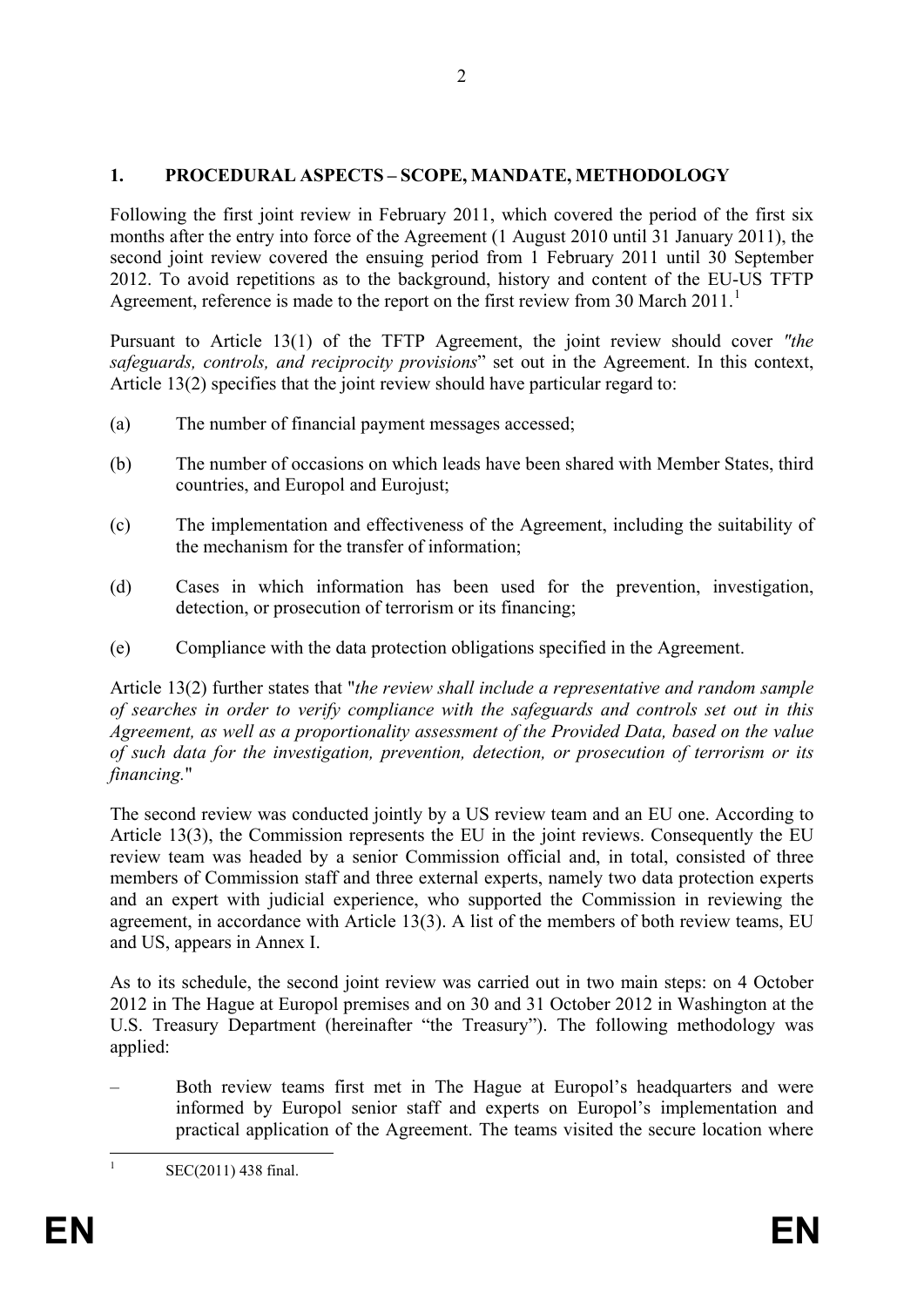Europol handles the US requests and met the persons having access to the data in question.

- To prepare the visit in Washington, the EU team had sent a questionnaire to the Treasury in advance of the review. This questionnaire contained specific questions in relation to all the aspects of the review as specified in the Agreement. The Treasury provided written replies to the questionnaire (Annex II). The EU review team also posed further questions to Treasury officials and was able to address all the various parameters of the Agreement.
- The review teams were granted access to relevant Treasury premises, including the site where the TFTP is operated. For security reasons, review team members were required to provide advance evidence of their security clearances to access the TFTP facility.
- The review teams were given a live demonstration of searches performed on the provided data, with the results shown and explained on screen by the analysts, while respecting the applicable US confidentiality requirements.
- The review teams had direct exchanges with Treasury personnel responsible for the TFTP program, the overseers who review the searches of the data provided under the TFTP Agreement, and the full-time auditor of the TFTP employed by the Designated Provider.
- The review teams did not carry out any system checks or controls on the basis of log files.

This report is based on information contained in the written replies that the Treasury provided to the EU questionnaire, information obtained from the discussions with Treasury personnel as well as information contained in other publicly available Treasury documents. In addition, information provided by Europol staff, both orally and in writing, was used and the findings in the two inspection reports of Europol's Joint Supervisory Body (JSB) from March 2011 and March 2012 were taken into account. Finally, the Commission's replies to 15 questions posed by Members of European Parliament<sup>[2](#page-4-0)</sup> were considered and, to complete and/or confirm the information available to it, the Commission also met occasionally with the Designated Provider and held a classified meeting with Member States on the application of Article 10 of the Agreement.

Due to the sensitive nature of the TFTP, there were limitations on the provision of some documents during the review. Some information was provided to the review teams under the condition that it would be treated as classified up to the level of EU SECRET. Some classified information was only made available for consultation and reading in the Treasury premises. The review itself was conducted over a period of three days (" $1+2$ "), with additional briefings and review activities occurring outside of that period. The present report should be read in the light of these considerations, as well as in the light of the fact that, following a request from the Treasury, all members of the review teams had to sign non-disclosure agreements

<span id="page-4-0"></span><sup>&</sup>lt;sup>2</sup> E-11200/2010; E-2166/2011; E-2762/2011; E-2783/2011; E-3148/2011; E-3778/2011; E-3779/2011; E-4483/2011; E-6633/2011; E-8044/2011; E-8752/2011; E-617/2012; E-2349/2012; E-3325/2012; E-7570/2012.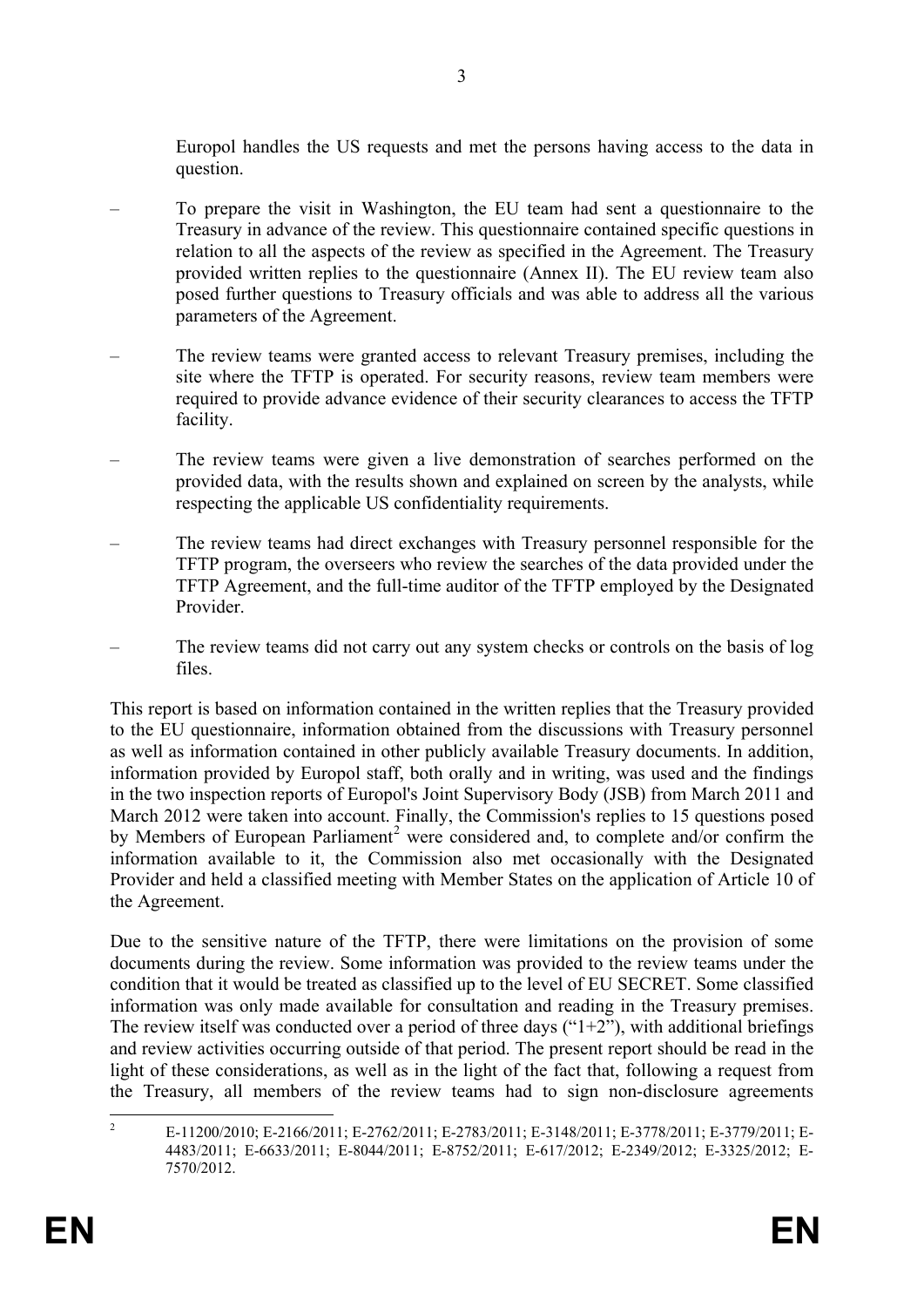exposing them to criminal and/or civil sanctions for breaches. However, this did not hamper the work of the review teams.

Given its timing just 6 months after the entry into force of the agreement, the first review concentrated on whether all the mechanisms of the Agreement had been put in place. The second review was able to look more in depth into whether the Agreement was functioning well. This included verifying its further implementation and the continued proper functioning of the mechanisms contained in it. Due to the longer period of implementation and application that was under review, this time the EU review team was in a position to look at more data gathered over a longer period which helped it to substantiate its view regarding the effectiveness and practical use of the Agreement, both for the US in obtaining security related information in the framework of the TFTP as well as for the EU in return receiving information from possible findings under this programme. The review also considered whether the recommendations made in the first review report had been followed up.

The second review was based on the understanding that it was not its task to provide a political judgement on the Agreement, this being considered outside the scope and mandate under Article 13. The focus of this report is therefore to present the review's findings in a manner which is as objective as possible. Where recommendations are presented, these are aimed at further increasing the effectiveness of the application of the Agreement, in particular its safeguards.

Before, during, and after the review there has been an exchange of views in an open and constructive spirit which covered all the questions of the review teams. Therefore the Commission would like to acknowledge the good cooperation on the part of all Treasury and other US personnel, personnel of Europol and the Designated Provider, as well as the EUappointed overseers during the review, and expresses its gratitude for the way in which the questions of the review teams have been replied to.

Finally it should be clarified that this report was prepared by, and reflects the views of, the EU review team, based on the work of the joint review and other work independently conducted on the EU side. However the modalities for the second review and the procedure for the issuance of this report were agreed with the Treasury, including an opportunity for the latter to conduct a prior check of this report for the purpose of identifying any classified or sensitive information that could not be disclosed to the public.

## **2. THE OUTCOME OF THE SECOND JOINT REVIEW**

### **2.1. Findings**

### *2.1.1. Statistical information*

The issue of the overall volume of financial payment messages provided to the Treasury under the Agreement has been central to discussions on statistics. While this aspect is not explicitly referred to in Article 13 of the Agreement as an obligatory element of the review, it is obvious that there is an interest to be informed on this point in order to fully understand the scope of the programme, its possible implications for civil liberties, and thus its proportionality. As during the first review, the US side did not disclose concrete figures on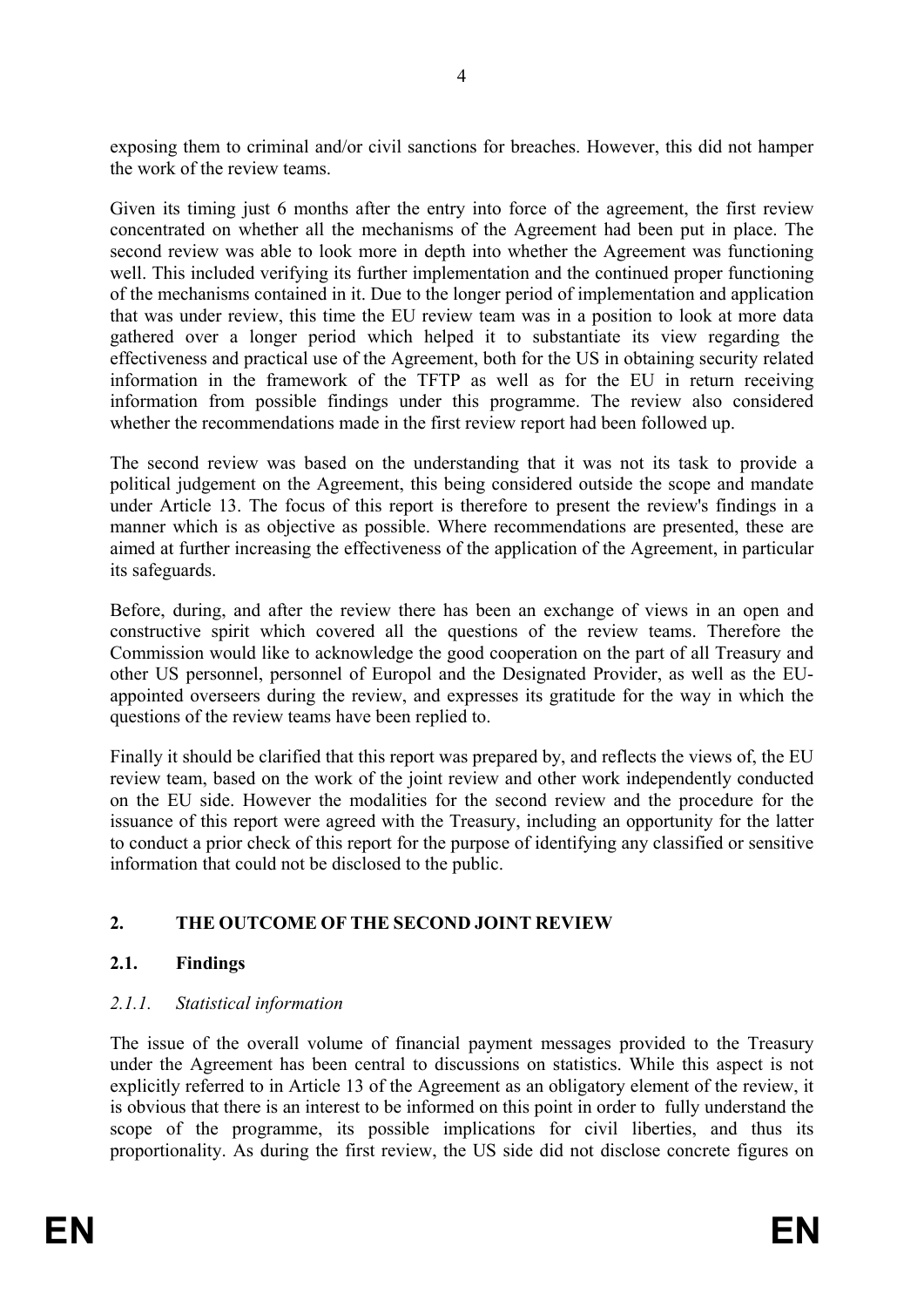data volumes, reconfirming its view that revealing too detailed information on data volumes would in fact provide indications as to the message types and geographical regions sought (in combination with other publicly available information) and would lead to the effect that terrorists would try to avoid such message types in those regions. However the US side expressed understanding for the EU interest in data volumes and agreed to provide at least trends which give some indications on the actual overall amount of data transferred to the US. These trends show a continuous decrease from the previous to this reporting period.

In comparison to the previous reporting period, also the number of searches that were performed on those data went down significantly. During the 20 months of the period under review, TFTP analysts conducted 31797 searches in the TFTP, an average of 1 590 searches per month. This number includes searches involving data stored in and obtained from the United States, as well as data stored in and obtained from the EU pursuant to the Agreement. This number includes searches of financial payment messages from financial institutions around the world, most of which, according to the Treasury, involve neither the EU nor its residents.

There is no clear-cut explanation for these decreases. One possible reason could be a backlog before the first reporting period due to the (temporary) lack of an agreement as a basis for data exchange before the adoption of the EU US TFTP Agreement. Another reason could be the Treasury decisions, as part of its on-going utility-based reviews of the data, to narrow the message types responsive to its requests on three separate occasions during the period under review – in February 2011, September 2011, and October 2011 as referred to in the responses to the EU questionnaire (see Annex II).

Assessing the added value of the TFTP and communicating clearly and openly about the implementation of the programme and the Agreement can only be done in so far as this does not jeopardise the on-going value and integrity of the programme. The Treasury has on many occasions expressed its concern to ensure that no sensitive or classified details of the programme should become public as this could harm the effectiveness of the programme. This concern was also demonstrated by the procedures on security clearances and the nondisclosure agreements which the members of the review teams were asked to sign. This is an understandable concern, given the importance of the programme for preventing and combating terrorism and its financing. Information on the functioning of the programme should not be provided at the risk that this information might be misused by those being fought by it.

The resulting need for confidentiality necessarily limits the possibilities for this report to communicate some details on the implementation of the Agreement. On the other hand there is a clear interest for substantial information to assess the necessity of providing data for TFTP. Two examples of the tension this can create were discussed in particular by the review teams – the overall volume of financial payment messages provided under the Agreement to US authorities, and the number of searches which were performed on this data. Generally, the second review tried to strike a balance in that US confidentiality requirements have been strictly followed in order to enable the Treasury to provide to the review teams relevant classified information.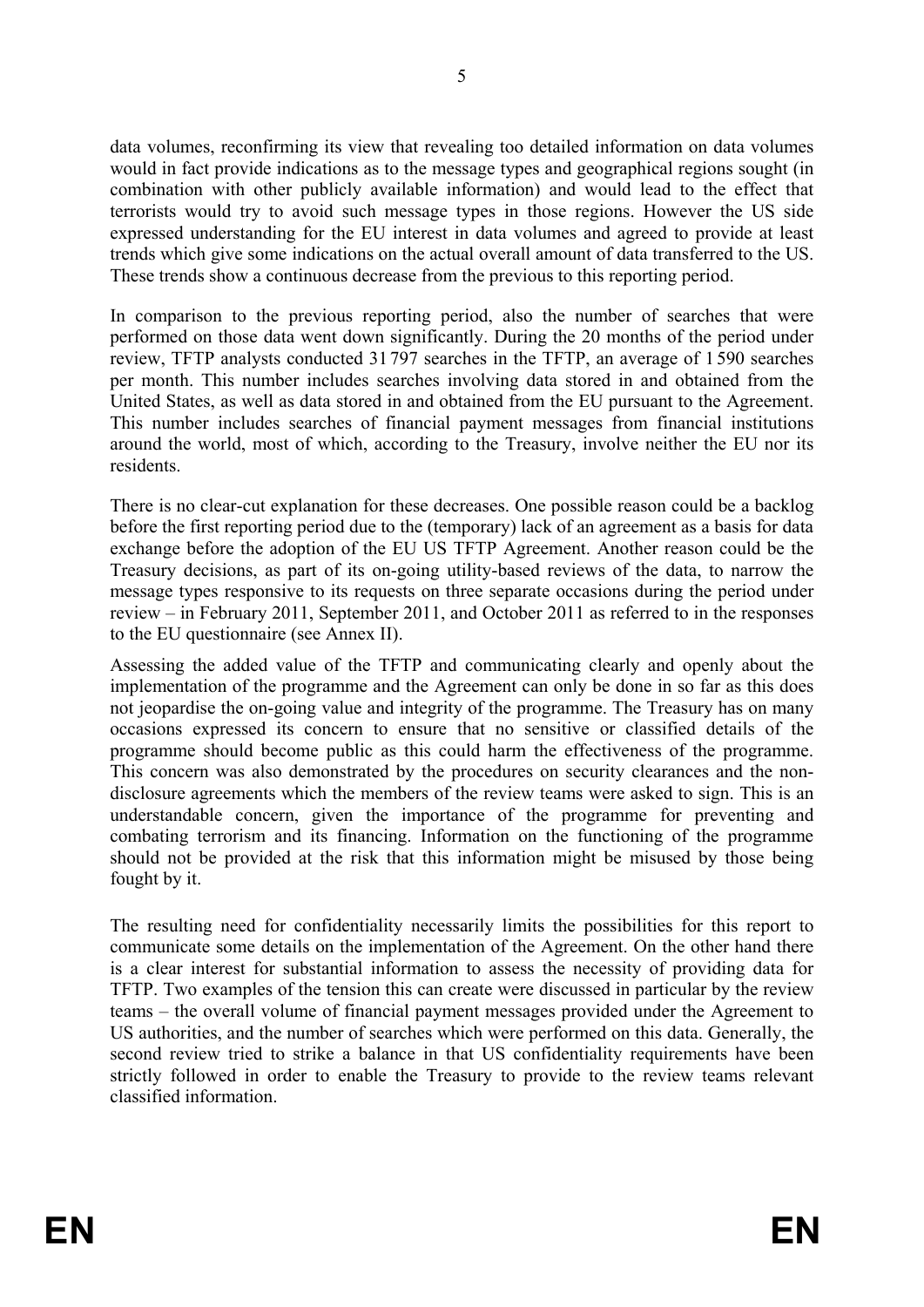### *2.1.2. Requests to obtain data from the Designated Provider – the role of Europol*

The requests under Article 4 were received, on average, every month, and covered a period of four weeks. During the period under review Europol received 21 requests from the Treasury. In three cases Europol asked the US side for supplemental information which it then received. Europol issued a delay notification to the Designated Provider on one occasion because the verification process was expected to take longer than 48 hours of working days. In no cases did the verification lead to a rejection of the request. The statistical information provided by Europol to the review teams is attached as Annex III.

Both Europol and the Treasury explained that no SEPA data<sup>[3](#page-7-0)</sup> has been requested or transmitted which was also confirmed by the Designated Provider.

The Treasury explained its processes for updating and revising the supplemental documents provided to Europol in connection with each Article 4 verification request. Taking into consideration the most recent terrorist threats and vulnerabilities, counter-terrorism analysts assess the scope of the request and update the supplemental documents for Europol to include recent specific and concrete examples of terrorist threats and vulnerabilities, as well as the uses of TFTP data, and how they relate to the request. Treasury policy staff then provides relevant policy updates and review the documents for accuracy and completeness. Next, the Treasury counsel conducts a thorough legal review to ensure that the request, including the supplemental documents, complies with the criteria of Article 4. Finally, the Director of the Treasury Department's Office of Foreign Assets Control reviews the documents and confirms that the Article 4 standards are satisfied and that the request reflects current counter-terrorism reports and analyses.

The Treasury explained that this process of updating and reviewing the supplemental document is considerably work intensive. The constant updating and refining have caused the documents provided to Europol to grow from 51 pages in August 2010, when the Agreement entered into force; to 63 pages in February 2011, the month of the first joint review; to 104 pages in September 2012, the end of the period now under review. The review teams had the opportunity to examine two examples of the classified supplemental documents provided to Europol by the Treasury as part of the Article 4 process and to discuss on that basis the procedures for handling and the scope of the requests. The examples examined dated from, respectively, the beginning and the end of the reporting period and the review teams noted the increased information contained therein – much of it in response to direct requests from Europol and following up some of the recommendations made to Europol by its JSB, especially as concerns sufficient information in writing. The EU review team believes that cooperation between Europol and the Treasury has resulted in substantial improvements to the Article 4 process and is satisfied that this process is proceeding in compliance with the Agreement.

During the period under review Europol has shown that it has taken seriously the criticism and calls for improvements expressed by various stakeholders. It has worked to follow these recommendations and apply them in the applicable counter terrorism context. In 2011 Europol

<span id="page-7-0"></span><sup>&</sup>lt;sup>3</sup> For more information on what is to be understood by SEPA data (formats), see the website of the European Payment Council (http://www.europeanpaymentscouncil.eu) and the reply of the Commission to written question E-7516/2010.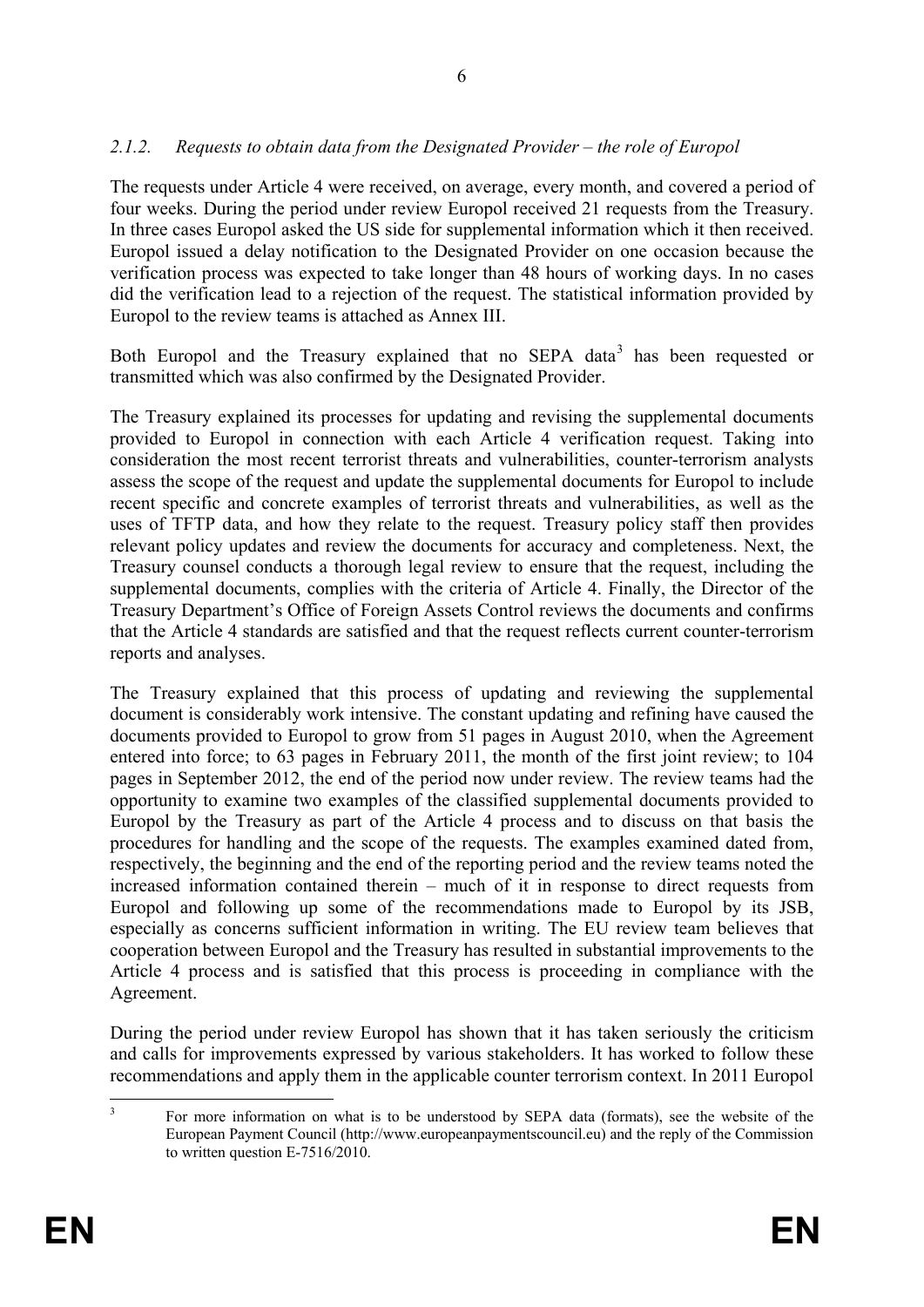held a number of workshops with the JSB to improve the verification mechanism which, at one occasion, also involved Treasury experts. This cooperation, as well as the present joint review, has allowed some possible misperceptions on the nature and the scope of the Article 4 mechanism and on how it is applied in practice to be eliminated.

Europol explained to the review teams that it carries out its verification task under Article 4 based on an *operational* assessment of the validity of the US request, within the general context of its robust data protection framework and involving also closely Europol´s data protection officer (DPO) and its legal department. The fact that the verification task under Article 4 has been given to Europol, i.e. to a law enforcement and not to a data protection body, shows that, ultimately, the verification criteria set out in Article 4 have to be assessed in the light of operational considerations and security needs. This is particularly true for the difficult question whether the US requests are "*as narrowly tailored as possible*" (Article 4 (2) lit. c). The final responsibility for this operational assessment lies solely with Europol which enjoys a margin of discretion when deciding on this specific requirement. Consequently the review teams felt that it is not for them (nor for any other monitoring body) to replace Europol´s final decision by their own less informed judgement. In this context it is also important to note that Europol´s DPO explicitly confirmed that Europol has not taken any positive verification decision against his advice.

Based on the explanations and information provided by Europol and the Treasury during the review, it can be concluded that the application of Article 4 has now reached an entirely satisfactory level, and that Europol is fully accomplishing its tasks pursuant to Article 4.

It is recommended that

- the Treasury continues to make requests (together with any supplemental documents) with detailed and regularly updated justification as currently provided, and
- Europol continues to carry out its tasks pursuant to Article 4 following the high verification standards currently agreed upon.

### *2.1.3. Monitoring safeguards and controls – the role of the overseers*

Article 5 provides for safeguards to ensure that the provided data is only accessed in cases where there is a clear nexus to terrorism or its financing, and where the search of the data is narrowly tailored. The Treasury is responsible for ensuring that provided data are only processed in accordance with the Agreement. These safeguards are intended to ensure that only a small proportion of the data provided is ever accessed by such searches, since the number of persons investigated for involvement with terrorism or its financing is limited. As mentioned above, this also means that by far the largest number of data will never be accessed, and the fact that such data has been provided to US authorities will thus not produce any noticeable effect on the persons whose data is provided but not accessed.

The review teams verified that the safeguards described in Article 5 have indeed been put into place and function as intended. In addition, the review teams specifically looked at the oversight mechanism described in Article 12, and on how this affects the effectiveness of these safeguards.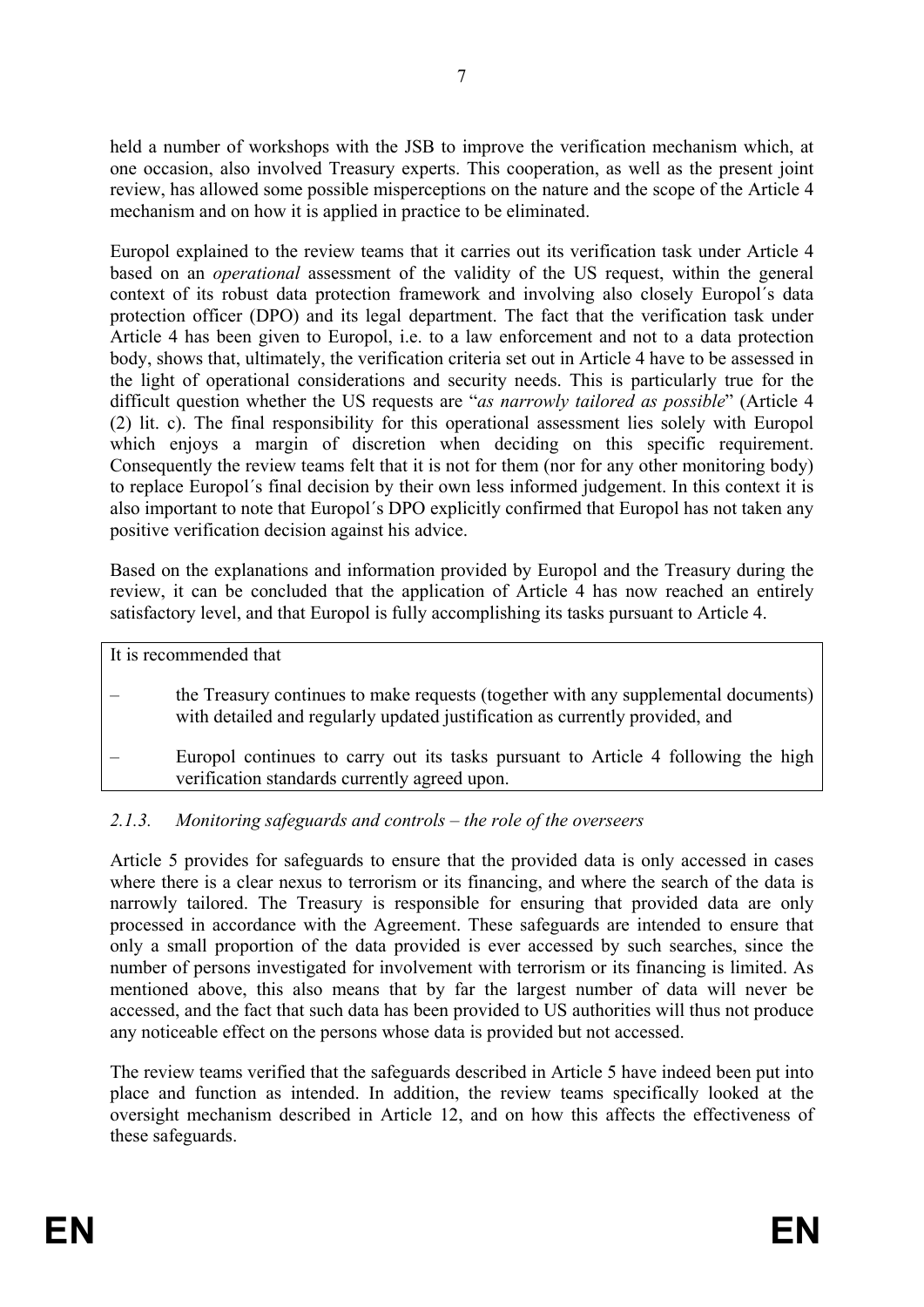Technical provisions have been put in place, which aim at ensuring that no search can take place without the entry of information on the terrorism nexus of the search. The review team is satisfied that data is processed exclusively for the purpose of preventing, investigating, detecting or prosecuting terrorism or its financing (Article 5 (2)). This is also confirmed by the examples of cases in Annex IV.

The joint review team saw a practical demonstration of a search at the Treasury. The analysts operating the searches demonstrated that specific measures have been taken with the objective that the searches are tailored as narrowly as possible by meeting both operational and data protection considerations. The Treasury expressed the view that the operational effectiveness of the system would be reduced by searches which are not narrowly tailored, since these would return too many results and thus too much irrelevant data.

The respect of these safeguards is ensured through the work of independent overseers, as referred to in Article 12. This specific mechanism of control has been further enhanced during the reporting period. By the date of entry into force of the Agreement and in order to guarantee an immediate take-up of that function, the Commission had recruited an overseer on a temporary basis to accomplish the tasks of the EU overseer. Subsequently, following the usual applicable recruiting process for EU officials and agreement of the Treasury, the permanent EU overseer was able to take post in May 2011. He underwent intensive training on the job, established contacts with the other independent overseers recruited by the Designated Provider, participated in relevant Treasury security briefings and reported regularly back to the Commission. Moreover, the Treasury has put in place arrangements to facilitate the exercise of his functions and to ensure that he can fulfil his tasks in an effective way.

Despite the general satisfaction with the implementation of the Agreement and its safeguards, during the period under review, it became obvious that the safeguard represented by the EU overseer could be further improved and strengthened. The work as an EU overseer is a technical and demanding activity which should not be performed by just one person on a daily full-time basis. In addition, holiday periods and absences due to sickness rendered it advisable to reinforce the EU overseer function by recruiting a second person. Given that the team of overseers recruited by the Designated Provider consists of three part-time overseers and one full-time post, reinforcing the EU side of the independent overseer mechanism better reflects the EU's recognition of the importance of this task for the correct, effective and continued implementation of the Agreement.

Consequently, it was agreed to strengthen the role of the EU overseer by recruiting a deputy EU overseer. The US agreed to the Commission's request to add this position to the safeguards already in place and to have it also located directly at the Treasury which is beyond what is required by the Agreement. Following a formal recruitment procedure the deputy was selected and had taken up duty in Washington when the review teams had their on-site visit.

The review teams had the opportunity to speak to the most senior of the overseers recruited by the Designated Provider, as well as to the EU overseer and his deputy. The review teams were informed that these overseers see and verify all of the searches performed on the provided data. In accordance with the provisions of the Agreement, they have the possibility to review in real time and retro-actively all searches made of the provided data, to request additional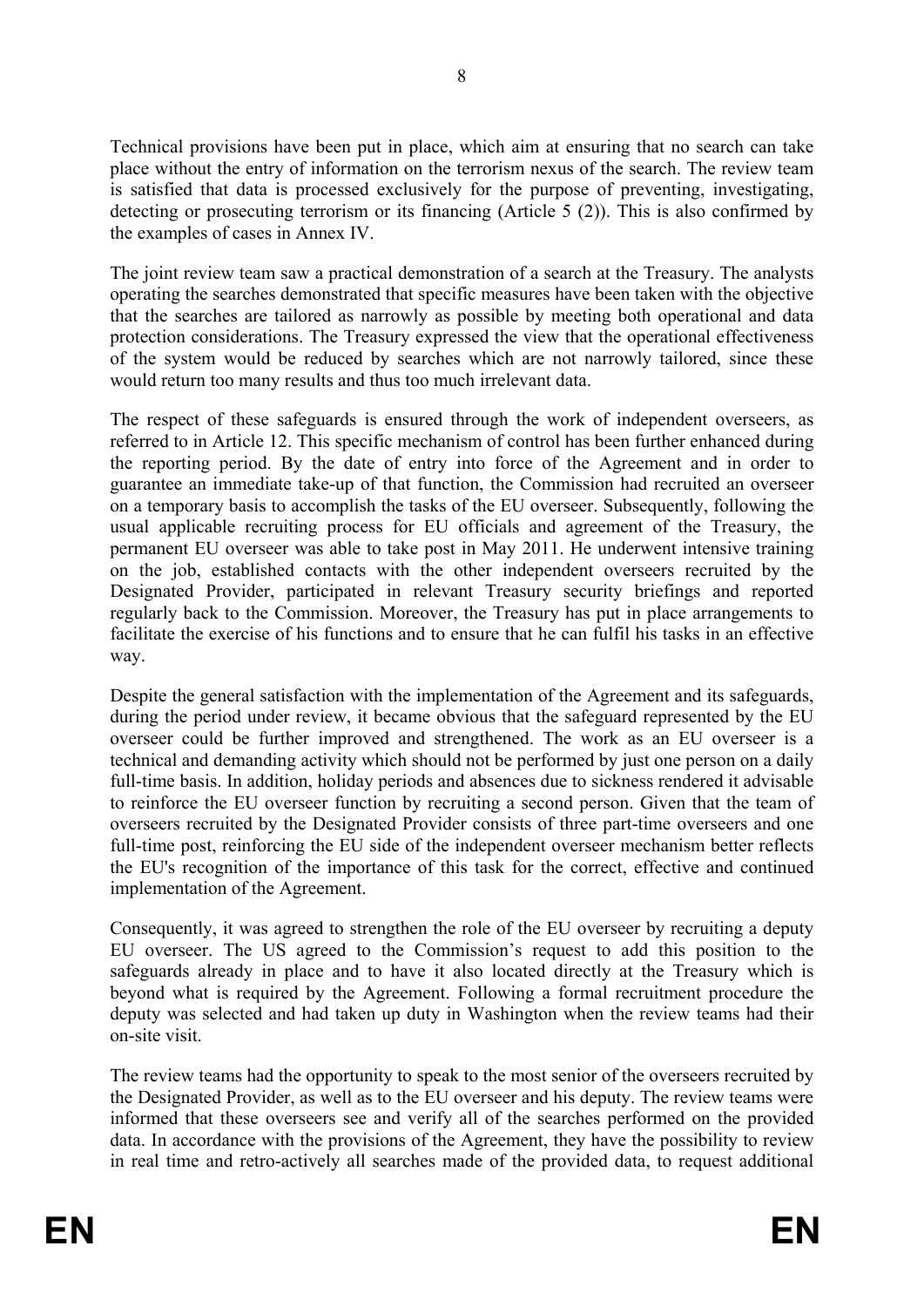information to justify the terrorism nexus of these searches, and the authority to block any or all searches that appear to be in breach of the safeguards laid down in Article 5. The overseers confirmed that they had made full use of these powers: they request additional information on an on-going basis, and all overseers, including the overseer appointed by the EU, had initiated the blocking of searches to request additional information. The review teams recognised that due to US security clearance reasons, there have been certain limits for the EU overseer to see some data. This, however, did not prevent the necessary control as envisaged by the Agreement as the joint review team was informed that the overseers work in a complementary way by supporting each other in order to accomplish their tasks. With the deputy EU overseer being operative and complying with the highest US security clearance standards, this successful co-operation will be further enhanced. The overseers perform real-time and retrospective reviews. It was confirmed to the review teams that even in cases of retrospective review the Treasury does not disseminate any data before notification by the overseers. The EU overseer reported that he also sees all requests from Member States sent via Europol.

The mechanism of the overseers has been further developed and is now well established. There are no indications that the requirements laid down in Article 6 (no dissemination before notification) have not been met.

It is recommended that

- the overseers recruited by the Designated Provider and the EU overseers continue to carry out their supervisory tasks in a complementary way, and
- the EU deputy overseer quickly becomes fully operational and integrates into the team of overseers.

## *2.1.4. Data security and integrity – independent audit*

The EU review team had the opportunity to visit the premises in the Treasury where TFTPrelated searches are carried out and data is handled. In addition, questions related to this issue in the questionnaire – as well as raised orally in the course of the on-site visit – were replied to comprehensively and convincingly by the Treasury. Finally, the EU review team had the opportunity to speak to a representative of the Designated Provider responsible for auditing procedures to test data security and integrity. He provided a detailed presentation and replied to subsequent questions raised by the team. Based on all this, the EU review team considers the measures taken to ensure data security and integrity as adequate. Utmost care has been and is being taken by the US authorities to ensure that the data is held in a secure physical environment, that there can be no unauthorised access to the data, that the data are not interconnected with any other database, and that the provided data shall not and even cannot be subject to any manipulation, alteration or addition as the Designated Provider or the issuing bank would be the only ones having the actual capability to do so. In addition, it became clear that no copies of provided data would be made, other than for recovery back-up purposes. The independent auditors' representative, who monitors the implementation of these safeguards on a daily basis, confirmed that they execute regular security tests related amongst others to application, physical, logistical, network and database security. These auditors report back to the Designated Provider every three months including on the fact whether there have been any discrepancies or atypical occurrences related to the data traffic.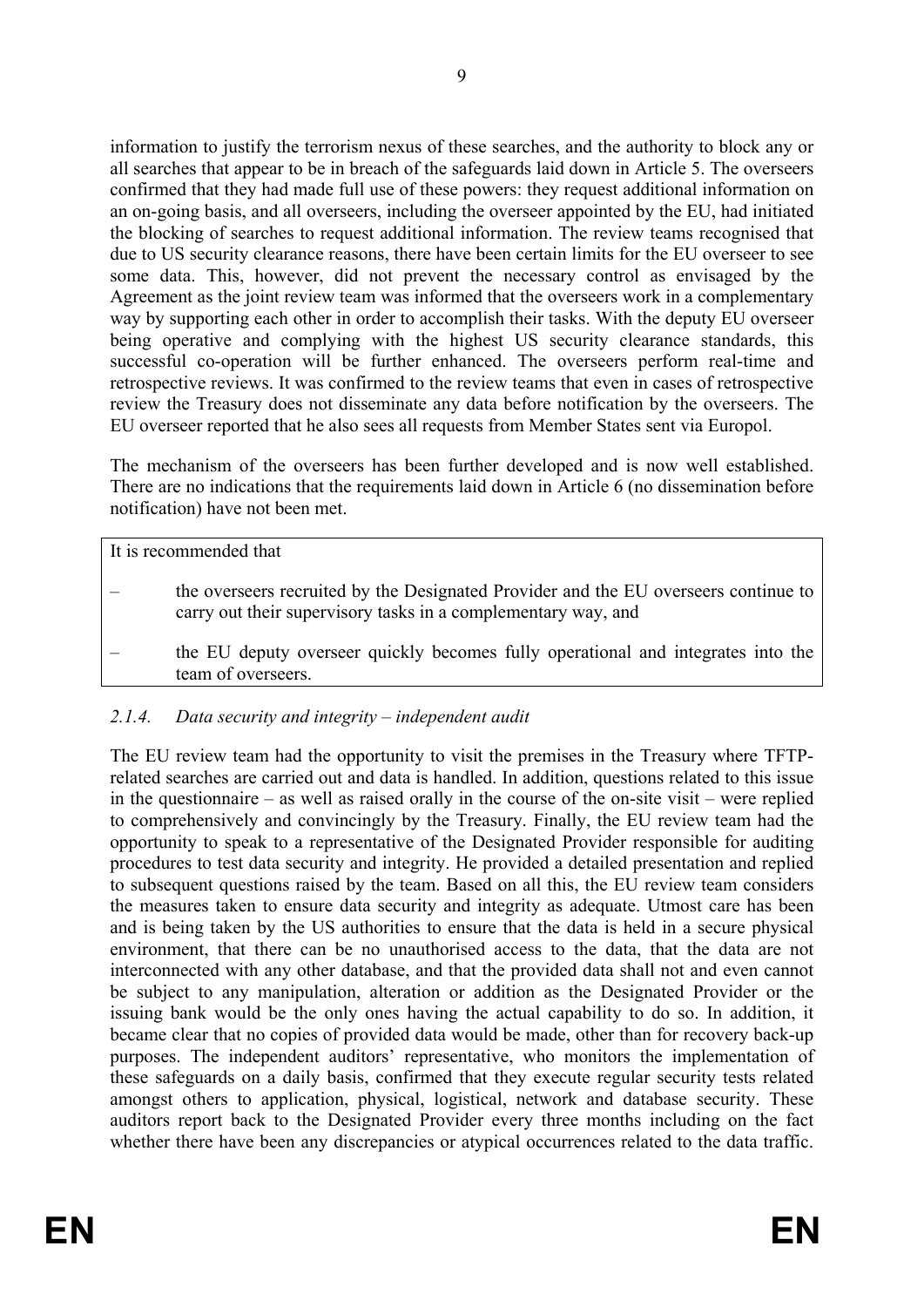Following these thorough explanations, it can be concluded that Article 5 has been implemented appropriately.

### *2.1.5. Data protection*

Data protection related to the TFTP is essential and consequently has been addressed in detail in the EU US TFTP Agreement. The most relevant Articles in this context are Articles 6, 14, 15 and 16, as well as Article 18. Given the sensitivity of data protection and the TFTP, the Agreement requires that the EU review team contains two data protection experts from Member States. Specific reference is made to the Annex II of this report containing the Treasury responses to the EU questionnaire which complements the findings below.

### *2.1.5.1. Retention and deletion*

Pursuant to Article 6, the first deletion of data should have taken place not later than by 20 July 2012. The EU review team was satisfied to learn from the Treasury that this deadline was met for the relevant data. This was confirmed by the auditors of the Designated Provider. The Treasury explained the practical challenge that this exercise (the hard deletion of all nonextracted data for the set timeframe from the database) represented to them due to the technical complexity of the system, the need to ensure strict compliance with the Agreement's safeguards and the danger of causing any accidental harm to the functioning of the whole system as well as on data not yet designated for deletion. Based on the experience with this complex exercise the Treasury informed the EU review team that the deletion of data cannot be implemented as an on-going process (on a rolling basis) but that their intention would be to carry out this complex and complicated exercise only after longer time intervals. Following the review, the Treasury provided assurances that, going forward, measures will be taken to ensure that all non-extracted data will be deleted no later than 5 years from receipt. To this end, the Treasury informed the Commission that it has begun the process of deleting all nonextracted data received between 20 July 2007 and 20 July 2008, and that it expects this process to be completed by February 2013.

Article 6(5) requires the Treasury to undertake an on-going and at least annual evaluation to assess the data retention periods specified in Article 6(3) and (4) to ensure that they continue to be no longer than necessary to combat terrorism or its financing. At the review the Treasury reaffirmed without further specifications that this evaluation is carried out in practice.

Article 6(6) requires the Commission and the Treasury to prepare a joint report regarding the value of TFTP Provided Data not later than three years from the date of entry into force of the Agreement.

It is recommended that

- the Treasury specifies more in detail to the Commission how the on-going evaluation process addressed in Article 6(5) is carried out in practice, and
- the practice of deletion of data pursuant to Article 6 and its paragraph 4 in particular is monitored continuously and further addressed in the report pursuant to Article 6(6).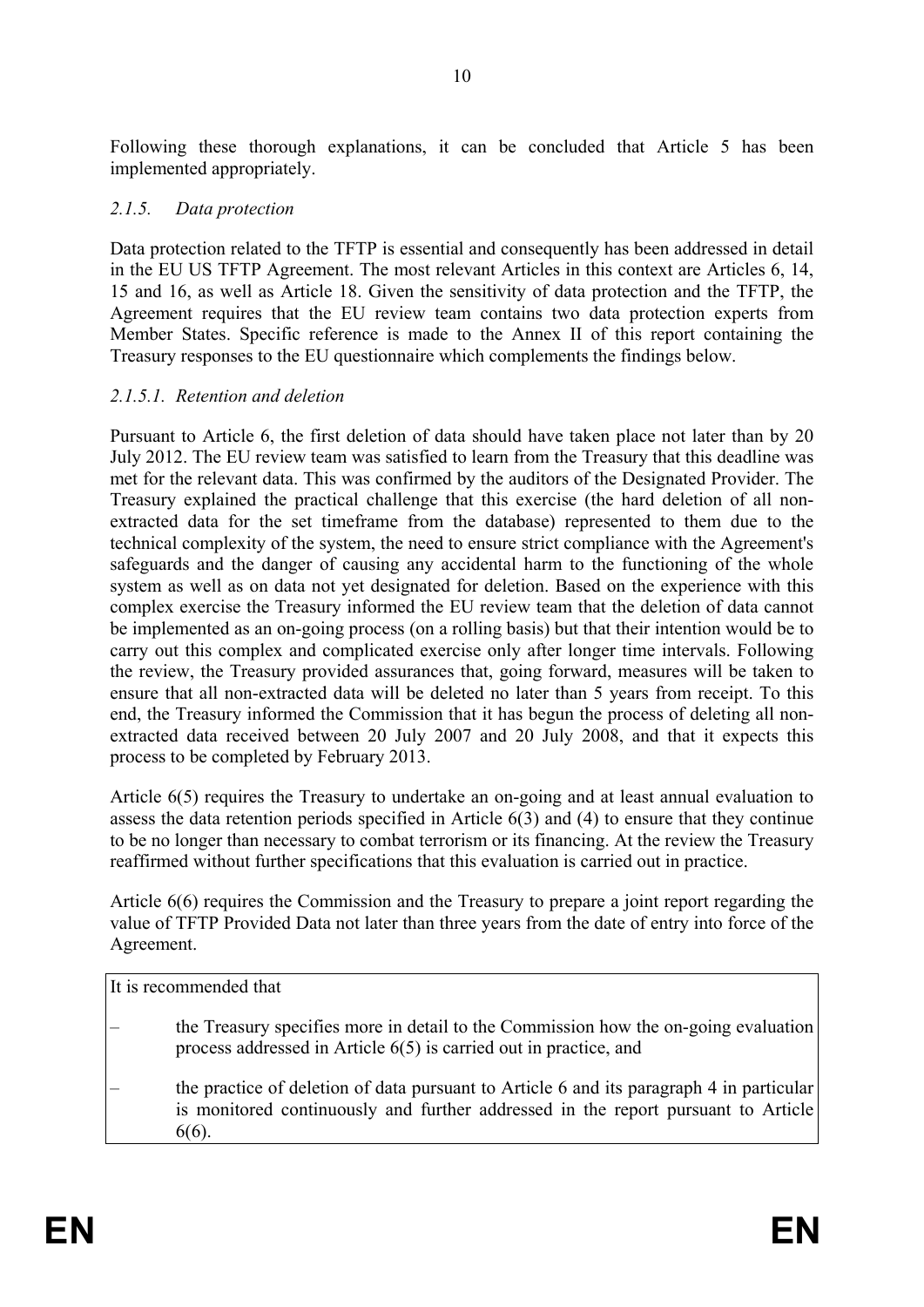### *2.1.5.2. Providing information to the data subject*

As required by Article 14, the Treasury has set up a specific website with information on the Terrorist Finance Tracking Program, to be found at [http://www.treasury.gov/tftp.](http://www.treasury.gov/tftp)

Apart from the website, the Treasury also has an e-mail service available, as well as a telephone hotline. The telephone hotline has a special option in the dial menu which leads to more information on the TFTP. The automatic message the individual receives refers to the Treasury website and has the possibility to leave a voicemail message. The EU review team was given a demonstration on how this works in practice. The Treasury confirmed that its personnel will call back the individual, if possible, within 24 hours. During the review period, several hundred voicemail messages were recorded, none of which contained specific questions on the TFTP. No phone calls were received from individuals requesting to exercise their rights under the Agreement. The EU review team welcomes the Treasury's practice of recording voicemail messages as this provides better safeguards for accountability.

During the review period, the specific e-mail account set up by the Treasury to answer questions on TFTP (tftp@treasury.gov) has only been used five times, by three different individuals. Treasury personnel responded to all such e-mails with appropriate information.

### *2.1.5.3. Right of access*

Upon the entry into force of the Agreement, the Treasury set up the procedures for individuals to seek access to their personal data under the TFTP Agreement. This procedure was described in detail in the first joint review report and can also be found on the Treasury website. It has to comply with US national law as well as the Agreement.

The issue of how individuals sending requests for access identify themselves to the US authorities was addressed in the report on the first joint review. Work on a uniform procedure and common templates to facilitate this identification process and to avoid the need for distributing additional personal data to the Treasury for such a request, is about to be finished with a view to their application as of 2013. On the EU side, all contributions to this important exercise, including those from the Advisory Group established under Article 29 of the Data Protection Directive 95/46/EC (Article 29 Working Party) have been channelled through the Commission as it is responsible for monitoring the implementation of the Agreement.

During the review period, no access requests from individuals meeting the procedural requirements of the Agreement have been received by the Treasury, neither directly nor through an national Data Protection Authority.

### *2.1.5.4. Right to rectification, erasure or blocking*

The procedures to exercise the rights to rectification, erasure or blocking are similar to the procedure for the right of access, although of course the content of the request would need to be different. Also, the individual would need to specify which right is being sought.

In order to ensure the integrity of the database, as stipulated by Article  $5(4)(d)$ , the data provided under the Agreement cannot be changed or altered. The Treasury explained that, as a consequence, it had to devise a different way to deal with requests for rectification, erasure or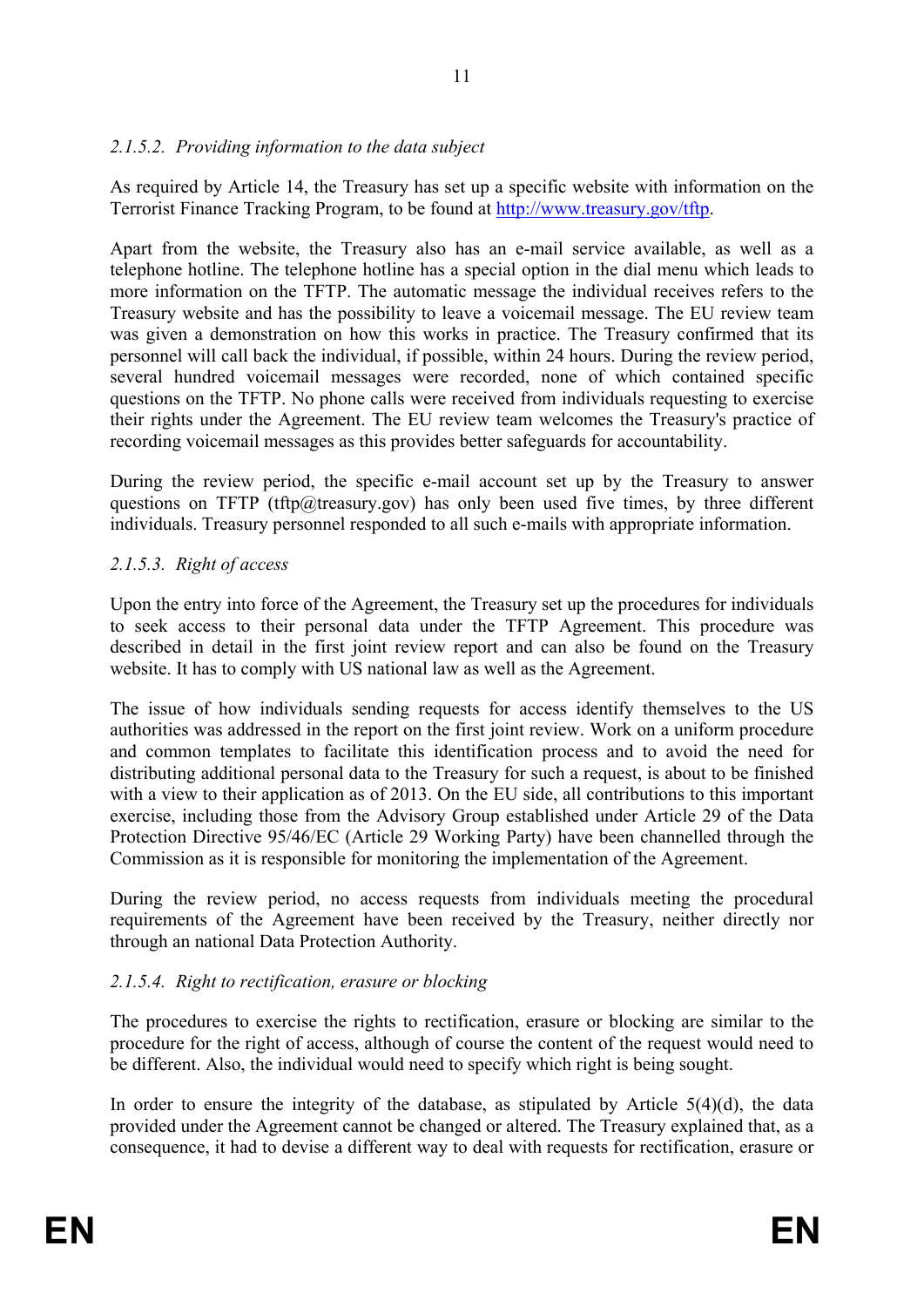blocking of information. This means that if a request is indeed justified, the data will be flagged to indicate that such data can no longer be relied upon.

In its first report the EU review team recommended that more information on the factual possibilities and impossibilities for rectification, erasure and blocking of information should be posted on the website of the Treasury, for instance in an updated version of the document with frequently asked questions. The Treasury confirmed that an up-date of the relevant website had taken place, including the section with frequently asked questions and they provided copies thereof. The EU review team checked this explanation and was satisfied to see that the procedure for how to claim these rights is clearly explained on the website. However, it does not follow from the current version of the frequently asked questions that a rectification of data in the strict sense is technically not feasible and that the only possibility would be to flag the data as being erroneous.

| It is recommended that                                                                                                                                                       |
|------------------------------------------------------------------------------------------------------------------------------------------------------------------------------|
| information on the Treasury website referring to the right of rectification of data<br>explains what a rectification means in this context due to technical constraints, and |
| the Treasury continues to up-date the website regularly, where necessary, with the<br>support of the Commission.                                                             |

### *2.1.5.5. Redress*

Under Article 18, individuals have several possibilities for redress, both under European law and under US law. The US redress mechanism was described in detail in the report on the first joint review. The European redress mechanism follows general EU and Member State redress provisions. In the period under review, there was not one single case of a claim for redress addressed to the US, nor is the EU review team aware of any such case in the EU.

### *2.1.6. Reciprocity – the EU benefiting from TFTP data*

Reciprocity is a basic principle underlying the Agreement and two provisions (Articles 9 and 10) are the basis for Member States as well as, where appropriate, Europol and Eurojust to benefit from TFTP data. These provisions enable EU authorities to obtain directly relevant financial data from the Treasury which helps them to fight terrorism and its financing more efficiently in the EU. Consequently, the application of the reciprocity clauses is essential for the EU and its Member States to benefit directly from the data transfer in order to enhance security in the EU.

Pursuant to Article 9, the Treasury Department shall ensure the availability to law enforcement, public security, or counter terrorism authorities of concerned Member States, and, as appropriate, to Europol and Eurojust of information obtained through the TFTP. Article 10 stipulates that a law enforcement, public security, or counter terrorism authority of a Member State, or Europol or Eurojust, may request a search for relevant information obtained through the TFTP from the US if it determines that there is reason to believe that a person or entity has a nexus to terrorism or its financing. During the initial phase of the agreement, Member States made only limited use of this mechanism. Recently, however, this situation changed as Europol figures and information provided by Member States showed.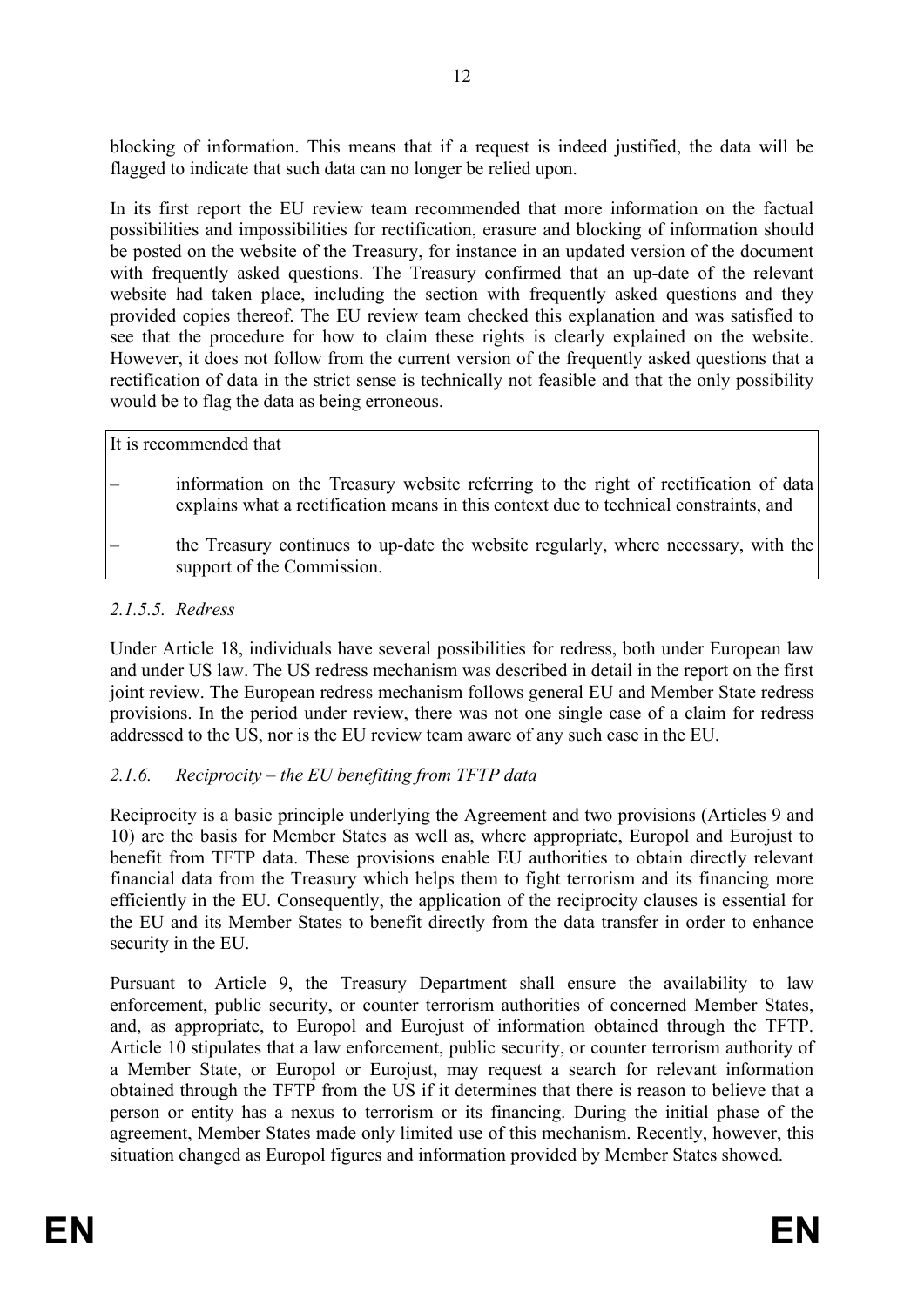There were only fifteen Article 10 requests during the six-month period covered by the first review report but 94 such requests in the period currently under review. One reason for this increase is greater awareness of this mechanism on the part of Member States. Europol actively contributed to raising this awareness by promoting the reciprocity provisions through dedicated campaigns in Member States.

The majority of these requests originated from individual Member States, some of them originated from Europol, and two from Eurojust. Article 10 also provides for Member States to contact the Treasury directly without the need to inform Europol of such a request, although this procedural way was not utilised during the review period. A recent meeting with Member States' law enforcement experts showed that the total figure of Article 10 requests is slightly higher than that given above, as a few requests were not provided to the Treasury by Europol due to an insufficient counter-terrorism nexus. In this context it is important to note that all requests from EU authorities for searches in the TFTP must meet the requirements of Article 10.

The Treasury provided figures on the number of "leads"<sup>[4](#page-14-0)</sup> pursuant to Article 10. In addition, it was of the view that existing bilateral protocols on information sharing with certain Member States could be seen as the applicable legal basis for such data exchange, as referred to in the last recital of the agreement's preamble.

The EU review team learned from the EU overseer that he sees the direct requests from Member States without being informed on the identity of the originating Member State. Given this direct channel that the Agreement allows for, it is important that the safeguards of Article 5 (to which Article 10 refers) are complied with also in these cases. In order to apply the safeguards, it appears indispensable that more coordination is done in this respect within the EU. In addition, it would be useful if Europol was at least informed by Member States on their direct requests under Article 10 in order to enhance Europol's analytical capacities to the benefit of the EU as a whole. To support Member States to channel requests for TFTP searches, Europol has set up a single point of contact (SPOC) and with its Analysis Work File (AWF) environment and well established cooperation with the Treasury, it is best placed to handle Member State requests effectively, check them against the Article 5 safeguards, crossmatch them against existing databases and further disseminate any lead, where appropriate and with the agreement of the data owner. Moreover a strong single point of contact function would enable Europol to collect information necessary to provide an EU wide overview of terrorist threats and activity. The EU review team is aware that the Agreement does not contain any obligations for Member States to proceed through Europol and that they continue to be able to submit requests for TFTP searches directly to the Treasury. However, in order to improve the EU's response to terrorism and its financing and to control the application of the Agreement's safeguards, it would be very useful to have Europol as the EU's single contact point or, where requests are directly submitted to the Treasury, to have the Member States inform Europol of such requests in a systematic and timely manner, at least in all those cases in which the request is generated by law enforcement authorities.

The figures provided to the review teams on the data exchange based on Article 9 were relatively small. The Treasury reported that in the period under review US investigators

<span id="page-14-0"></span><sup>&</sup>lt;sup>4</sup> As regards the definition of this term used by the Treasury, see Annex II (reply to question 4).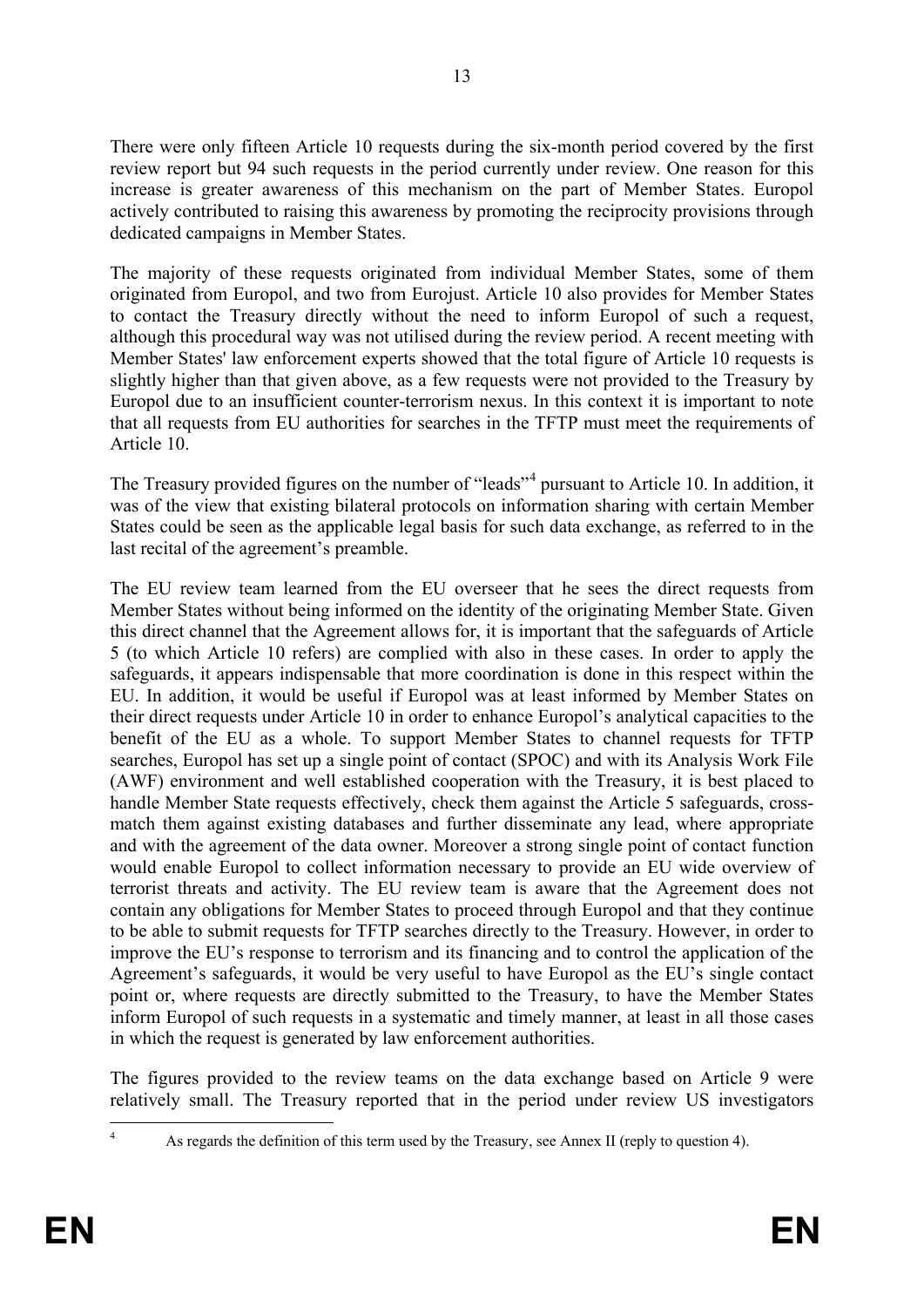supplied 267 TFTP-derived "reports"<sup>[5](#page-15-0)</sup> pursuant to Article 9 of the Agreement. In June 2011, there was a significantly higher number of Article 9 reports due to the Breivik case in Norway which Europol analysed with regard to possible effects or implications on Member States and the EU. The EU review team assumes that the majority of the exchanges based on Article 9 are also carried out by direct contacts between individual Member State authorities and the US, without involvement of Europol. Such involvement, however, would be extremely desirable for the reasons given above.

The functioning of reciprocity under the Agreement is an essential factor in assessing the necessity for a possible establishment of an equivalent EU system. In this context, Article 11 of the Agreement states that, during the course of the Agreement, the Commission will carry out a study into the possible introduction of an equivalent EU system. In its Decision of 13 July 2010 on the conclusion of the Agreement, the Council invited the Commission to present within three years from the date of entry into force of the Agreement a report of progress on the development of the equivalent EU system with regard to Article 11 of the Agreement. Since autumn 2010, the Commission has worked on the possible introduction in the EU of a system equivalent to the TFTP (European Terrorist Finance Tracking System/EU-TFTS). Following the launch of an impact assessment study, the Commission published a Communication in July 2011 setting out the most realistic options for the way forward. While reactions to this Communication were limited, some Members of the European Parliament took the view that the options tabled were insufficient as they did not encompass a mere data extraction model. To take account of these comments, the Commission expanded its impact assessment by adding extraction options for an EU-TFTS. The work on the impact assessment study also included bilateral meetings between the contractor of that study and US experts. It has turned out that the further information provided by the Treasury and Europol in the course of the review constitutes useful and important input for the completion of the Commission's impact assessment and the subsequent decision on the possible establishment of an EU system. The Commission will in due course report to the European Parliament and the Council on the outcome of the impact assessment and on the feasibility of an EU-TFTS. There will continue to be close cooperation and consultation with the US authorities on this issue, as laid down in Article 11 of the Agreement.

It is recommended that

- to the extent possible in law enforcement contexts, Member States and, where relevant, Eurojust regard Europol as the EU's single reference point for Article 10 requests, and
- that, in all law enforcement cases in which requests are submitted directly to the Treasury, Member States inform Europol of such requests in a systematic and timely manner.
- *2.1.7. The value of the Agreement – explaining its security benefits through greater transparency*

In the course of the second review, the US authorities reiterated their firm commitment to the Agreement and its implementation. They confirmed their view that the TFTP yields great

<span id="page-15-0"></span><sup>&</sup>lt;sup>5</sup> As regards the definition of this term used by the Treasury see Annex II, reply to question 4.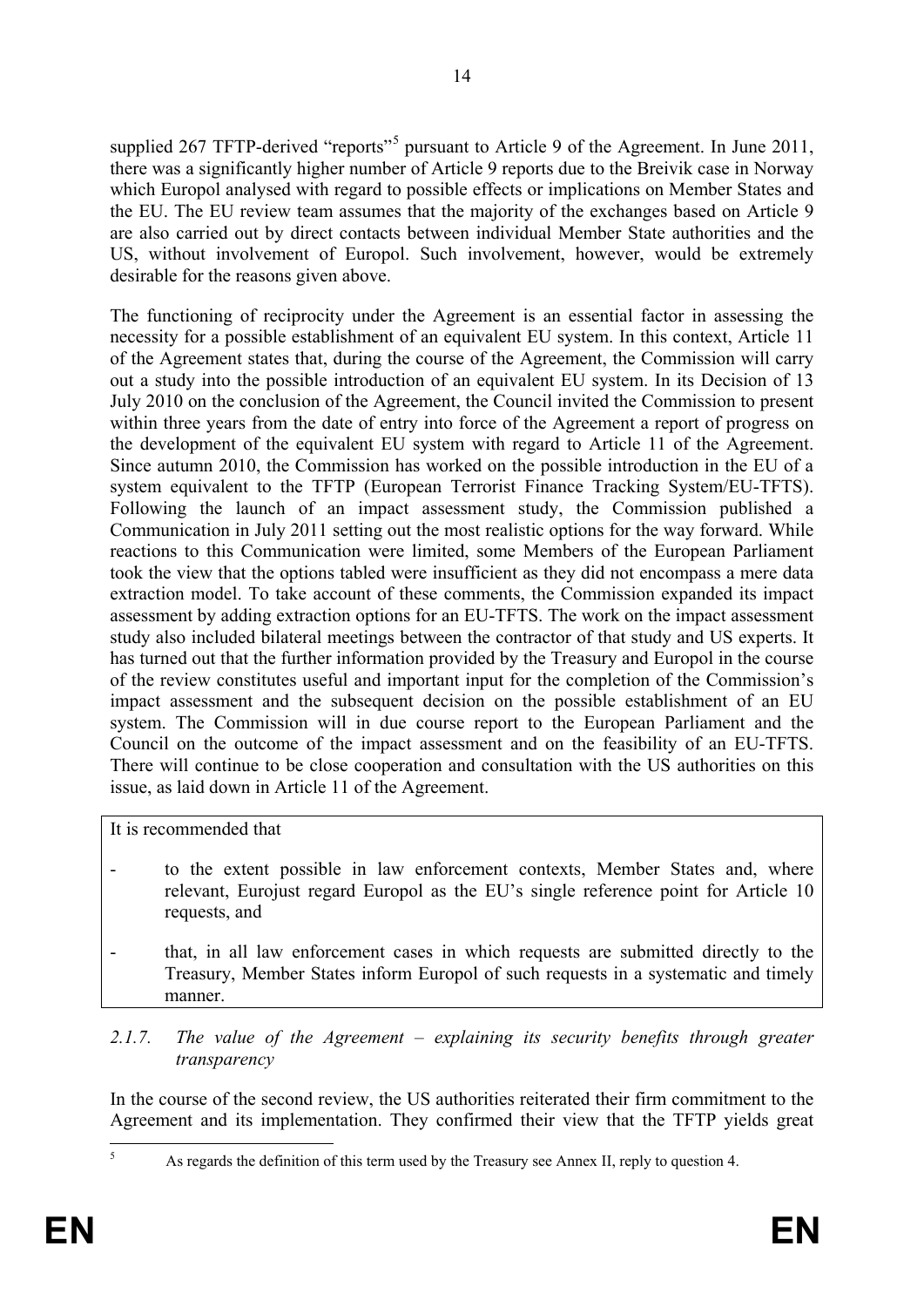benefits in assisting the efforts of the European Union, the United States, and their allies to thwart terrorists and increase global security. This was re-confirmed at all levels, from the analysts performing the searches on the database to the highest levels of policy development.

However more efforts are necessary to better explain the added value of the Agreement and in particular its important contribution to rendering people's lives more secure by fighting and preventing terrorism and its financing. These explanations would obviously need to take full account of the fact that the more details of the programme, its functioning and efficiency are made public, the easier it will be for those tackled by the programme to circumvent it. Transparency in this context consequently cannot mean the unlimited disclosure of each and every detail regarding the functioning of the programme.

The Treasury showed understanding for the concerns expressed by the EU review team in this regard. Consequently, they provided the joint review not only with indications of the value of TFTP derived from information on counter-terrorism investigations, but also arranged for the presentation of useful (classified) samples of recent examples for terrorist cases around the world in which TFTP-related information played a decisive role. They explained how that information was analysed and often helped to initiate law enforcement investigations or prevent attacks. This confirmed the value added of the Agreement for enhancing security in the US, the EU and beyond.

The increased use of the reciprocity clauses contained in the Agreement prove that Europol and Member States have become increasingly aware of the value of TFTP data for their task to fight and prevent terrorism and its financing in the EU.

A particular striking example examined during the review is the Breivik case where TFTPbased information helped Norwegian and other European investigators including Europol to identify within hours the channels through which Breivik collected and moved the funds that he used for the preparation of his brutal attacks. The more knowledge is gained on the financial patterns of such terrorists ("lone wolves"), the better are law enforcement and other authorities prepared to understand the thinking of such individuals and ultimately to prevent similar attacks. Based on the TFTP data collected in context of the Breivik case, the Finnish authorities were able to arrest a person pursuing similar terrorist objectives before that person was able to put them in practice.

The cases referred to in Annex IV further illustrate the value of the Agreement and its necessity for combating and preventing terrorism or its financing.

### **2.2. Ensuring an efficient and effective review**

Given the sensitivity of the subject, a regular review of the Agreement is key to ensure its proper implementation, to build up a trustful relationship between the contracting parties and to provide reassurances to interested stakeholders on the usefulness of the TFTP instrument.

The review mechanism is central for achieving those objectives. It has been particularly carefully designed by the Parties as to the substance of the review process, to the cooperation of the review teams and to the process to be followed. The Commission, responsible for the review on the EU side, welcomes any input from EU institutions and actors, Member States and other stakeholders to enable it to carry out the review in the best way possible. Parallel or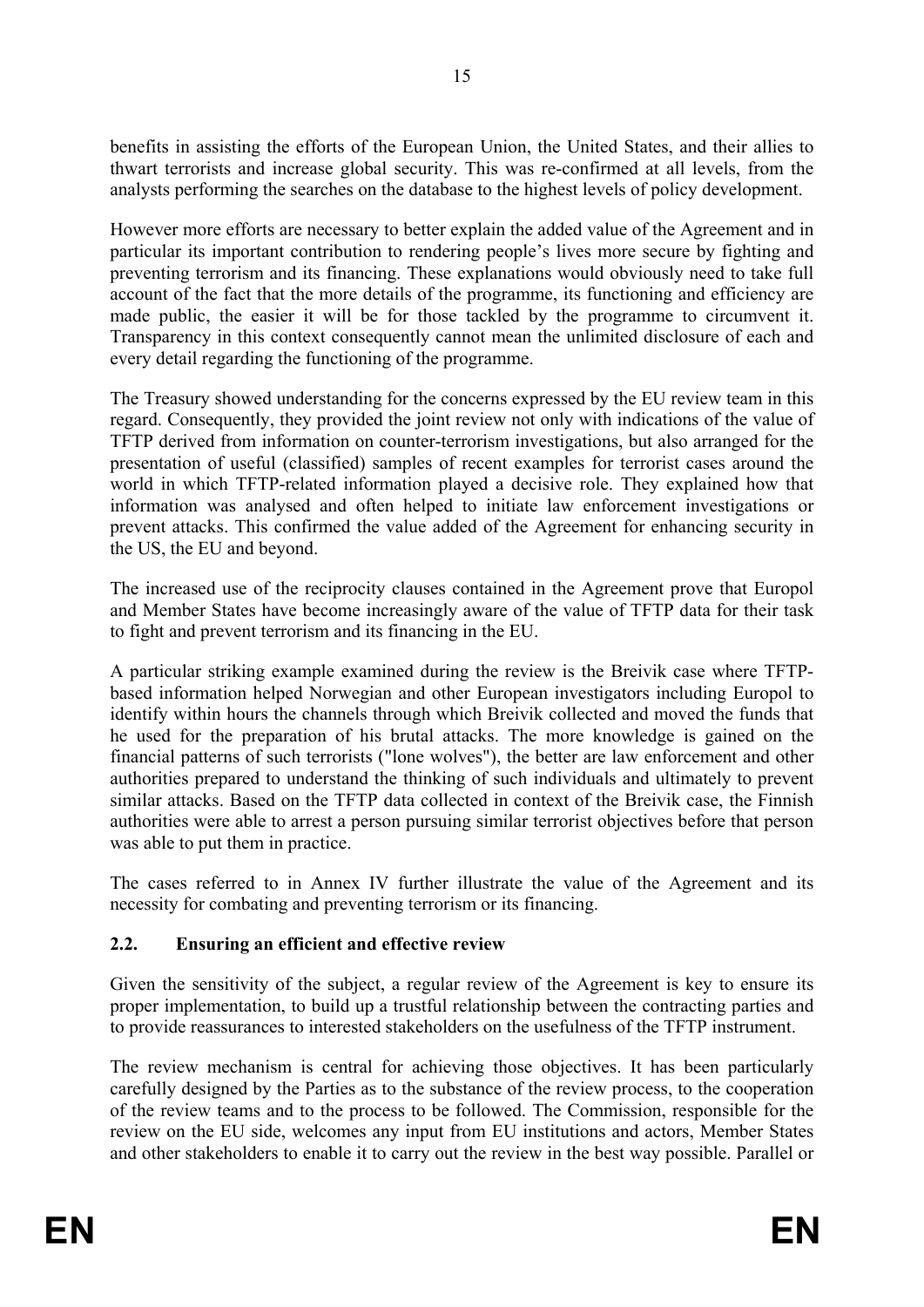uncoordinated initiatives or inquiries should be avoided because they undermine the Article 13 review process and have caused a considerable workload to the Treasury in particular.

Since the entry into force of the Agreement, the Commission and the Treasury have been in constant regular contact on various issues related to the implementation of the Agreement. Also, in relation to its specific tasks, Europol staff has established an intensive dialogue with their Treasury counterparts. This has turned out to be a very important monitoring element, in addition to the formal regular reviews under Article 13.

Proper data protection pursuant to the specific rules laid down in the Agreement is essential for its implementation. This is why Article 13 requires the participation of data protection experts in the review, thus ensuring that the specific data protection safeguards are carefully looked into. Where these safeguards are also monitored by other bodies having responsibilities with regard to the Agreement, their activities should by no means affect the proper functioning of the Article 13 review mechanism.

Regarding the particular duties to be carried out by Europol under the Agreement (Articles 4, 9, 10), the general Europol governance arrangements apply. This includes the supervision by the Management Board and – in relation to handling personal data – by the JSB. During the review, as on previous occasions, the Treasury expressed serious concerns and legal doubts about how the JSB has carried out TFTP-related inspections and communicated on those inspections [6](#page-17-0) . This relates in particular to the JSB's decision from mid-October 2012 to grant access to its classified second inspection report to members of European Parliament's LIBE committee without Europol`s and the Treasury's prior consultation and consent, which is considered a clear violation of applicable security rules and a breach of mutual trust.

It is recommended that

- any technical modalities and security arrangements agreed upon with the Treasury for the transfer of information are respected, which includes seeking prior consent from the data owner before disseminating such information;
- in the future, a consultation and coordination takes place between JSB (notwithstanding its independent status), Europol and the Commission on the planning, timing and focus of possible inspections aside the Article 13 review proper in order to avoid overlapping activities and misleading public statements.

#### **3. RECOMMENDATIONS AND CONCLUSION**

Based on the findings addressed above, the EU review team is satisfied that the recommendations presented in the report of March 2011 on the first Joint Review have to a large extent been followed up, thus improving the implementation of the Agreement. Providing more verifiable insights into the actual added value of the TFTP, preferably by public information without endangering the effectiveness of this instrument and whilst respecting the need for confidentiality of the methods and procedures used, remains a

<span id="page-17-0"></span>The Treasury expressed further these concerns in a letter addressed to the Commission on 16.11.2012.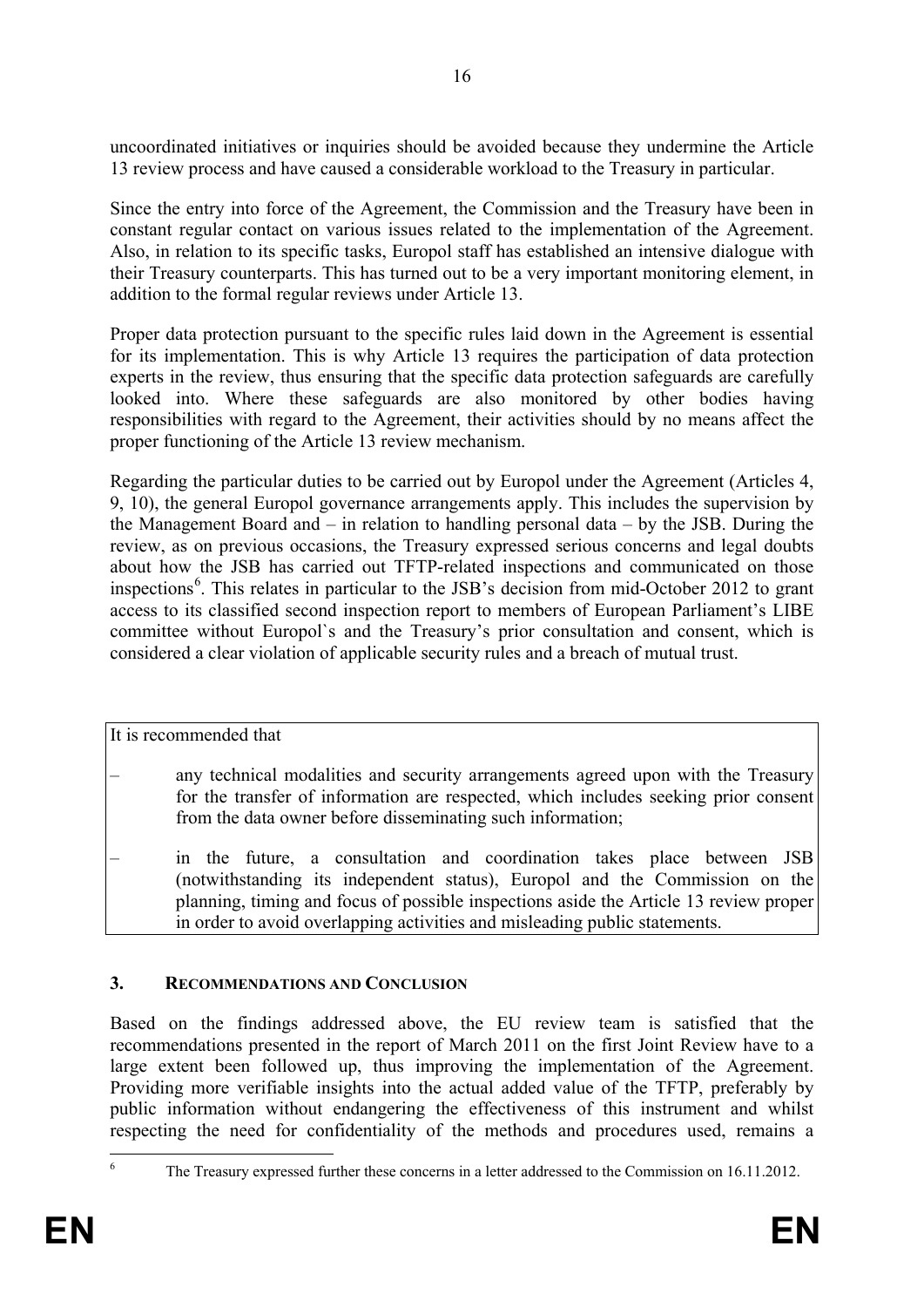challenge. As already stated in the first report, transparency on the added value of the programme for the fight against terrorism would go a long way in convincing a wider audience of the real benefits of the TFTP and the Agreement and would raise the level of trust towards the programme, and that such transparency should be sought wherever possible without endangering the effectiveness of the programme as such.

The EU review team is of the opinion that the review mechanism is a valuable tool for the assessment of the implementation of the Agreement and the safeguards included therein. Taking into account the longer period of application of the Agreement this second review indeed allowed a much deeper insight into the functioning of the TFTP. As illustrated by the report (and the detailed information contained in its annexes), this review confirmed the clear value added of this instrument in fighting against and preventing terrorism. This – very sensitive – programme continues to be well protected and is scrupulously managed in accordance with a set of effective safeguards.

The EU review team has noted further improvements of the verification and oversight mechanisms in particular, some of which go beyond what is required in the Agreement. Overall the implementation of the agreement more than two years after the entry into force of the Agreement has reached a very satisfactory level of effective implementation with also the EU increasingly profiting from it under the specific reciprocity arrangements.

To further enhance the quality of the implementation of the Agreement, the EU review team presents the following recommendations:

(1) It is recommended that the Treasury continues to make requests (together with any supplemental documents) with detailed and regularly updated justification as currently provided, and that Europol continues to carry out its tasks pursuant to Article 4 following the high verification standards currently agreed upon  $(2.1.2)$ .

(2) It is recommended that the overseers of the Designated Provider and the EU overseers continue to carry out their supervisory tasks in a complementary way, and that the EU deputy overseer quickly becomes fully operational and integrates into the team of overseers (2.1.3).

(3) It is recommended that the Treasury specifies more in detail to the Commission how the on-going evaluation process addressed in Article 6(5) is carried out in practice, and that the practice of deletion of data pursuant to Article 6(4) in particular is monitored continuously and further addressed in the report referred to in Article 6(6) (2.1.5.1).

(4) It is recommended that information on the Treasury website referring to the right of rectification of data explains what a rectification means in this context due to technical constraints, and that the Treasury continues to up-date the website regularly, where necessary, with the support of the Commission  $(2.1.5.4)$ .

(5) It is recommended that, to the extent possible in law enforcement contexts, Member States and, where relevant, Eurojust regard Europol as the EU's single reference point for Article 10 requests, and that, in all law enforcement cases in which requests are submitted directly to the Treasury, Member States inform Europol of such requests in a systematic and timely manner (2.1.6).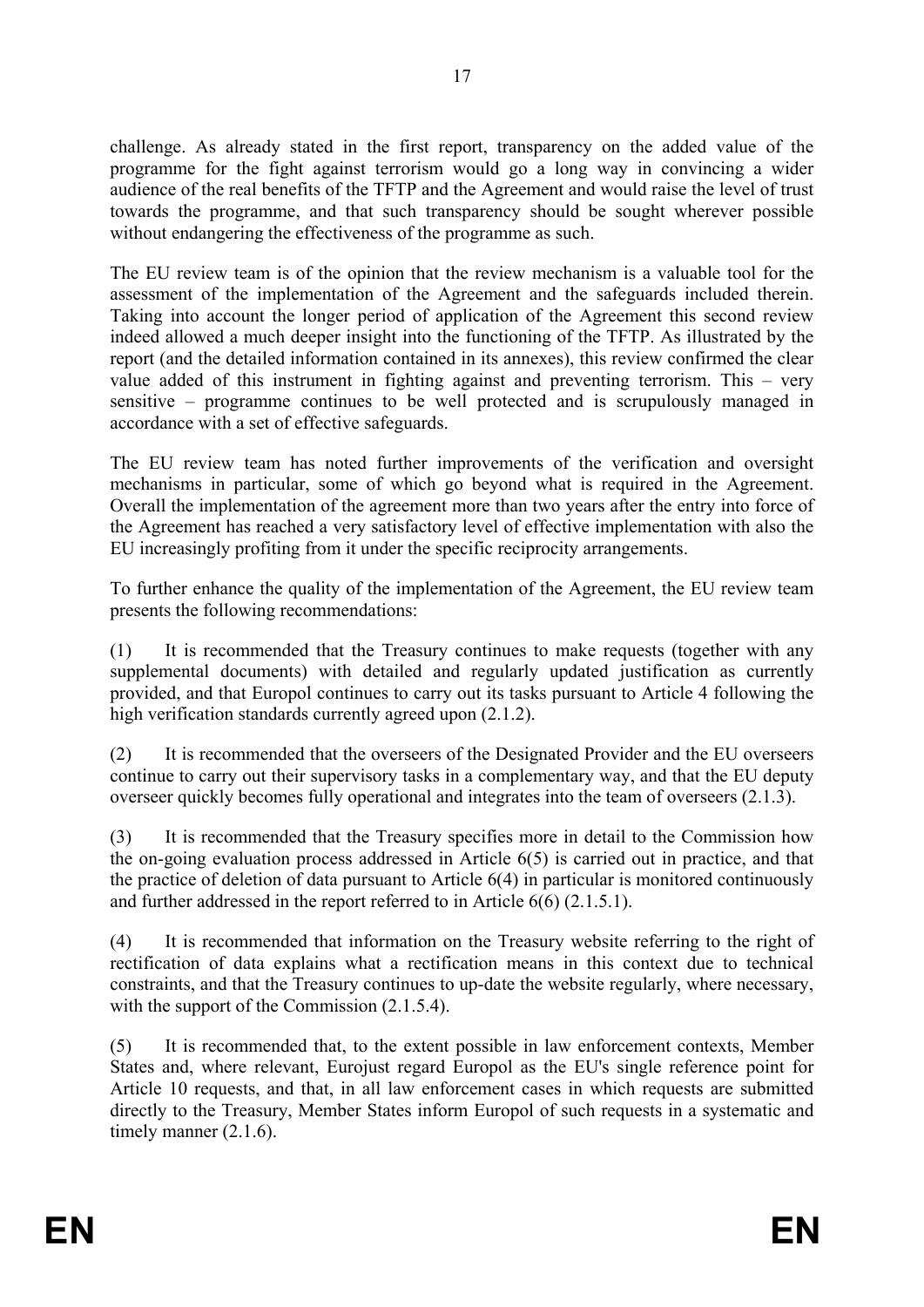(6) It is recommended that any technical modalities and security arrangements agreed upon with the Treasury for the transfer of information are respected, which includes seeking prior consent from the data owner before disseminating such information, and that in the future, a consultation and coordination takes place between JSB (notwithstanding its independent status), Europol and the Commission on the planning, timing and focus of possible inspections aside the Article 13 review proper in order to avoid overlapping activities and misleading public statements (2.2).

According to Article 6(6) of the Agreement, the Commission and the Treasury shall prepare a joint report regarding the value of TFTP provided data no later than three years from the date of entry into force of the Agreement (1.8.2013). Until the same date, the Commission will present a report of progress on the development of an equivalent EU system with regard to Article 11 of the Agreement, as invited by the Council. It has also been agreed that the next Joint Review according to Article 13 of the Agreement will be carried out in 2014.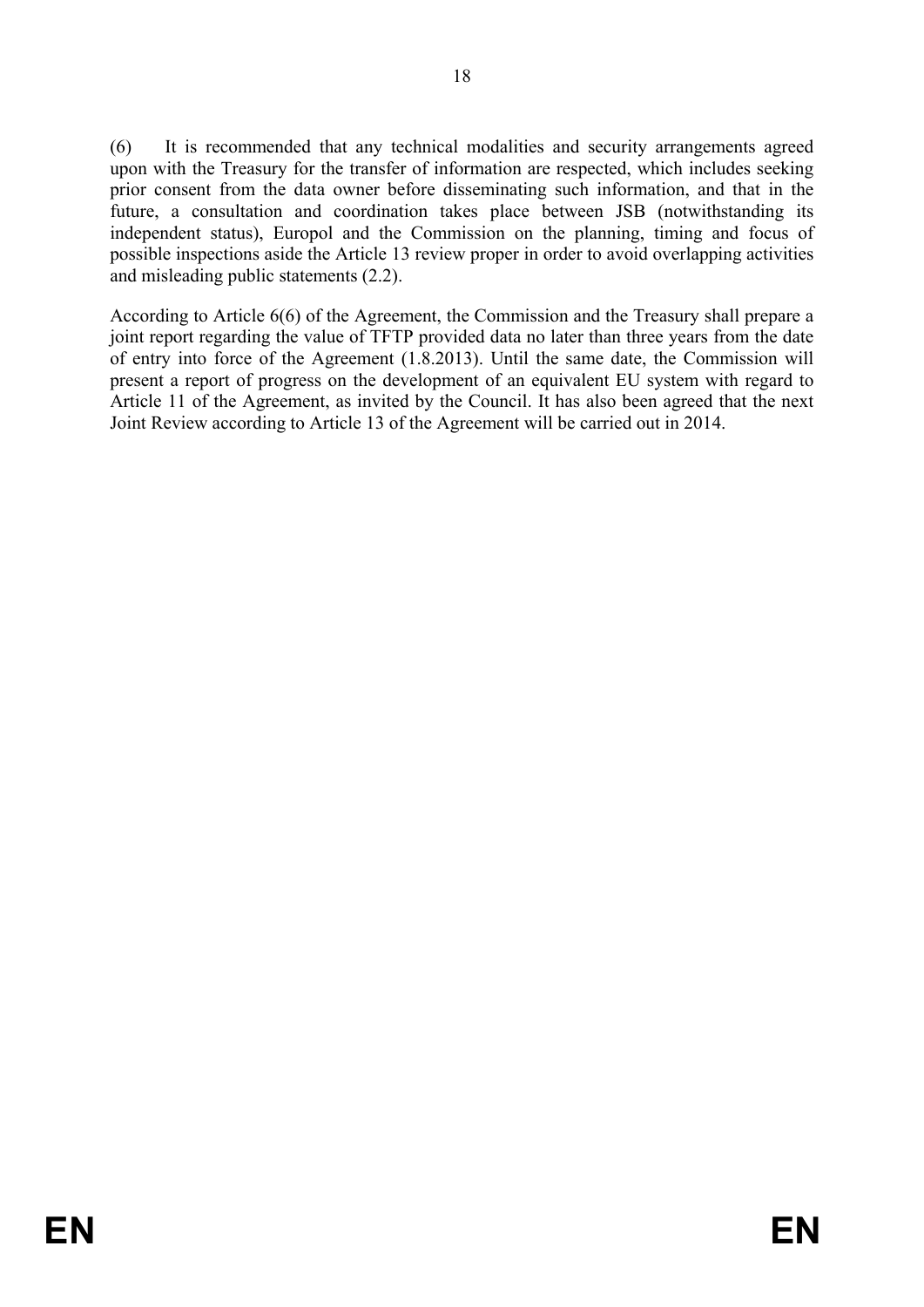## **ANNEX I**

## **COMPOSITION OF THE REVIEW TEAMS**

The members of the **EU team** were:

- Reinhard Priebe, Director Internal Security, Directorate-General Home Affairs, European Commission – Head of the EU delegation;
- Martin Schieffer, Deputy Head of Unit, Unit A1 Crisis management and fight against terrorism, Directorate-General Home Affairs, European Commission;
- Ingo Weustenfeld, Unit A1 Crisis management and fight against terrorism, Directorate-General Home Affairs, European Commission;
- Dieter Verhaeghe, expert on data protection from the Belgian data protection authority;
- Paul Breitbarth, expert on data protection from the Dutch data protection authority;
- Carlos Zeyen, judicial expert from Eurojust.

It is noted that Dieter Verhaeghe, Paul Breitbarth and Carlos Zeyen participated in the EU team as experts for the Commission and not in their other professional capacities.

The members of the **US team** were:

- John E. Smith, Associate Director, Office of Foreign Assets Control, U.S. Department of the Treasury – Head of the delegation;
- James Earl, Policy Analyst, Office of Foreign Assets Control, U.S. Department of the Treasury;
- M. William Schisa, Attorney Advisor, U.S. Department of the Treasury;
- Alexander W. Joel, Civil Liberties Officer, Civil Liberties and Privacy Office, Office of the Director of National Intelligence;
- Jocelyn A. Aqua, Counsel, National Security Division, Privacy & Data Protection, U.S. Department of Justice;
- Stewart C. Robinson, Senior Counsel for the European Union and International Criminal Law Matters, U.S. Mission to the European Union;
- Leslie Freriksen, Economic Officer, Office of European Union Affairs, U.S. Department of State.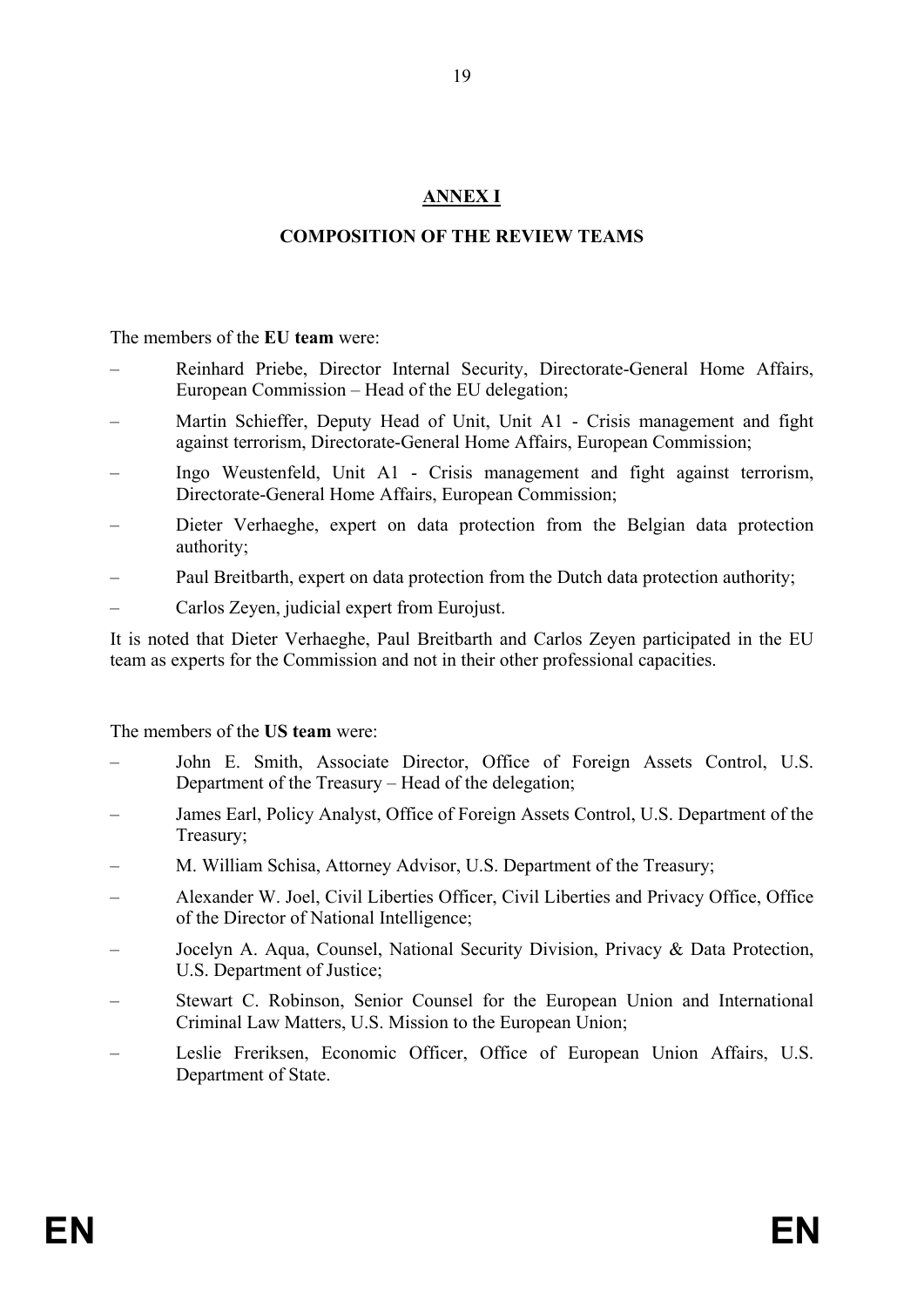### **ANNEX II**

### **U.S. TREASURY DEPARTMENT RESPONSE TO THE EU QUESTIONNAIRE**

The U.S. Department of the Treasury ("Treasury Department") received the following questionnaire from the European Commission ("Commission") on behalf of the European Union ("EU") joint review delegation, pursuant to Article 13 of the *Agreement Between the United States of America and the European Union on the Processing and Transfer of Financial Messaging Data from the European Union to the United States for the Purposes of the Terrorist Finance Tracking Program* ("Agreement"). The Treasury Department response follows each question.

### **I. REVIEW SCOPE AND PERIOD**

Following the first joint review in February 2011, which covered the period of the first six months after the entry into force of the agreement (1 August 2010 until 31 January 2011), the second joint review will cover the ensuing period from 1 February 2011 until 30 September 2012.

Pursuant to Article 13(1), the joint review should cover "*the safeguards, controls, and reciprocity provisions set out*" in the Agreement. In this context, Article 13(2) specifies that the joint review should have particular regard to:

- a) the number of financial payment messages accessed;
- b) the number of occasions on which leads have been shared with Member States, third countries, and Europol and Eurojust;
- c) the implementation and effectiveness of the Agreement, including the suitability of the mechanism for the transfer of information;
- d) cases in which information has been used for the prevention, investigation, detection, or prosecution of terrorism or its financing;
- e) compliance with the data protection obligations specified in the Agreement.

Article 13(2) further states that "*the review shall include a representative and random sample of searches in order to verify compliance with the safeguards and controls set out in this Agreement, as well as a proportionality assessment of the Provided Data, based on the value of such data for the investigation, prevention, detection, or prosecution of terrorism or its financing.*"

In order to prepare the second joint review, it would therefore be useful if the following questions could be answered in advance by the US authorities: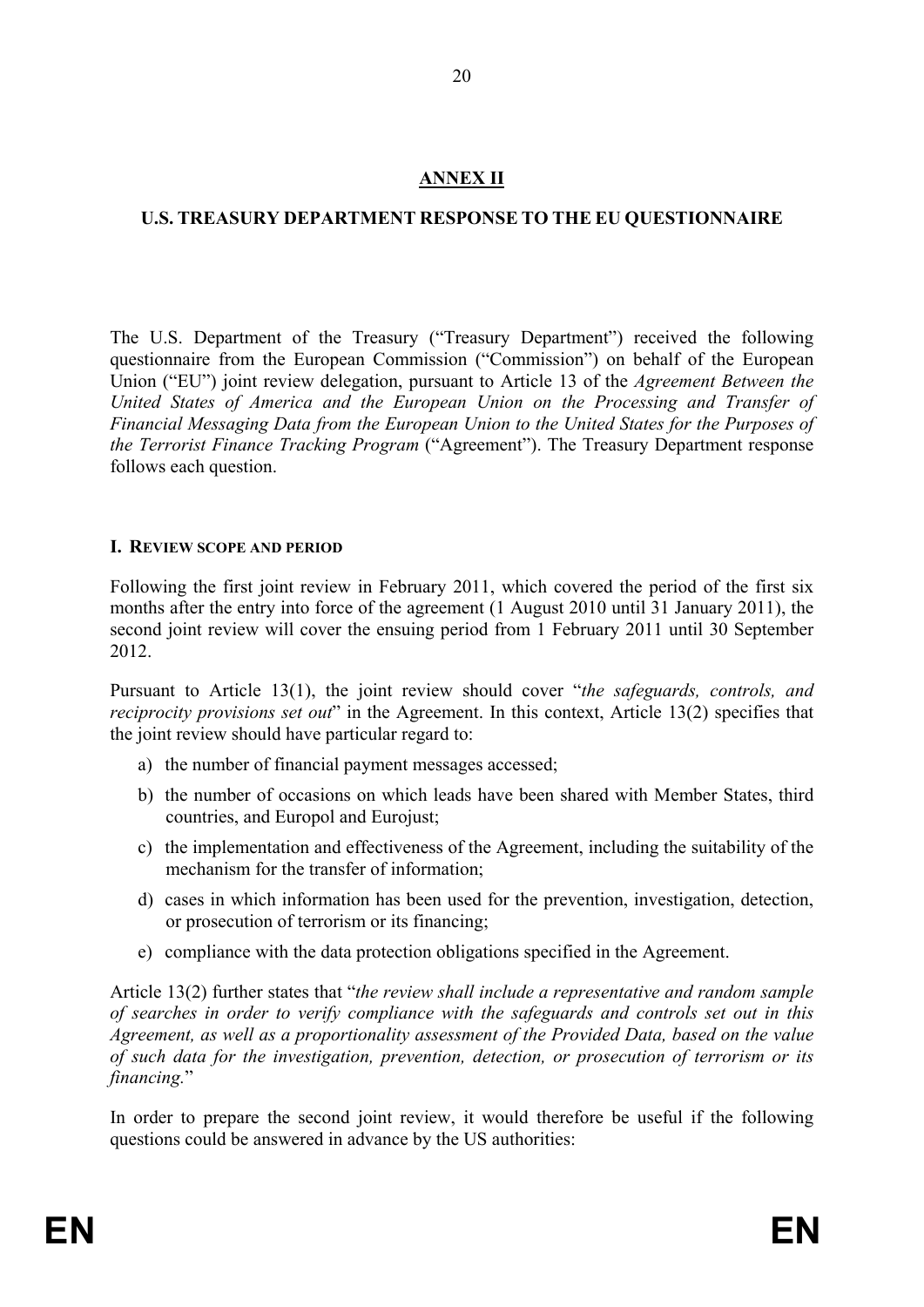#### **II. STATISTICAL INFORMATION**

#### **1. In comparison to the period covered by the first joint review, what is the trend of the total number of financial payment messages provided (substantially/slightly higher/lower, about the same)?**

The trend of the number of financial messages received from the designated provider has been slightly lower over the course of the 20 months between February 1, 2011, and September 30, 2012 ("the review period"). The decrease may be the result of the Treasury Department's decisions, as part of its ongoing utility-based reviews of the data, to narrow the message types responsive to its Requests on three separate occasions during the review period – in February 2011, September 2011, and October  $2011$ .<sup>[7](#page-22-0)</sup> The decrease also could be the result of a reduction in the international usage of particular message types responsive to the Requests.

#### **2. How many financial payment messages were accessed during the period covered by the review?**

During the 20 months of the review period, TFTP analysts conducted 31,797 searches of the TFTP, for an average of 1,590 searches per month. This number includes searches involving data stored in and obtained from the United States, as well as data stored in and obtained from the EU pursuant to the Agreement. This number includes searches of financial payment messages from financial institutions around the world, most of which involve neither the EU nor its residents.

A single investigation may require numerous TFTP searches. Each TFTP search may return multiple results or no results at all. Searches that yield multiple results may allow analysts to determine from the search results whether individual messages should be viewed, and thereby accessed, or whether they need not be accessed. In addition, the overwhelming majority of messages that are accessed will never be disseminated; most will be viewed for a few seconds to determine value and thereafter closed, with no further action or dissemination.

#### **3. In comparison to information provided to EU competent authorities and thirdcountries, what is the trend of information derived from accessing these payment messages provided to competent US authorities (substantially/slightly higher/lower, about the same)?**

The trend of TFTP information provided to EU and third-country authorities has increased substantially during the review period. Please see responses to Questions 4, 5, 10, and 11, below. The Treasury Department has seen a corresponding increase in the TFTP-derived information provided to competent U.S. authorities.

<span id="page-22-0"></span> <sup>7</sup> The Treasury Department narrowed the responsive message types an additional time immediately after the review period, in October 2012.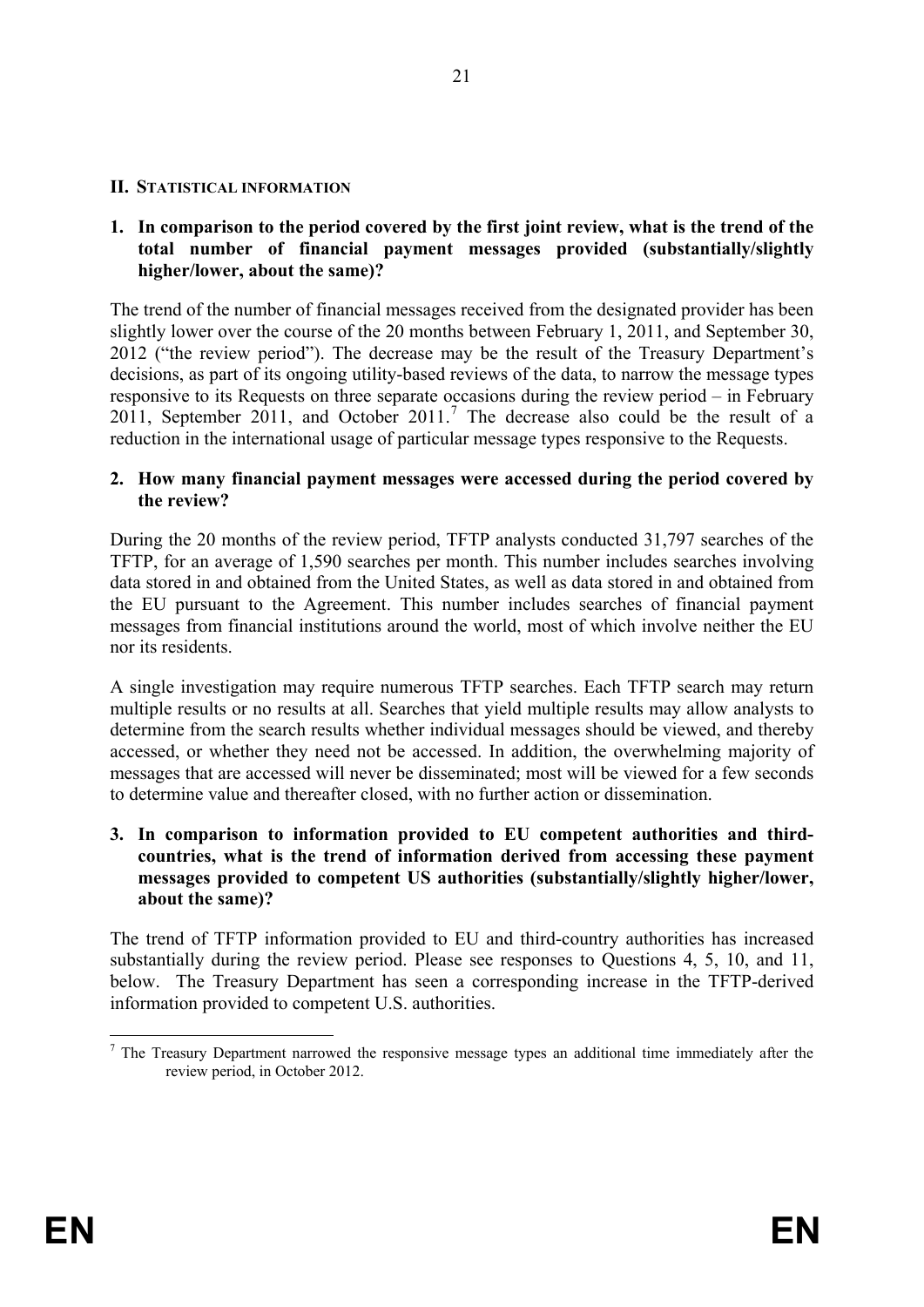#### **4. In how many cases was information derived from accessing these payment messages provided to competent EU authorities, including Europol and Eurojust?**

During the 20 months of the current review period, U.S. investigators supplied 267 TFTPderived "reports" pursuant to Article 9 and an additional 606 "leads" pursuant to Article 10 to competent authorities of EU Member States and Europol. A single TFTP report may contain multiple TFTP leads. For example, a single Article 9 spontaneous report provided to Europol during the review period contained 34 TFTP leads.

"Reports" have been used to share TFTP-derived information with EU Member States and third-country authorities – beginning long before the TFTP Agreement in 2010. This mechanism generally involves situations in which U.S. counter-terrorism authorities are working with a counterpart foreign agency on a counter-terrorism case of mutual concern or where U.S. counter-terrorism authorities discover counter-terrorism information that they believe affects or would assist the work of a foreign counterpart. In such situations, TFTPderived information regarding a particular terrorism suspect or case would be supplied to the foreign counterpart – generally with no indication that any of the information comes from the TFTP. Since the Agreement entered into force in August 2010, the U.S. Government has continued to use reports as the vehicle for the spontaneous provision of information to the competent authorities of EU Member States and Europol pursuant to Article 9. Article 9 reports provided to Europol are explicitly identified as containing TFTP-derived information.

A TFTP "lead", on the other hand, refers to the summary of a particular financial transaction identified in response to a TFTP search that is relevant to a counter-terrorism investigation. Since the start of the current review period, responses to EU Member States and Europol pursuant to their requests under Article 10 have been provided in lead form and are explicitly identified as TFTP-derived information.

More than 2,000 TFTP reports have been provided to the EU in the 11 years since the program began. In addition to these reports, 606 TFTP leads have been provided to EU Member States and Europol during the 20 months of the current review period.

#### **5. In how many cases was information derived from accessing these payment messages provided to third countries?**

U.S. investigators supplied 202 reports resulting from TFTP data to competent authorities of third countries during the 20 months of the current review period (or an average of 10.1 reports per month), as opposed to 31 reports during the six-month first review period (or an average of 5.2 reports per month). This amounts, approximately, to a 94 percent increase in the average number of reports per month provided to third-country authorities. As described in response to Questions 2 and 4, above, these reports generally summarize the results of an investigation of a subject, which will typically encompass multiple TFTP searches, each potentially including numerous messages and may contain multiple leads. More than 3,000 such reports have been provided to competent authorities throughout the world since the program began, the overwhelming majority of which (more than 2,000 such reports, plus an additional 606 leads) have been provided to the EU.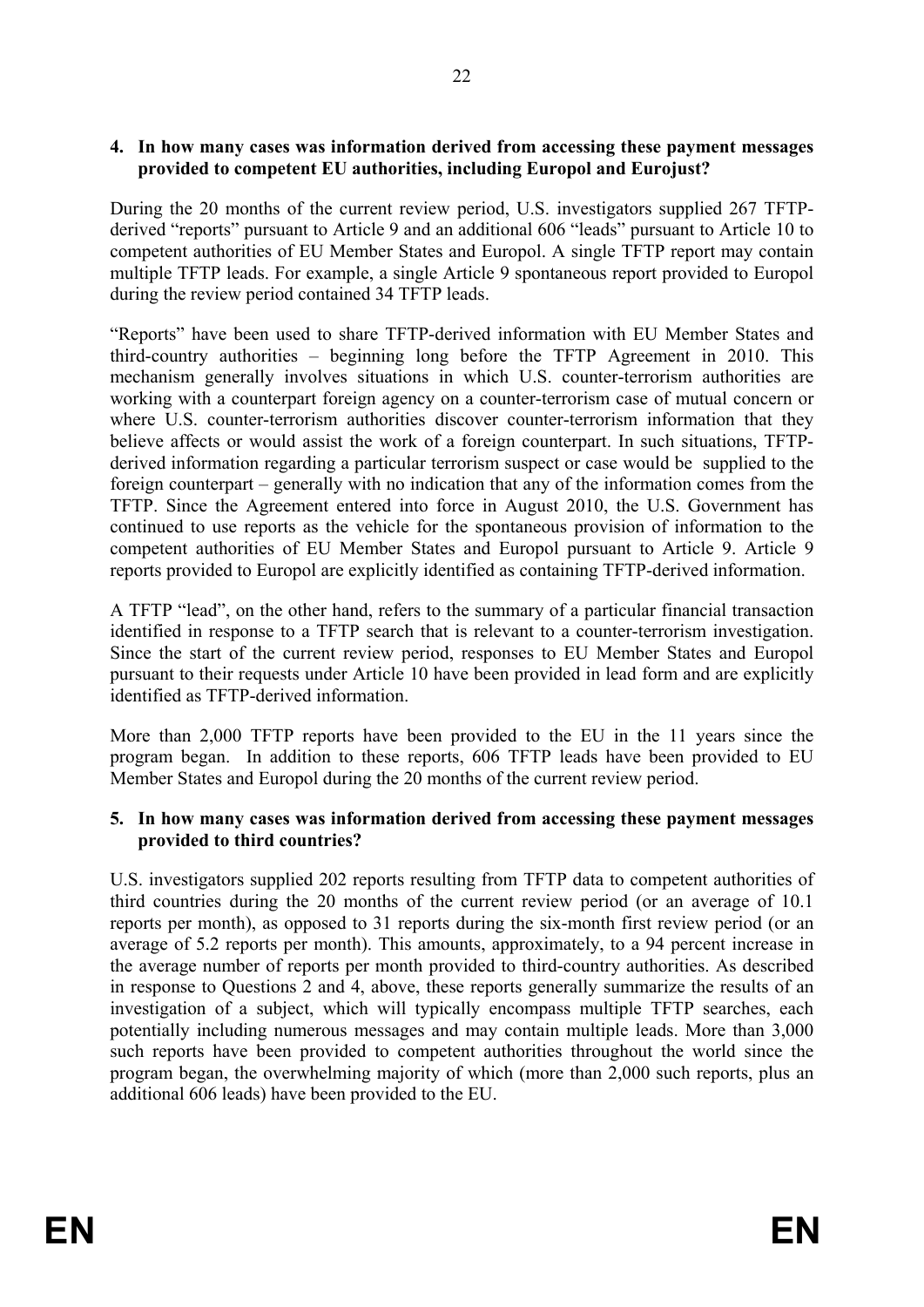**6. In how many cases was prior consent of competent authorities in one of the EU Member States requested for the transmission of extracted information to third countries, in accordance with Article 7(d) of the Agreement?**

Article 7(d) authorizes the sharing of certain information involving EU persons "subject to the prior consent of competent authorities of the concerned Member State or pursuant to existing protocols on such information sharing between the U.S. Treasury Department and that Member State ....". Since the last joint review, all TFTP-derived information provided to third countries was provided pursuant to existing protocols on information sharing between the U.S. and the relevant Member State. In the event information could not be shared pursuant to existing protocols, the Treasury Department would not disseminate the information without prior consent of the concerned Member States except where the sharing of the data is essential for the prevention of an immediate and serious threat to public security. Because the Treasury Department relied on existing protocols with relevant EU Member States for all information sharing with third countries during the review period, it did not need to rely on this exception for the prevention of an immediate and serious threat to public security to share information.

#### **7. For the sharing of information with third countries or other appropriate international bodies, what was the remit of their respective mandates as mentioned in Article 7(b) of the Agreement?**

In accordance with Article 7(b), TFTP-derived information was shared only with law enforcement, public security, or counter-terrorism authorities, for lead purposes only, and solely for the investigation, detection, prevention, or prosecution of terrorism or its financing. Certain classified information also was shared with the U.S.-EU Joint Review of the TFTP Agreement in February 2011. Other sensitive and non-public TFTP-derived information was shown to officials from certain EU institutions, such as European Commission officials and Members of the European Parliament's Committee on Civil Liberties, Justice and Home Affairs ("LIBE").

**8. Please elaborate on cases in which the information provided has been used for the prevention, investigation, detection, or prosecution of terrorism or its financing as mentioned in Article 13(2)(d) of the Agreement?**

Please see attached paper.

**9. Did any of these cases end in any judicial findings? If so, did the judicial authority assess the findings received via the extracted information, i.e. was the information accepted as proof of a case or was the proof challenged?**

Article 7(c) provides that TFTP information may be used for lead purposes only and for the exclusive purpose of the investigation, detection, prevention, or prosecution of terrorism or its financing, and such information is shared based on those conditions, meaning that U.S., EU, and third-country authorities may not directly use TFTP information in a judicial proceeding. Instead, the authorities must use the TFTP information as a means to gather the evidence that may properly be presented to a judicial authority.

### **10. In how many cases was information provided spontaneously, in accordance with Article 9 of the Agreement? What has been the US Treasury's experience with**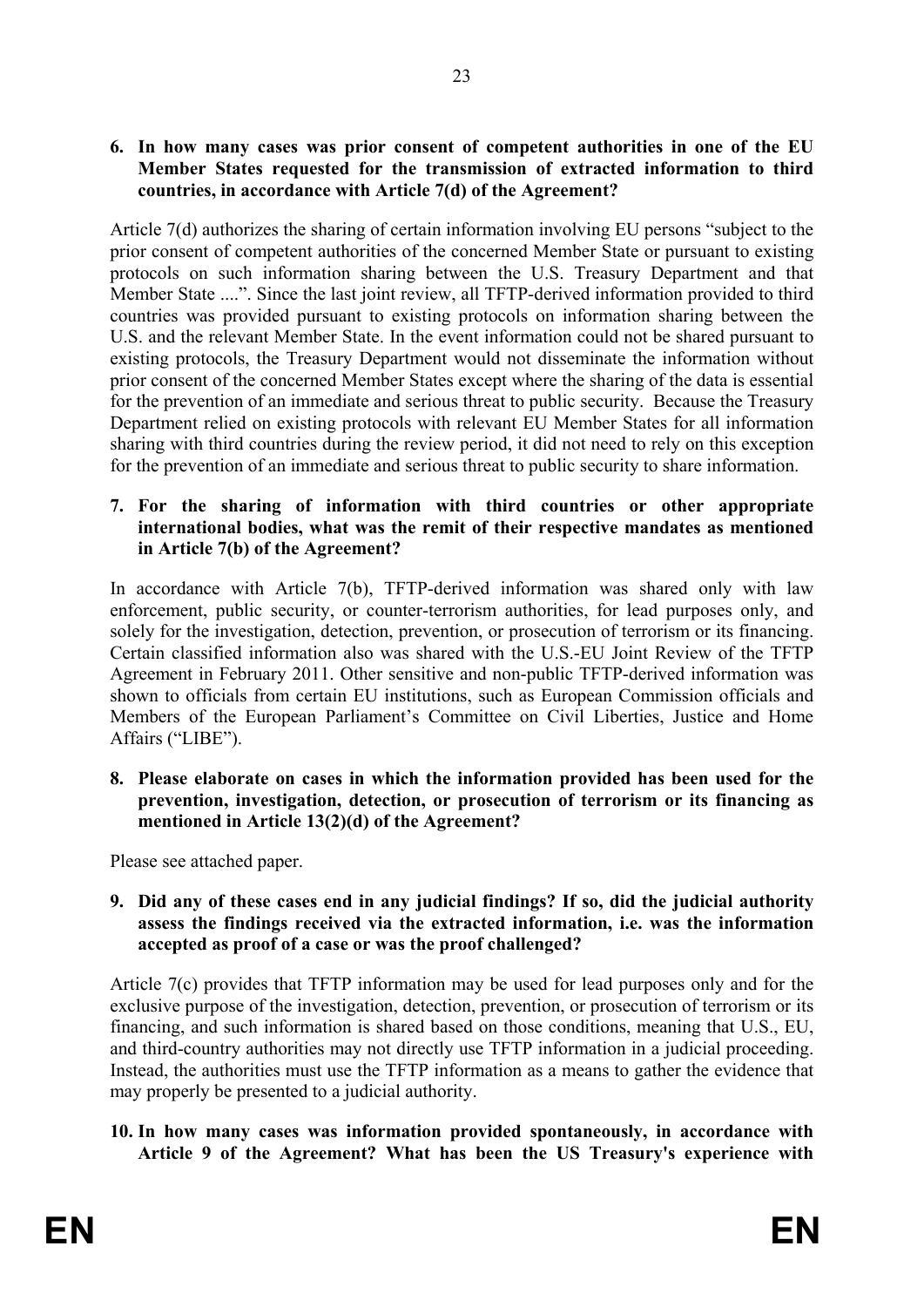#### **receiving follow-on information conveyed back by Member States, Europol or Eurojust?**

During the 20 months of the review period, 267 reports – many containing multiple or even dozens of TFTP leads – were provided to EU Member States and Europol as the spontaneous provision of information pursuant to Article 9 (or an average of 13.4 reports per month), as opposed to 70 reports during the six-month first review period (or an average of 11.7 reports per month). This amounts, approximately, to a 15 percent increase in the average number of Article 9 reports per month provided to competent authorities of EU Member States and Europol.

The Treasury Department rarely, if ever, receives "follow-on information" in response to its spontaneous provision of information pursuant to Article 9 or in response to its provision of information in response to an EU request pursuant to Article 10. The Treasury Department believes that the provision of such follow-on information would greatly enhance its ability to provide meaningful information to EU authorities pursuant to Articles 9 and 10 and encourages the EU, Europol, Eurojust, and EU Member States to establish a procedure to request such information from their authorities and provide it, where possible, to the Treasury Department.

#### **11. How many EU requests for TFTP searches in agreement with Article 10 of the Agreement have been received? In how many cases did these requests lead to the transmission of information?**

The Treasury Department received 94 requests from EU Member States and Europol pursuant to Article 10 during the review period and responded to all 94 requests. TFTP searches resulted in the transmission of leads to the EU in response to 57 of the 94 requests. There were 606 leads contained in the 57 Article 10 responses provided to EU Member States and Europol during the review period. In at least one case, the Treasury Department supplied additional spontaneous information beyond that requested by the EU in its Article 10 request.

#### **III. IMPLEMENTATION AND EFFECTIVENESS OF THE AGREEMENT**

**12. During the period covered by the review, have there been any particular concerns with respect to the suitability of the mechanism for the transfer of the information?**

No.

#### **13. What has been the frequency of requests to Europol and the Designated Provider under Article 4 of the Agreement, and did these requests contain personal data?**

During the review period, the Treasury Department submitted its Article 4 Requests on a monthly basis. During one month in 2011, the Treasury Department submitted a second, supplemental request in response to a terrorist attack in Europe.

The initial Treasury Department Requests submitted to Europol following the entry into force of the Agreement contained minimal personal data, such as the names and business addresses of the sender and recipient of the Requests and the names of two top Al-Qaida leaders. In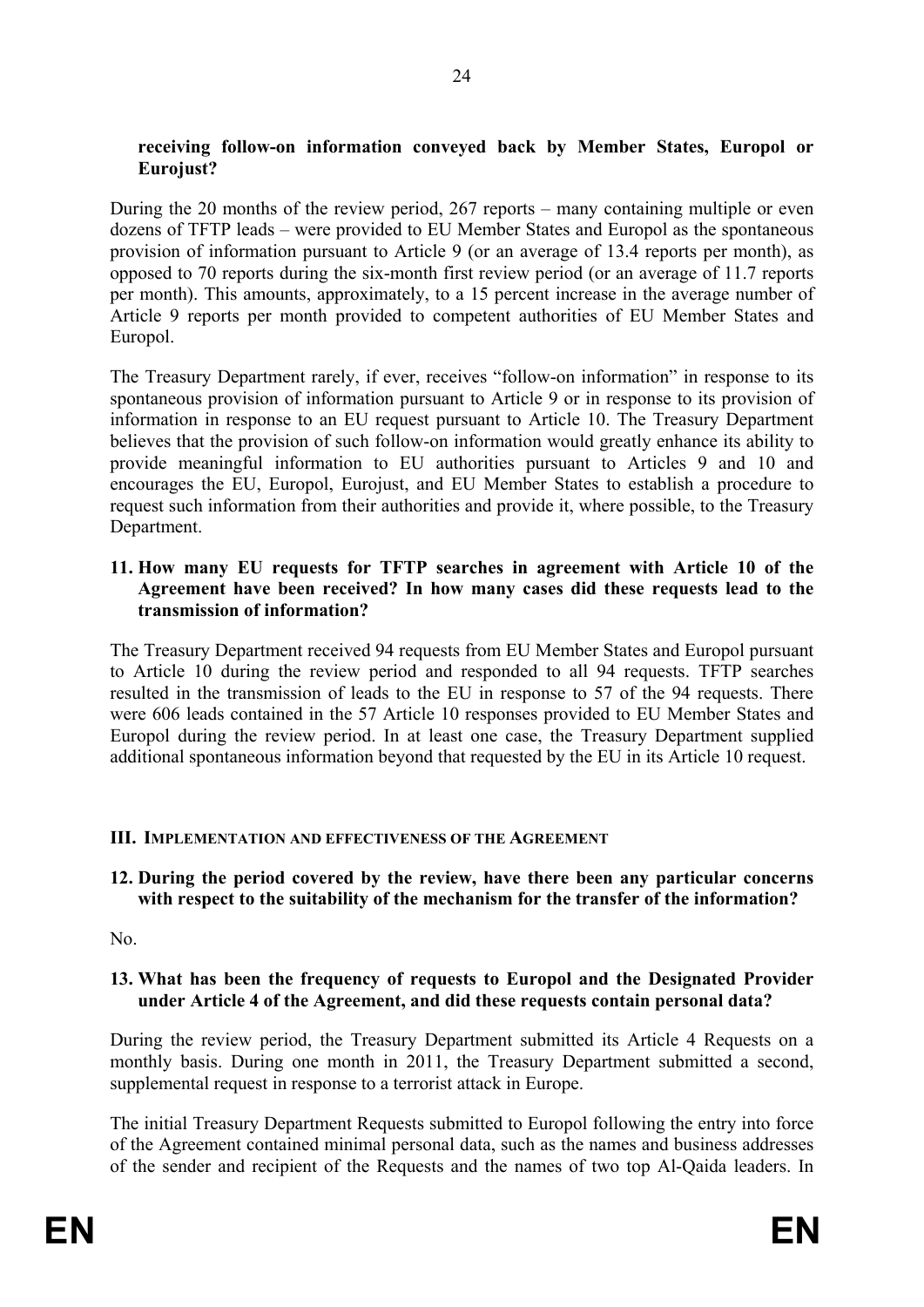response to comments provided by Europol, the Treasury Department expanded the amount of personal data included in its Article 4 Requests – such as the names of other terrorists, their supporters, and terrorism-related suspects – in order to provide additional information relating to the provisions of Article 4 regarding the necessity of the data and terrorism-related threats and vulnerabilities.

#### **14. What measures have been put in place to ensure that the requests are tailored as narrowly as possible, as required under Article 4(2)(c)?**

The Treasury Department performs an ongoing review of the extracted data received and the utility and necessity of the data for counter-terrorism purposes. A large-scale audit and analysis of the extracted data – spanning several months and requiring hundreds of employee hours – is conducted every year, analyzing on a quantitative and qualitative basis the types of data most relevant to counter-terrorism investigations, and the geographic regions where the terrorist threat is particularly high or most relevant or susceptible to relevant terrorist activity.

The audit and analysis occurs in several stages. First, a comprehensive electronic assessment is conducted of the extracted data to determine the message types and geographic regions that are the most and least responsive to TFTP searches. Second, those message types and geographic regions that have been the least responsive are scrutinized to determine their qualitative component – namely, whether the relatively few responses returned nevertheless contained high-quality information or were of particular value for the purposes of the prevention, investigation, detection, or prosecution of terrorism or its financing. Third, those message types and/or geographic regions that, from a quantitative or qualitative standpoint at the time of the evaluation, do not appear necessary to combat terrorism or its financing are removed from the Article 4 Request.

The Treasury Department refined and narrowed the message types included in its Requests three times during the review period: on two of these occasions (February 2011 and October 2011), the refinement and narrowing were based on the results of the Treasury Department's comprehensive annual audits and analyses and, on the third occasion (September 2011), the refinement and narrowing were based on a determination by the Treasury Department that particular message type(s) were unnecessary for the prevention, investigation, detection, or prosecution of terrorism or terrorist financing based on then-current threat assessments.<sup>[8](#page-26-0)</sup> The Treasury Department also slightly modified the geographic regions responsive to its Requests four times during the review period as a result of evolving threat data (twice expanding the geographic regions responsive to the Request, and twice narrowing them). The Treasury Department will continue to conduct additional necessity-based reviews to ensure that the Requests remain tailored as narrowly as possible.

### **15. Has Europol been able to perform its verification function within an appropriate timeframe, as required under Article 4(4)? What has been the average timeframe Europol has required for this verification function?**

Article 4 assigns Europol the task to verify whether the Treasury Department Requests:

<span id="page-26-0"></span><sup>&</sup>lt;sup>8</sup> The Treasury Department narrowed the message types once more immediately after the review period (in its October 2012 Request), based upon completion of its most recent annual audit and analysis.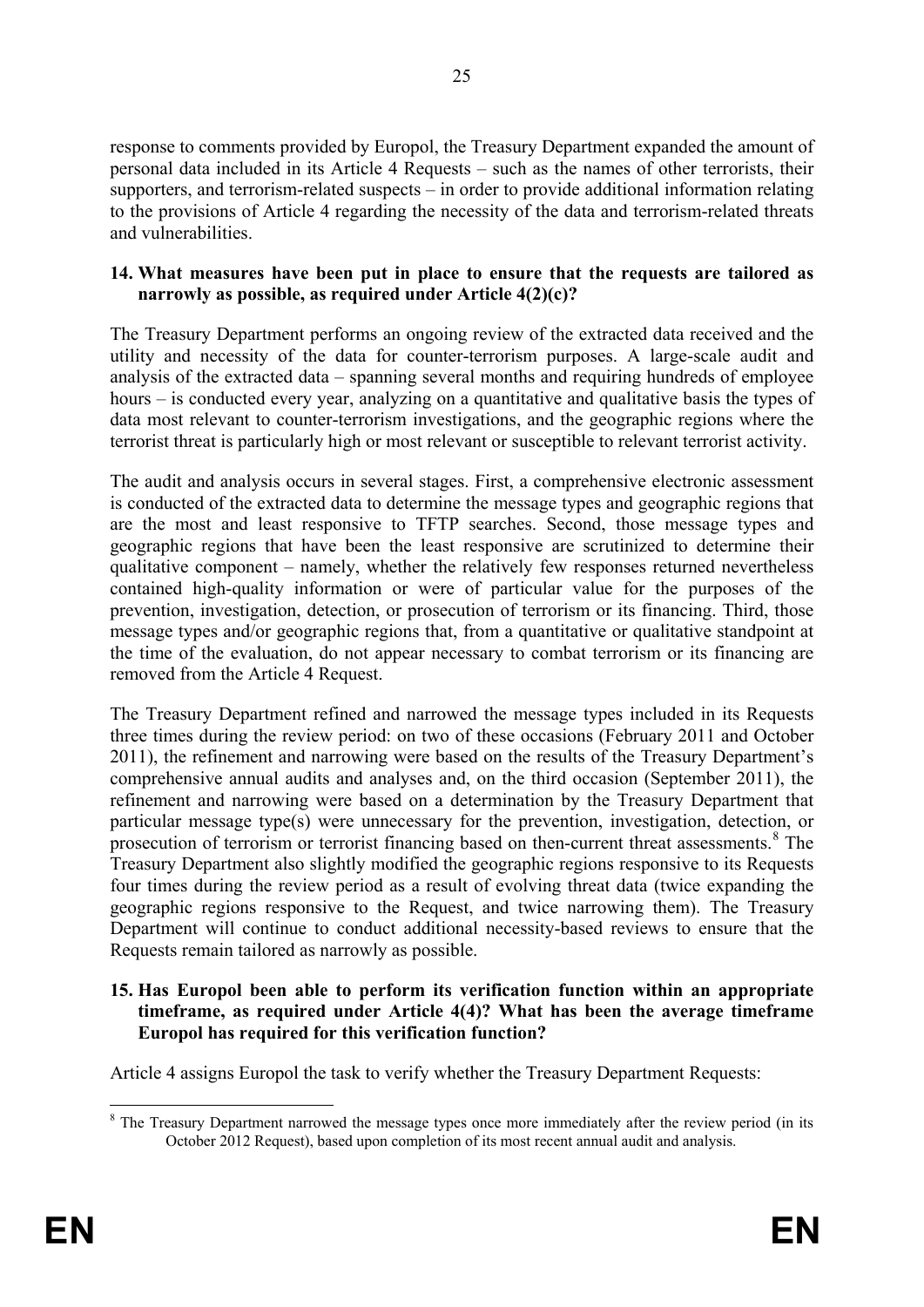- (a) identify as clearly as possible the data, including the specific categories of data requested, that are necessary for the purpose of the prevention, investigation, detection, or prosecution of terrorism or terrorism financing;
- (b) clearly substantiate the necessity of the data;
- (c) [are] tailored as narrowly as possible in order to minimize the amount of data requested, taking due account of past and current terrorism risk analyses focused on message types and geography as well as perceived terrorism threats and vulnerabilities, geographic, threat, and vulnerability analyses; and
- (d) [do] not seek any data relating to the Single Euro Payments Area.

Europol performed its verification function within an appropriate timeframe as required under Article 4(4), which provides that Europol shall verify the Requests "as a matter of urgency". During the review period, Europol performed its verification function, on average, within two days of its receipt of a Treasury Department Request and supplemental documents or its receipt of a Treasury Department response to a Europol request for additional information.

#### **16. Have there been any cases in which Europol has found that the request under Article 4(1) did not meet the requirements set out in Article 4(2)?**

Europol has never determined that a Treasury Department Request failed to satisfy the requirements set out in Article 4(2). Throughout the review period, Europol regularly provided comments on and requested that the Treasury Department include additional information in the Requests. In addition, the Treasury Department met on repeated occasions with Europol officials, including its data privacy officials, and received from them specific suggestions on how the Requests could be enhanced.

On three occasions during the review period, Europol formally and in writing requested supplemental information with respect to pending Requests. On each occasion, the Treasury Department submitted responsive written supplemental information and Europol verified the pending request. During the summer of 2011, the Treasury Department and Europol agreed that Europol would notify the Treasury Department in advance, if possible, whenever Europol decided that additional types or categories of information could be useful in the Requests, to allow the Treasury Department adequate time to enhance future Requests and to ensure that verification of specific Requests would not be delayed.

#### **17. If so, have there been any cases where the request was modified as a consequence of Europol finding that it did not meet the requirements set out in Article 4(2)?**

Please see response to Question 16, above.

**18. Have any particular issues related to the implementation and effectiveness of the Agreement been identified, including the suitability of the mechanism for the transfer of information? If so, which?**

The Treasury Department assesses that the Agreement has been effective in supporting global counter-terrorism efforts and has identified no specific impediments to achieving the stated purpose of the Agreement.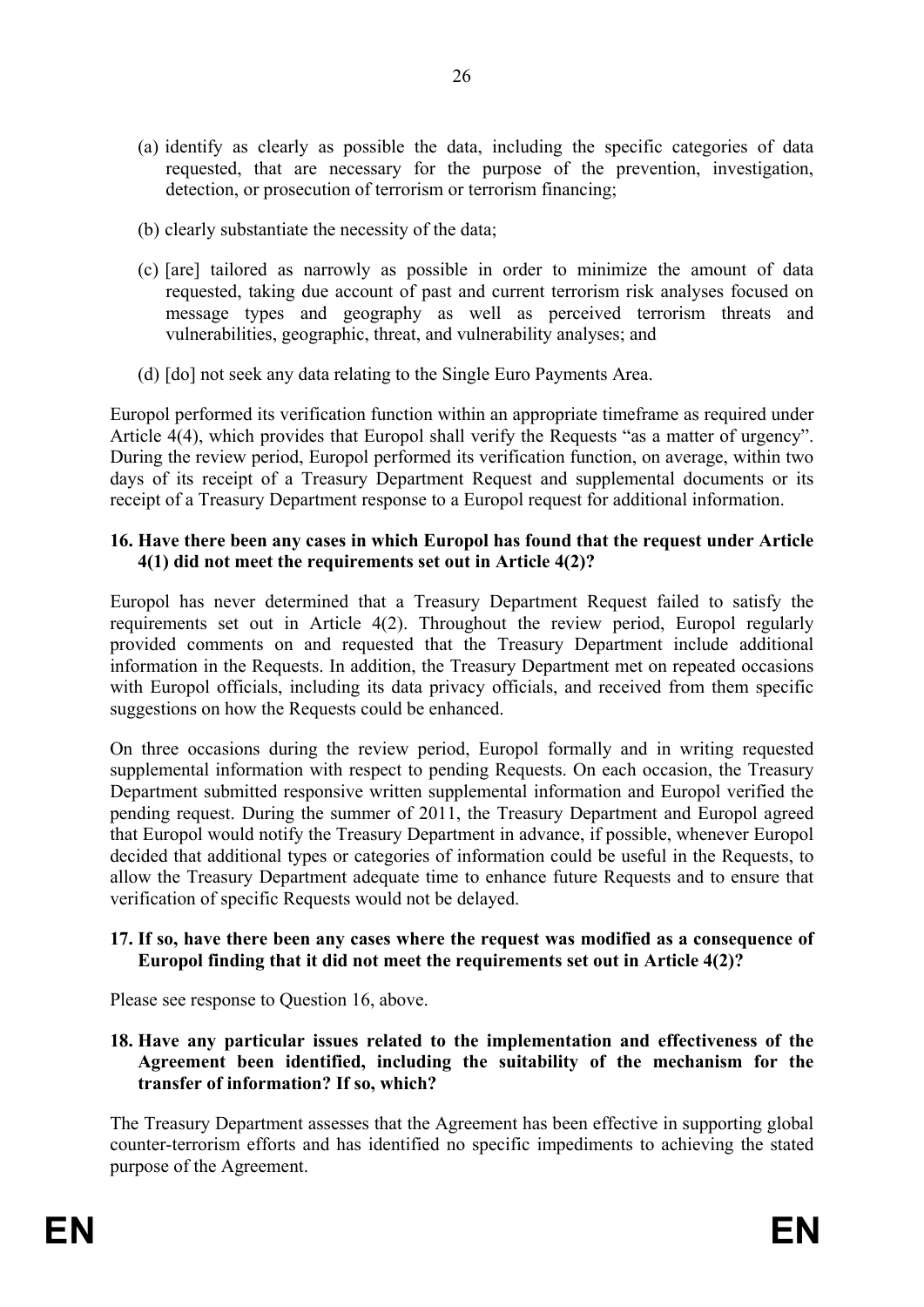#### **19. What is your overall assessment of the effectiveness of the Agreement? Have any specific impediments to achieving the stated purpose of the Agreement been identified? If so, which?**

The Treasury Department assesses that the Agreement has been effective in supporting global counter-terrorism efforts and has identified no specific impediments to achieving the stated purpose of the Agreement.

#### **20. What is the role of U.S. Congress within the oversight mechanism of the TFTP?**

The U.S. Congress exercises oversight of the TFTP primarily through the Senate Select Committee on Intelligence and the House Permanent Select Committee on Intelligence. The Committees can and do request information on the Treasury Department's counter-terrorism functions, such as the TFTP, and Treasury Department officials periodically brief the Committee on these issues.

#### **IV. COMPLIANCE WITH THE DATA PROTECTION OBLIGATIONS SPECIFIED IN THE AGREEMENT**

**21. What is the role and what are the findings of the Privacy Officer of the U.S. Treasury Department (Articles 15(3) and 16(2)) in relation to the Agreement? Does this role include findings relevant for the compliance with data protection obligations specified in the agreement (Article 13(2)(e) of the Agreement)?** 

The Treasury Department's Director for Privacy and Civil Liberties ("Privacy Officer") is the lead Treasury Department official charged with the implementation of Articles 15 and 16 of the Agreement. Under the supervision of the Deputy Assistant Secretary for Privacy, Transparency, and Records and in close coordination with Treasury's Office of General Counsel and Office of Foreign Assets Control ("OFAC"), the Privacy Officer established redress procedures to facilitate the proper implementation of Articles 15 and 16. These redress procedures – allowing persons to seek access, rectification, erasure, or blocking pursuant to Articles 15 and 16 of the Agreement – are posted on the Treasury Department's website at www.treasury.gov/tftp.

The initial step in the redress procedures requires that a person, through the relevant EU National Data Protection Authority ("NDPA"), submit a request in writing pursuant to Articles 15 and/or 16 and provide proof of identity in order to ensure that there are no unauthorized disclosures of personal data. Once a completed request is obtained and identity verified, the Privacy Officer will process the requests as follows: (1) confirm receipt of the completed request (or ask for additional information, where necessary); (2) work with the TFTP manager and/or analysts to verify whether any data relevant to the request have ever been extracted as a result of a TFTP search; (3) assess whether the relevant safeguards with respect to any extraction of data have been satisfied; and (4) provide written notice explaining whether the data subject's rights have been duly respected and, where appropriate, whether personal data may be disclosed (and, if not, the underlying reasons); whether personal data have been rectified, erased, or blocked (and, if not, the underlying reasons); and the means available for seeking administrative and judicial redress in the United States.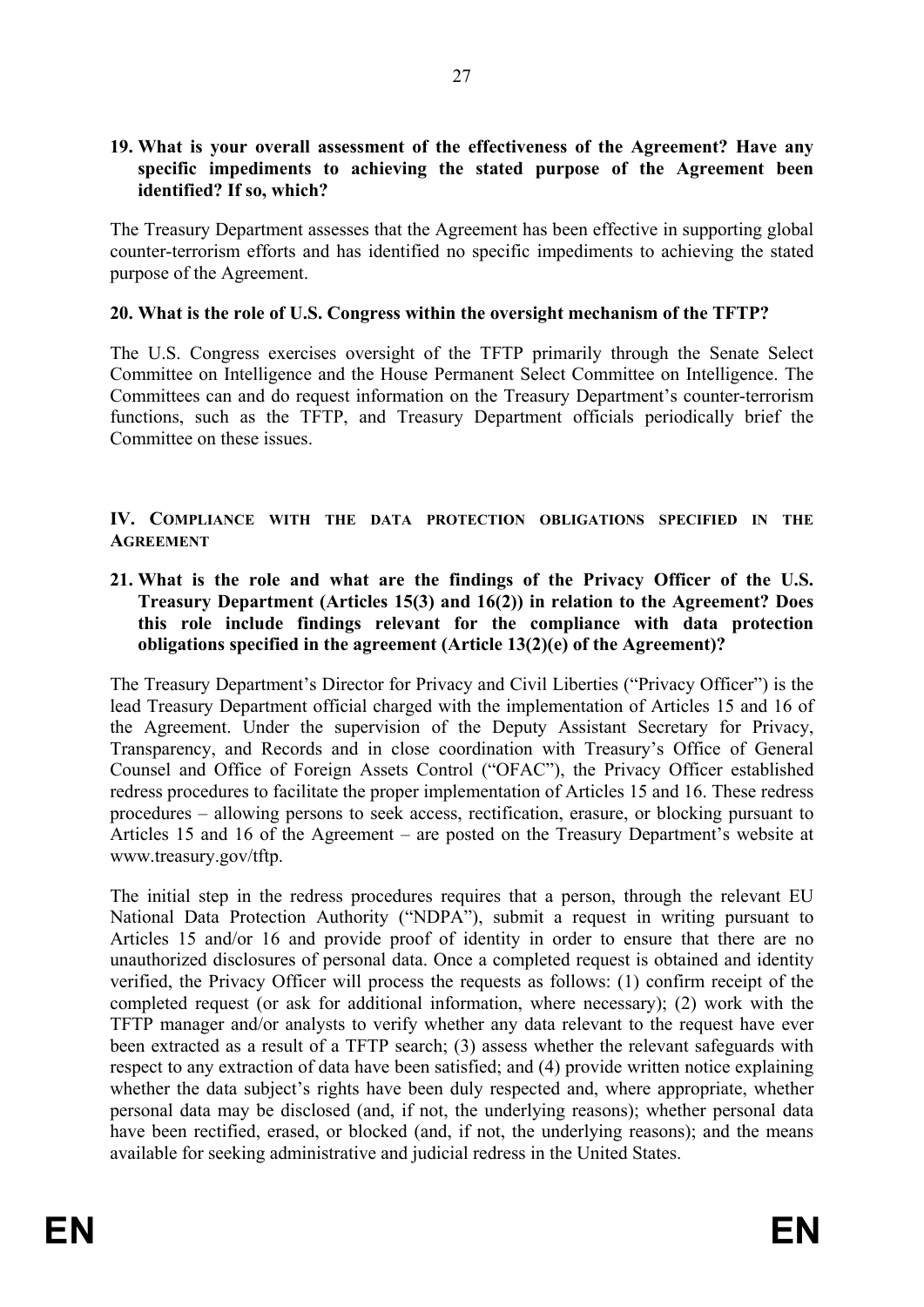The Privacy Officer's role relates to the data protection obligations specified in Articles 15 and 16 of the Agreement. Other officials – including Europol and the independent overseers – have oversight with respect to other data protection obligations specified in the Agreement. Treasury's senior management and counsel,<sup>[9](#page-29-0)</sup> along with the Inspector General of the Treasury Department, have oversight with respect to the entirety of the program.

#### **22. Have any particular issues related to the role or findings of the Privacy Officer of the U.S. Treasury Department been identified (Articles 15(3) and 16(2))?**

During the review period, European authorities, including Commission officials and EU NDPAs, raised with the Treasury Department whether the verification of identity of European persons – required by Articles 15 and 16 and the TFTP redress procedures posted on the Treasury Department's website – could be delegated to EU NDPAs. Such a delegation would avoid additional personal data being sent to the United States and authorize those officials closest to requesters – e.g., an NDPA within a requester's own country and presumably familiar with its national identity documents – to make the identity verification decisions that are necessary to ensure the identity of requesters and avoid unauthorized disclosures of personal data.

Treasury Department officials have been working constructively with the Commission to establish uniform NDPA verification procedures, and the Commission has been in communication with the EU's Article 29 Working Party on this topic. Treasury Department officials have provided comments on EU-supplied documents that could be utilized by NDPAs for verification decisions. When documents and procedures are finalized by the Treasury Department and the Commission, the Treasury Department will begin to accept Articles 15 and/or 16 verification decisions by EU NDPAs. The Treasury Department reserves the right to discontinue these special verification procedures if it believes that they are not working satisfactorily.

#### **23. Have any measures put in place to ensure that provided data shall be used exclusively for the prevention, investigation, detection, or prosecution of terrorism and its financing changed since the last Joint Review (Article 5(2))? If so, what changes have occurred?**

The most significant change to the Article 5 safeguards has been the Commission's appointment of a deputy overseer, with the agreement of and subject to appropriate security clearances by the United States, in addition to the Commission-appointed overseer appointed pursuant to Article 12. The deputy overseer can share the workload of the overseer and ensure that the overseer work can proceed smoothly while one overseer may be travelling or

<span id="page-29-0"></span><sup>&</sup>lt;sup>9</sup> The Treasury Department's Office of General Counsel and the Office of the Chief Counsel (Foreign Assets Control) work closely with OFAC, the TFTP manager, and other Treasury officials to review TFTP-related policies and procedures and ensure they are consistent with U.S. obligations under the Agreement, as well as relevant U.S. laws. Counsel support includes, but is not limited to: review of the Request to the Designated Provider and associated supplemental documents provided to Europol to ensure they meet the standards of Article 4; responses to questions regarding the legal sufficiency of a search justification and its associated query to ensure that they satisfy the standards of Article 5; legal guidance regarding the retention and deletion requirements of Article 6, including the necessity-based review; and review of dissemination requests to ensure they comply with the standards of Article 7.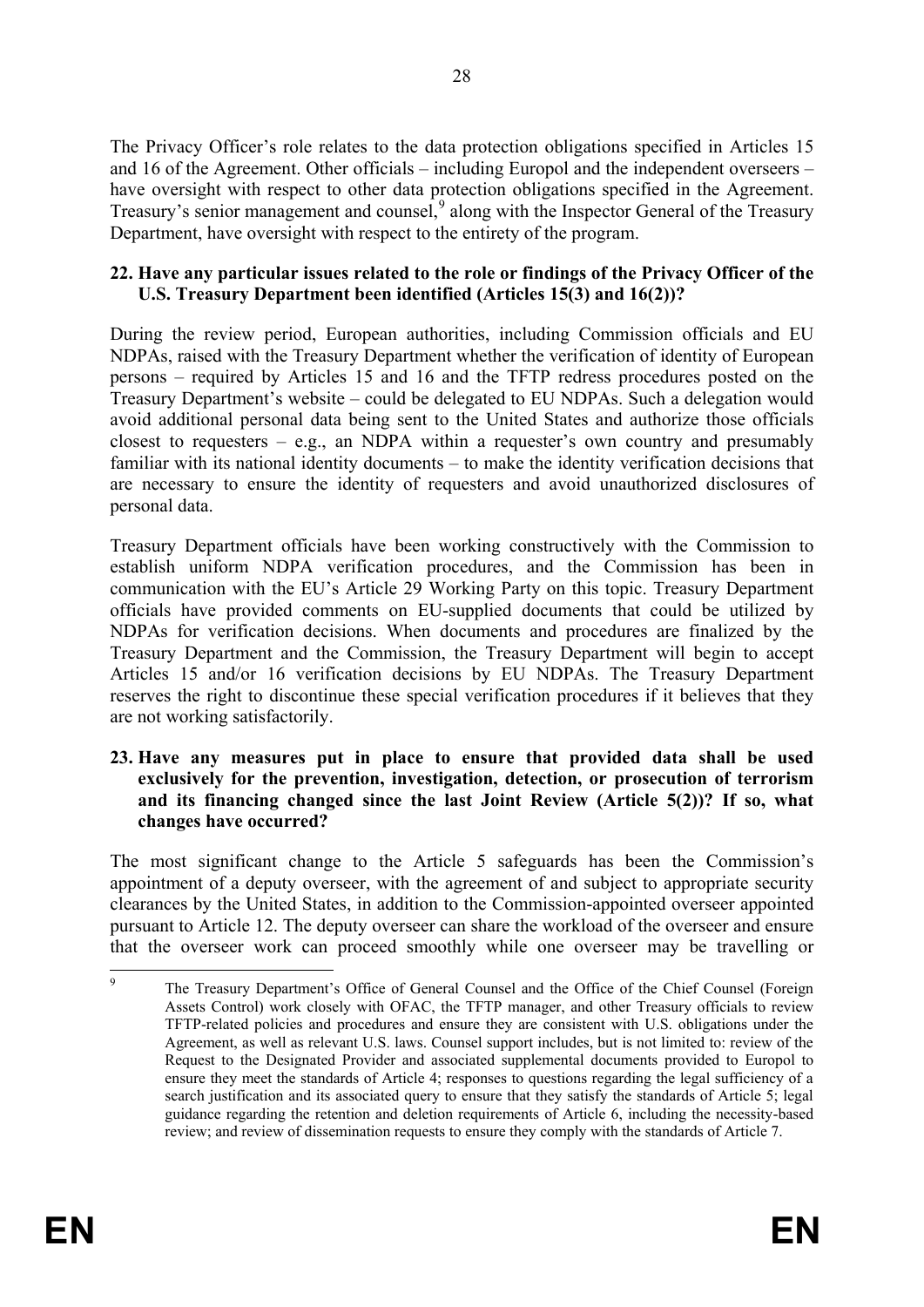otherwise unavailable. The deputy overseer started work at the Treasury Department on October 1, 2012.

Other than this change, the comprehensive and overlapping set of systems and controls previously reviewed remain in place to ensure that provided data are processed exclusively for the prevention, investigation, detection, or prosecution of terrorism or its financing and that all searches of provided data are based on pre-existing information or evidence which demonstrates a reason to believe that the subject of the search has a nexus to terrorism or its financing. These systems and controls include the following:

- All analysts who have access to the TFTP system are extensively trained and retrained regularly to ensure the fulfilment of all requirements for searches, including that a pre-existing nexus to terrorism or its financing is documented for every search; if an analyst even attempted a search that does not satisfy the requirements, the Treasury Department would respond appropriately, with responses varying from mandating additional training for the analyst to removing access rights to the TFTP and instituting disciplinary proceedings;
- Detailed logs are maintained of all searches made, including the identity of the analyst, date and time of search, the search terms used, and the justification for the search; these logs are regularly analyzed by outside auditors as part of the regular independent audit of the program;
- Electronic controls (in addition to human review and oversight) have been implemented that prevent analysts from conducting a search without inputting the preexisting nexus to terrorism or its financing;
- Other electronic controls aim to prevent certain technical mistakes, such as inputting an "or" instead of an "and" as a search term, that inadvertently could result in an overly broad search;
- Independent overseers retained by the Designated Provider and the European Commission review searches either as they occur or shortly thereafter, prior to dissemination of any results, to ensure that the counter-terrorism purpose limitation and other safeguards have been satisfied; and
- Independent auditors retained by the Designated Provider evaluate the technical and systemic controls to ensure the integrity of the system and the satisfaction of all the safeguards.

#### **24. Have any measures put in place to ensure that the TFTP does not and shall not involve data mining or any other type of algorithmic or automated profiling or computer filtering changed since the last Joint Review (Article 5(3))? If so, what changes have occurred?**

The enhanced systems and controls outlined in response to Question 23, above, prevent any type of data mining or profiling because they require individualized searches, based on a preexisting nexus to terrorism or its financing.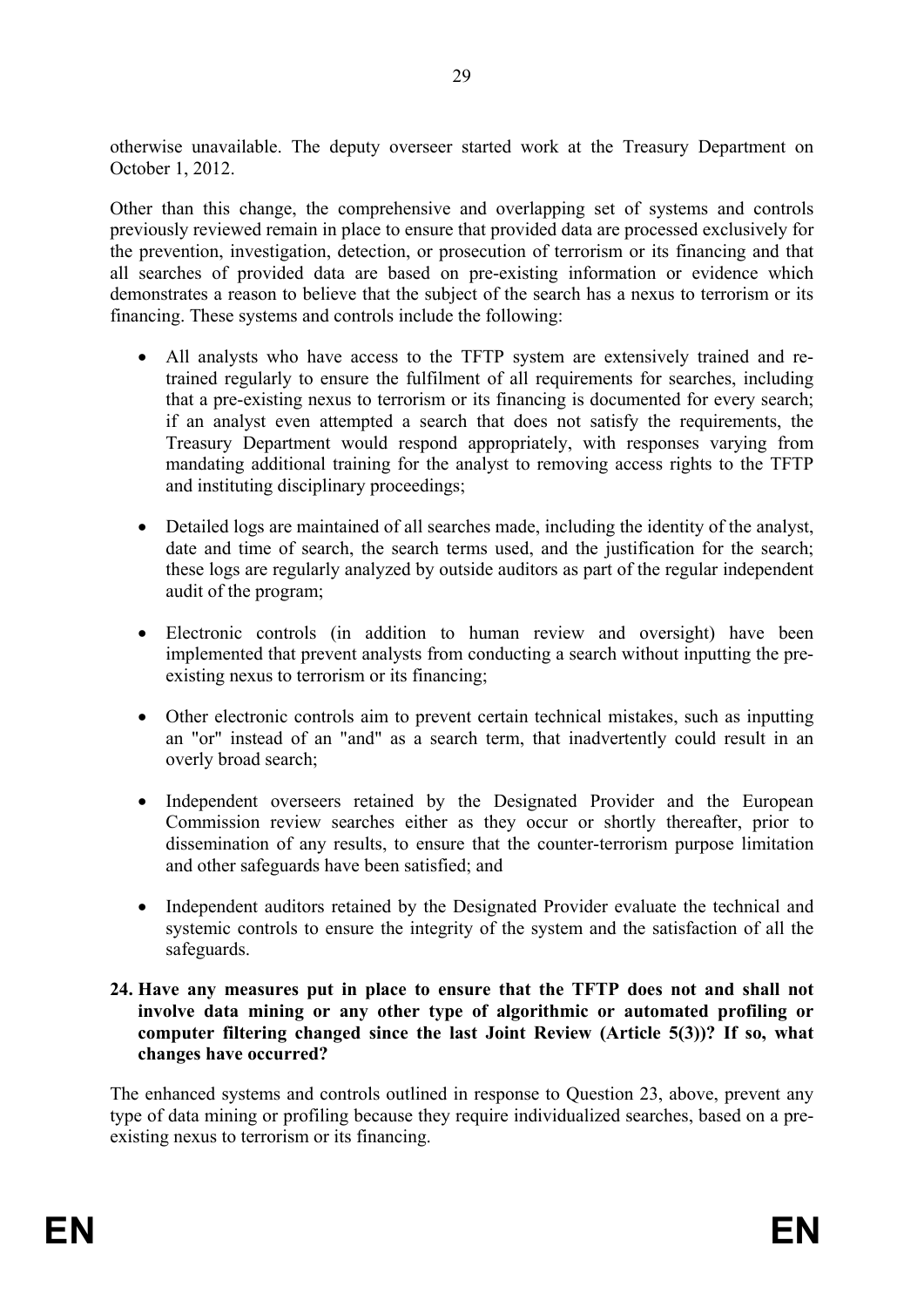#### **25. Have any measures been put in place to implement the provisions of Article 5(4) on data security and integrity or have any measures been changed since the last Joint Review? If so, what changes have occurred?**

Multiple physical and technical security layers exist to ensure data security and integrity. The data are stored in a secure location accessible only by U.S. Government-cleared personnel and in a secure analysis area accessible only by a limited number of TFTP managers and analysts and security personnel. The data are stored separately from other data, are not interconnected with any other database, and are protected by multiple security layers that prevent unauthorized access to the data. Significant physical and technical security controls exist to ensure that no unauthorized copies of TFTP data may be made, except for disaster recovery purposes. The independent auditors retained by the Designated Provider review and verify these physical and technical security safeguards. These measures have been in place for years, and none have changed since the last joint review.

**26. Have any measures (other than the measures mentioned in Article 12) been put in place to ensure that all searches of provided data are based on pre-existing information or evidence which demonstrates a reason to believe that the subject of the search has a nexus to terrorism or its financing (Article 5(5)), or have any such measures been changed since the last Joint Review? If so, what changes have occurred?**

Please see response to Question 23, above.

**27. Have there been any cases where the extracted data included personal data revealing racial or ethnic origin, political opinions, or religious or other beliefs, trade union membership, or health and sexual life (sensitive data)? If so, have any special safeguards or measures been taken to take into account the sensitivity of these data (Article 5(7))?**

The Treasury Department is not aware of any cases in which such data have been extracted.

**28. Have any measures put in place to organise the on-going and at least annual evaluation to identify non-extracted data that are no longer necessary to combat terrorism or its financing changed since the last Joint Review (Article 6(1)? If so, what changes have occurred? Have such data been promptly and permanently deleted since the last Joint Review?**

Please see response to Question 14, above. Once a message type or geographic region is deleted from the Request, all previous non-extracted data that had been received involving that message type or geographic region are permanently deleted during the course of an annual deletion process. This deletion has occurred with respect to all data received in response to message types or geographic regions removed from the Request during the review period.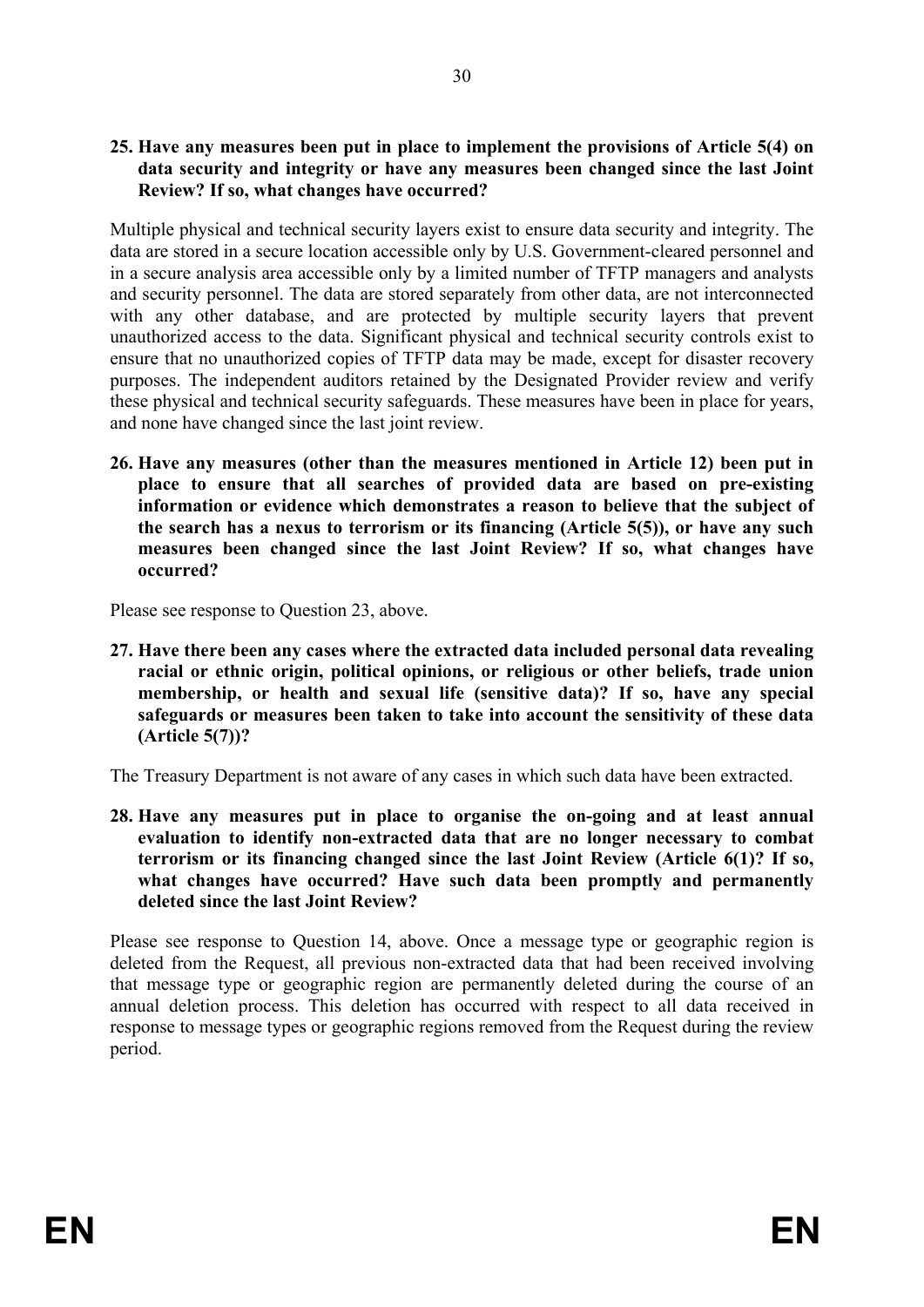**29. Have there been any cases where financial payment messaging data were transmitted which were not requested? If so, has the U.S. Treasury Department promptly and permanently deleted such data and informed the relevant Designated Provider (Article 6(2))?**

No.

**30. Have all non-extracted data received prior to 20 July 2007 been deleted as provided for in Article 6(3) of the Agreement?**

Yes. All such data were deleted prior to July 20, 2012, in accordance with Article 6(3).

**31. Have any measures taken to provide for the on-going and at least annual evaluation to continuously assess the data retention periods specified in Article 6(3) and 6(4) of the Agreement changed since the last Joint Review? If so, what changes have occurred?** 

The Treasury Department continues to assess these data retention periods as part of its regular review, analysis, and audit of data, as described in response to Question 14, above. The Treasury Department continues to find valuable counter-terrorism leads in data retained for the limits of the current retention periods specified in the Agreement and believes the current retention periods to be appropriate.

**32. How is it ensured that the time period for deletion of the data five years after their reception referred to in Article 6(4) of the Agreement is met in reality? Are automatic deletions of non-extracted data foreseen to this end?**

Treasury conducts an exhaustive annual evaluation to ensure that any non-extracted data received on or after July 20, 2007, are deleted five years from receipt. This process is technologically intensive, requiring significant time and labor to complete while ensuring that the system remains fully operational and all safeguards remain in place. Based on previous deletions of TFTP data, Treasury has determined that any deletion effort conducted more frequently than on an annual basis could significantly impair the functioning of the system and be technologically infeasible. Treasury also has assessed that automatic deletions of nonextracted data without a thorough evaluation of the data identified for deletion could result in the inadvertent deletion of extracted data necessary for specific on-going counter-terrorism investigations and would not allow for the necessary controls and independent assessments to ensure that the appropriate data had been deleted.

#### **33. Have there been any cases where these retention periods have been reduced in by the U.S. Treasury Department accordance with Article 6(5)?**

Please see response to Questions 28 and 31, above.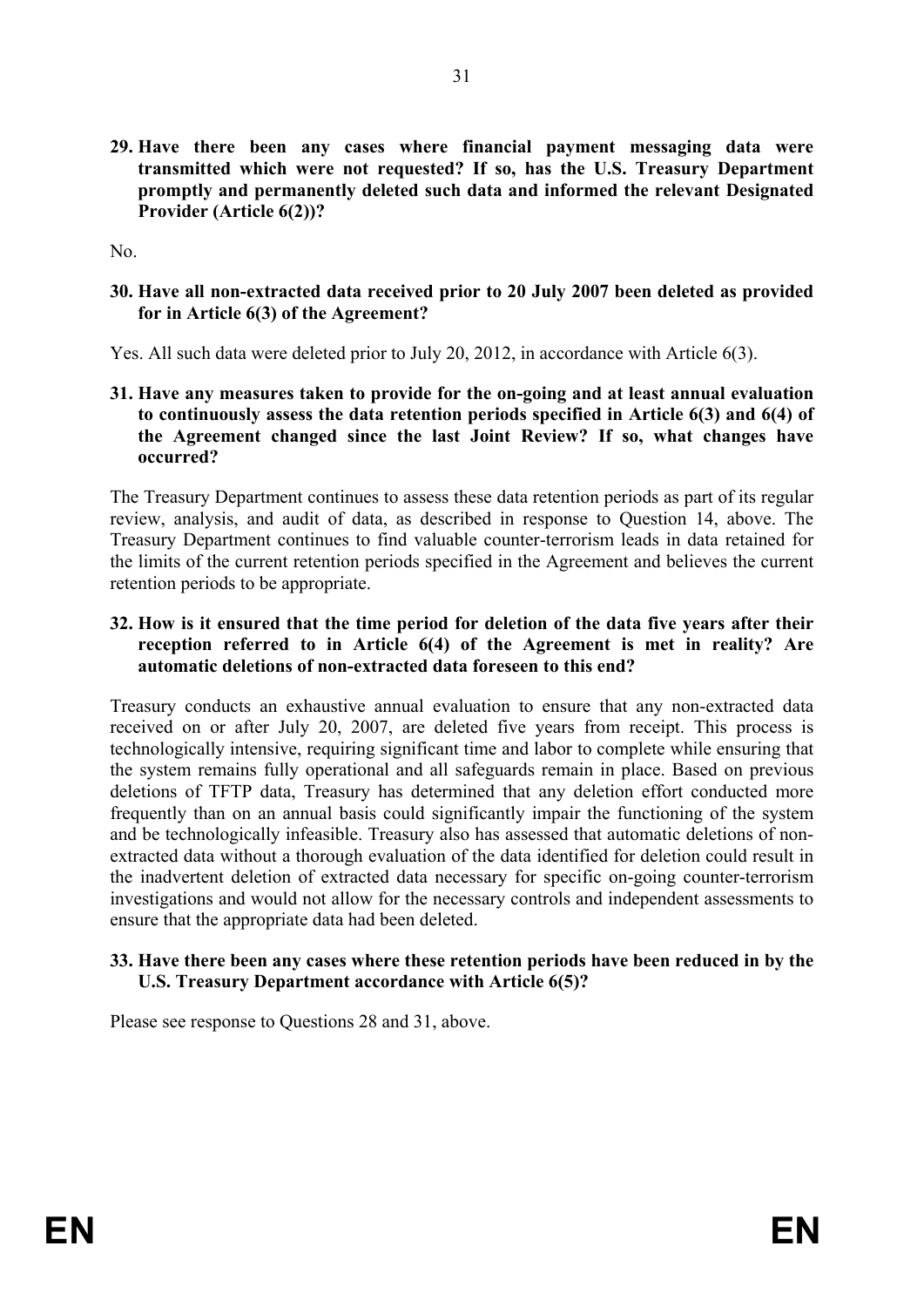#### **34. Have any measures put in place to ensure that information extracted from provided data is retained for no longer than necessary for specific investigations or prosecutions for which they are used changed since the last Joint Review? If so, what changes have occurred?**

No changes have occurred since the last joint review. The Treasury Department continues to notify law enforcement and intelligence agencies that receive leads derived from TFTP data to retain them for a period no longer than necessary for the purpose for which they were shared. Counter-terrorism analysts using the TFTP receive training on the safeguards, dissemination, and retention procedures prior to use of the system.

#### **35. Have any measures put in place to ensure that onward transfer of information extracted from the provided data is limited pursuant to the safeguards laid down in Article 7 of the Agreement changed since the last Joint Review? If so, what changes have occurred?**

No changes have occurred since the last joint review. TFTP-derived information continues to be shared with counter-terrorism, law enforcement, or public security authorities in the United States, EU Member States, third countries, and with Europol or Eurojust for lead purposes only and for the exclusive purpose of the investigation, detection, prevention, or prosecution of terrorism or its financing. Counter-terrorism analysts using the TFTP receive training on the safeguards, dissemination, and retention procedures prior to use of the system. Information is only disseminated after approval by management trained on the safeguards identified in the Agreement. Any subsequent dissemination requires the express written approval of the Treasury Department.

In cases in which the Treasury Department is aware that TFTP-derived information of a citizen or resident of a Member State is to be shared with a third country, the Treasury Department abides by the existing protocols on information sharing with that Member State. In cases where existing protocols do not exist, the Treasury Department will not disseminate the information without prior consent of the concerned Member State except where the sharing of data is essential for the prevention of an immediate and serious threat to public security.

**36. In how many cases have the overseers mentioned in Article 12(1) of the Agreement blocked any searches on the grounds that they appear to be in breach of Article 5 of the Agreement? Can any typical kind of be identified where blocking was deemed necessary? If so, please elaborate. How many searches have been blocked by the EU appointed overseer(s) or the overseer(s) appointed by the Designated Provider(s) on the grounds indicated above? If possible, please make a distinction between temporary and permanent blocking of searches and the origin of the overseer.**

The overseers mentioned in Article 12 of the Agreement – two appointed by the European Commission and the others employed by the Designated Provider – routinely request additional information to ascertain strict adherence to the counter-terrorism purpose limitation and other safeguards described in Articles 5 and 6 of the Agreement. The overseers may request additional justification or clarification of the counter-terrorism nexus as well as documentation to ensure that the search is as narrowly tailored as possible. In the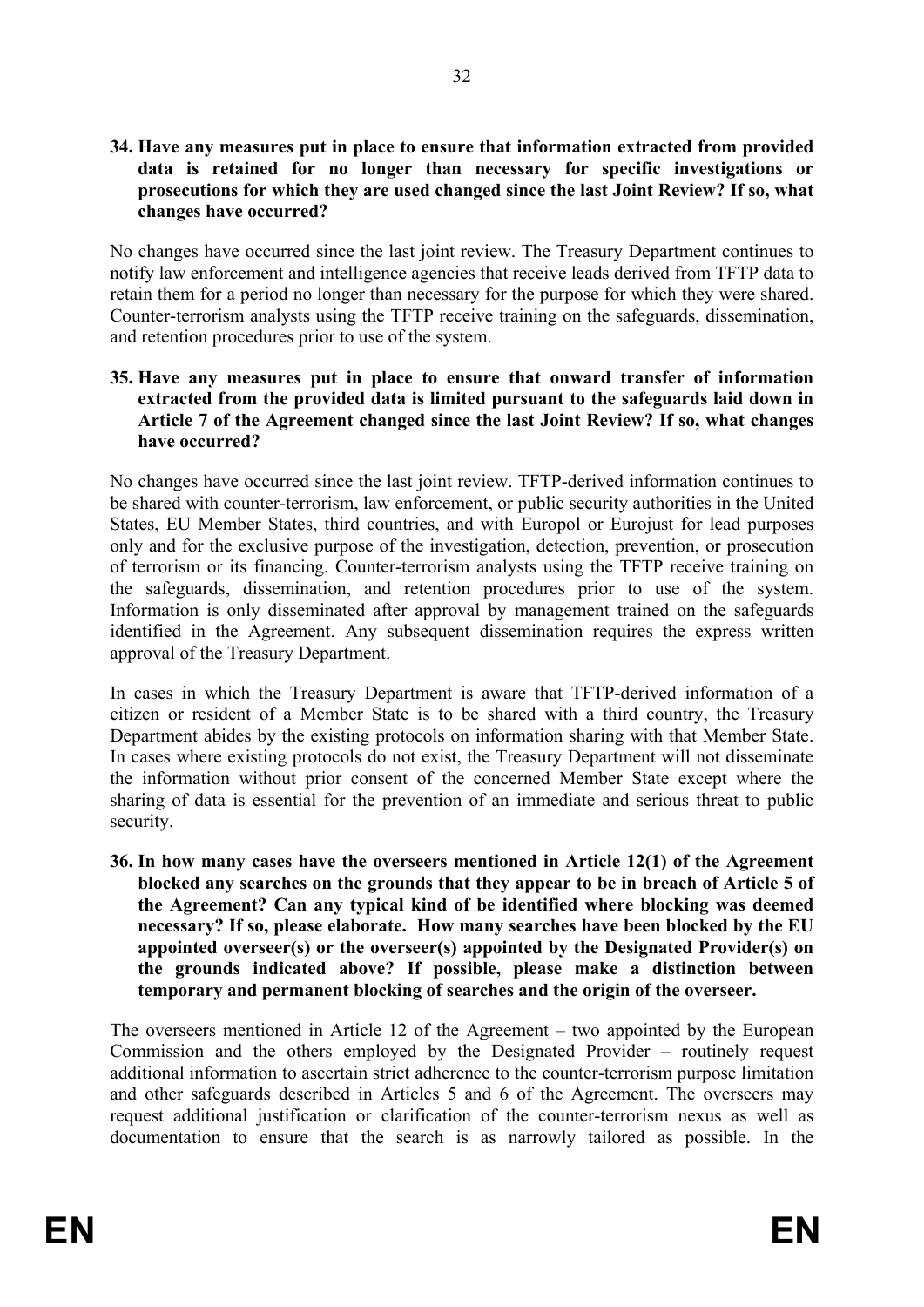overwhelming majority of cases, the overseers request additional information simply for routine auditing purposes and not out of any concern with the search itself.

During the review period, the overseers queried 791 searches – virtually all of which were selected for routine auditing purposes. All searches queried by the overseers are blocked until the overseers' concerns have been fully addressed. In the overwhelming majority of all searches conducted (well over 99.9 percent), the overseers were fully satisfied with the search as formulated. In a small number of cases (57 searches during the 20 months of the review period – or .0018 percent), the overseers blocked the searches because they believed the search terms were too broad. In all cases where the searches were queried by the overseers at the time of the search, no results were returned to the analyst unless and until the search satisfied the overseers. In cases where the searches were identified through retrospective review, no information obtained through the searches was disseminated or used unless and until the overseers were satisfied.

In terms of the 791 searches queried, the Treasury Department cannot accurately break them down between the Designated Provider and the EU overseer, because when one party queried a search, it was treated as queried by the overseers generally.

#### **37. Have any measures taken to ensure that the results of the searches are not disseminated before the overseers have had a chance to review the search changed since the last Joint Review? If so, what changes have occurred?**

No changes have occurred since the last joint review. Any dissemination of TFTP-derived information continues to require management approval, and subsequent dissemination requires the express approval of the Treasury Department. The Treasury Department trains counter-terrorism analysts on the proper procedures for using, and/or requesting and receiving approval to disseminate TFTP-derived information. All TFTP analysts have been trained to ensure that there is no dissemination of TFTP-derived information prior to the completion of the overseer review process, and no information obtained through TFTP searches was disseminated over the objections of the overseers.

#### **38. Have there been any cases where individuals have exercised their rights of access, rectification, erasure or blocking in accordance with Article 15 and 16 of the Agreement? If so, how many, and how have these cases been resolved?**

During the review period, the Treasury Department received five cases in which individuals apparently sought to exercise the right of access described in Article 15 of the Agreement. Because these requests did not conform to the TFTP redress procedures posted on the Treasury Department's public website (www.treasury.gov/tftp), the Treasury Department responded in all five cases by requesting certain additional basic information, pursuant to the Treasury Department procedures, including that the requests be signed by the requesters and contain confirmation that the requesters consent to any personal data being shared with the NDPAs. Neither the NDPAs nor the requesters responded to the Treasury Department with the additional requested information.

Two other individuals sent emails to the TFTP email address posted on the Treasury Department's TFTP web page (www.treasury.gov/tftp) inquiring about the relevant procedures to invoke the rights described in Articles 15 and 16. The Treasury Department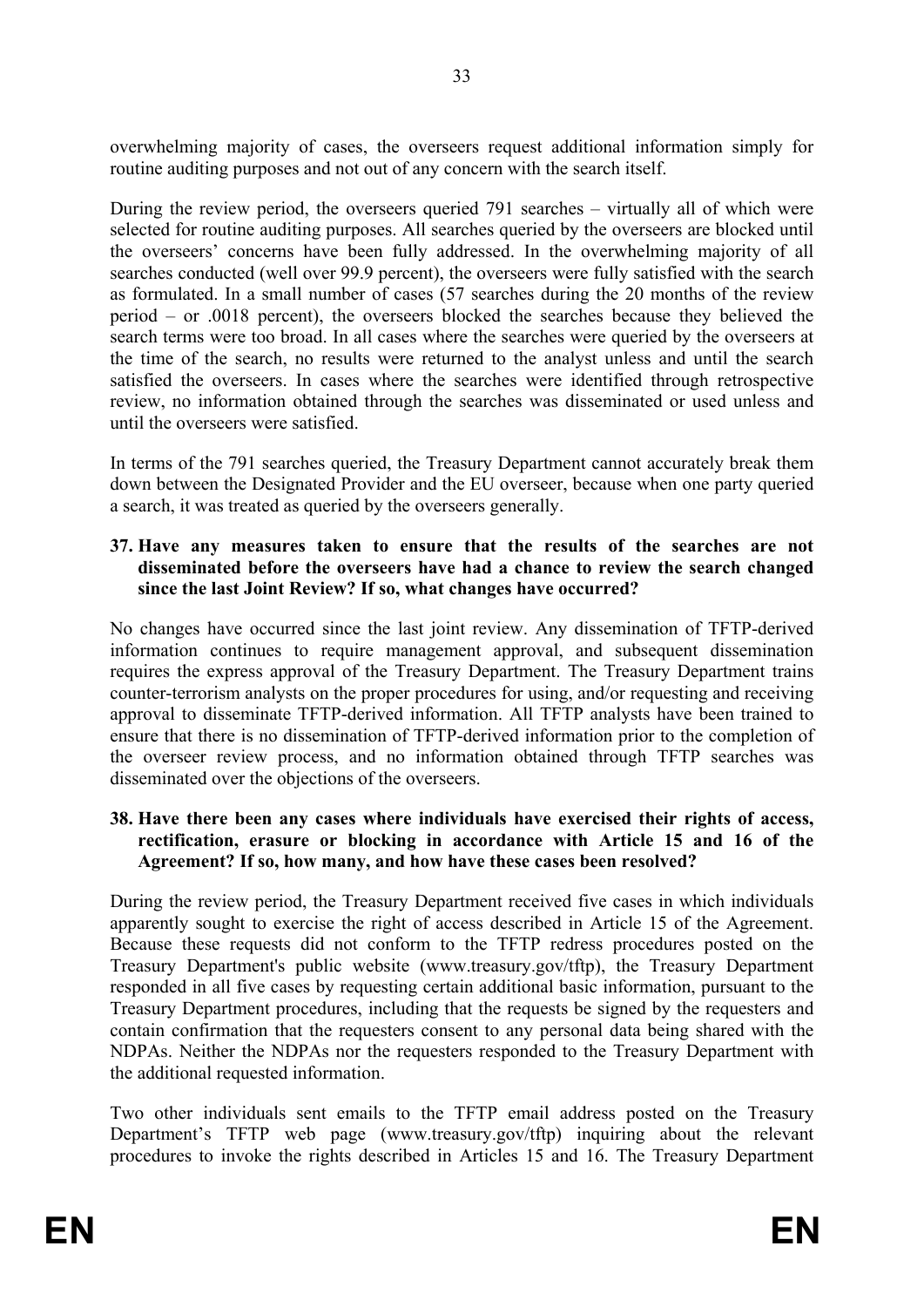responded via email outlining the relevant procedures and referring the individuals to EU and Treasury Department websites containing additional information on how to submit requests. Neither the individuals nor the relevant NDPA submitted an Article 15 or 16 request. The Treasury Department also received emails from an EU NDPA inquiring about possible cost to the requester for an Article 15 or 16 request, and the Treasury Department responded.

**39. Have there been any cases where you have become aware that data received or transmitted pursuant to the Agreement were not accurate? If so, what measures have been taken to prevent and discontinue erroneous reliance on such data, including but not limited to supplementation, deletion or correction (Article 17(1))?**

The Treasury Department is not aware of any instance in which data received or transmitted pursuant to the Agreement were inaccurate.

**40. Were any notifications regarding inaccuracy or unreliability of transmitted information made by either of the Parties as set out in Article 17(2) of the Agreement? If so, please elaborate.**

N<sub>o</sub>

**41. Were any notifications and consultations regarding redress made by either of the Parties as set out in Article 18(1) of the Agreement? If so, please elaborate.**

No.

**42. Have there been any cases where individuals have made use of the means of redress provided for under Article 18 of the Agreement? If so, how many, and how have these cases been resolved?**

The Treasury Department is not aware of any such cases other than those described in response to Question 38, above.

*If possible and where relevant, please make available documentation related to the measures and procedures put in place for the various safeguards under the agreement, especially those mentioned in Articles 4, 5, 6, 7, 12, 15 and 16.*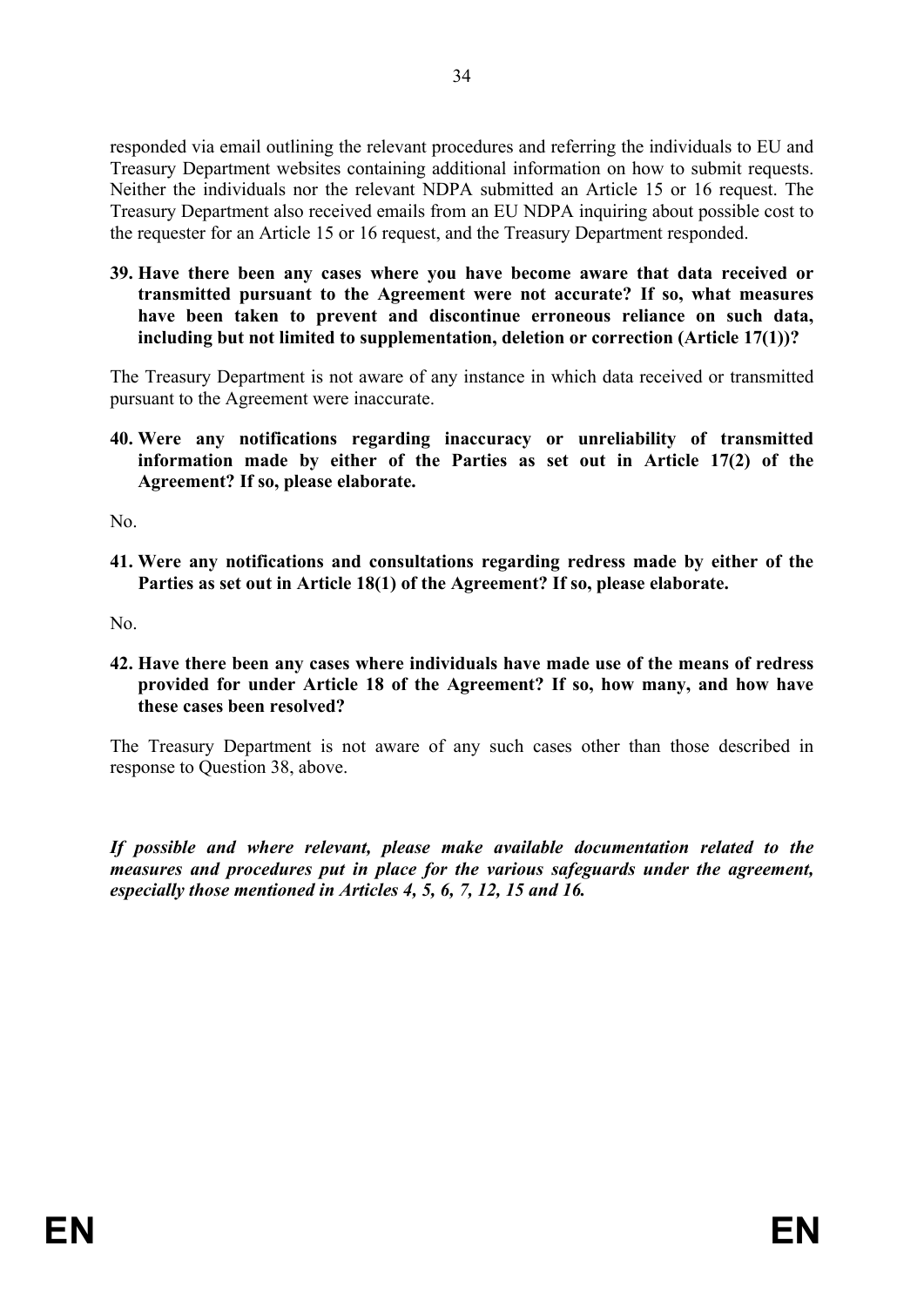## **ANNEX III[10](#page-36-0)**

#### **EUROPOL STATISTICAL INFORMATION REGARDING ARTICLES 4, 9 AND 10 OF THE AGREEMENT**

#### **A. Summary of statistics for Article 4 requests under the TFTP Agreement:**

| <b>Period</b> | 01 August 2010 - 27 September 2012 |                 |                |                                                |                                           |  |  |  |
|---------------|------------------------------------|-----------------|----------------|------------------------------------------------|-------------------------------------------|--|--|--|
|               | Article 4 request                  |                 |                | Request for supplemental information and reply |                                           |  |  |  |
| <b>Month</b>  | Date of receipt                    | Number of pages | Yes/No         | Date of request                                | Date of reply                             |  |  |  |
| Aug- $10$     | 06/08/2010                         | 51              | Yes            | 06/08/2010                                     | 09/08/2010                                |  |  |  |
| $Sep-10$      | 08/09/2010                         | 51              | N <sub>o</sub> | $\frac{\ }{2}$ /–                              | $\frac{\ }{2}\sqrt{\ }$                   |  |  |  |
| Oct- $10$     | 05/10/2010                         | 53              | Yes            | 06/10/2010                                     | 08/10/2010                                |  |  |  |
| $Nov-10$      | 02/11/2010                         | 55              | Yes            | 03/11/2010                                     | 03/11/2010                                |  |  |  |
| $Dec-10$      | 22/12/2010                         | 58              | No             | $\frac{\ }{2}\sqrt{\ }$                        | $_-/-$                                    |  |  |  |
| $Jan-11$      | 07/01/2011                         | 58              | No             | $-/-$                                          | $-/-$                                     |  |  |  |
| $Feb-11$      | 14/02/2011                         | 58              | Yes            | 15/02/2011                                     | 17/02/2011                                |  |  |  |
| $Mar-11$      | 09/03/2011                         | 63              | Yes            | 09/03/2011                                     | 22/03/2011                                |  |  |  |
| Apr-11        | 07/04/2011                         | 66              | No             | $-/-$                                          | $-/-$                                     |  |  |  |
| $May-11$      | 04/05/2011                         | 69              | No             | $-/-$                                          | $-/-$                                     |  |  |  |
| $Jun-11$      | 09/06/2011                         | 69              | Yes            | 10/06/2011                                     | 17/06/2011                                |  |  |  |
| Jul-11 $(1)$  | 15/07/2011                         | 77              | No             | $\frac{\ }{2}\sqrt{\ }$                        | $-/-$                                     |  |  |  |
| Jul-11 $(2)$  | 26/07/2011                         | 12              | No             | $-/-$                                          | $\frac{1}{2}$                             |  |  |  |
| Aug- $11$     | 02/08/2011                         | 79              | No             | $\frac{1}{2}$                                  | $\frac{\ }{2}$ / $\frac{1}{2}$            |  |  |  |
| $Sep-11$      | 08/09/2011                         | 80              | No             | $-/-$                                          | $_-/-$                                    |  |  |  |
| Oct-11        | 14/10/2011                         | 82              | No             | $_-/-$                                         | $_-/-$                                    |  |  |  |
| $Nov-11$      | 16/11/2011                         | 81              | No             | $-/-$                                          | $_-/-$                                    |  |  |  |
| Dec-11        | 12/12/2011                         | 81              | No             | $_-/-$                                         | $\frac{\ }{2}\sqrt{\ }$                   |  |  |  |
| $Jan-12$      | 09/01/2012                         | 82              | No             | $_-/-$                                         | $_-/-$                                    |  |  |  |
| Feb-12        | 10/02/2012                         | 83              | No             | $-/-$                                          | $_-/-$                                    |  |  |  |
| $Mar-12$      | 08/03/2012                         | 81              | No             | $_-/-$                                         | $_-/-$                                    |  |  |  |
| Apr-12        | 11/04/2012                         | 83              | No             | $-/-$                                          | $_-/-$                                    |  |  |  |
| $May-12$      | 10/05/2012                         | 94              | No             | $-/-$                                          | $-/-$                                     |  |  |  |
| $Jun-12$      | 06/06/2012                         | 96              | No             | $\frac{\ }{2}$ /–                              | $_-/-$                                    |  |  |  |
| $Jul-12$      | 12/07/2012                         | 99              | No             | $\frac{\ }{2}\sqrt{\ }$                        | $\frac{\ }{2}\sqrt{\ }$                   |  |  |  |
| Aug-12        | 08/08/2012                         | 100             | No             | $-/-$                                          | $\mathord{\text{--}}/\mathord{\text{--}}$ |  |  |  |
| Sep-12        | 12/09/2012                         | 104             | No             | $-/-$                                          | $_-/-$                                    |  |  |  |
|               |                                    | 73              |                |                                                |                                           |  |  |  |
|               |                                    | Average         |                |                                                |                                           |  |  |  |
|               |                                    | (rounded)       |                |                                                |                                           |  |  |  |

<span id="page-36-0"></span><sup>10</sup> It is important to note that this annex (and the statistical information provided therein) covers the whole period since the entry into force of the agreement on 1.8.2010.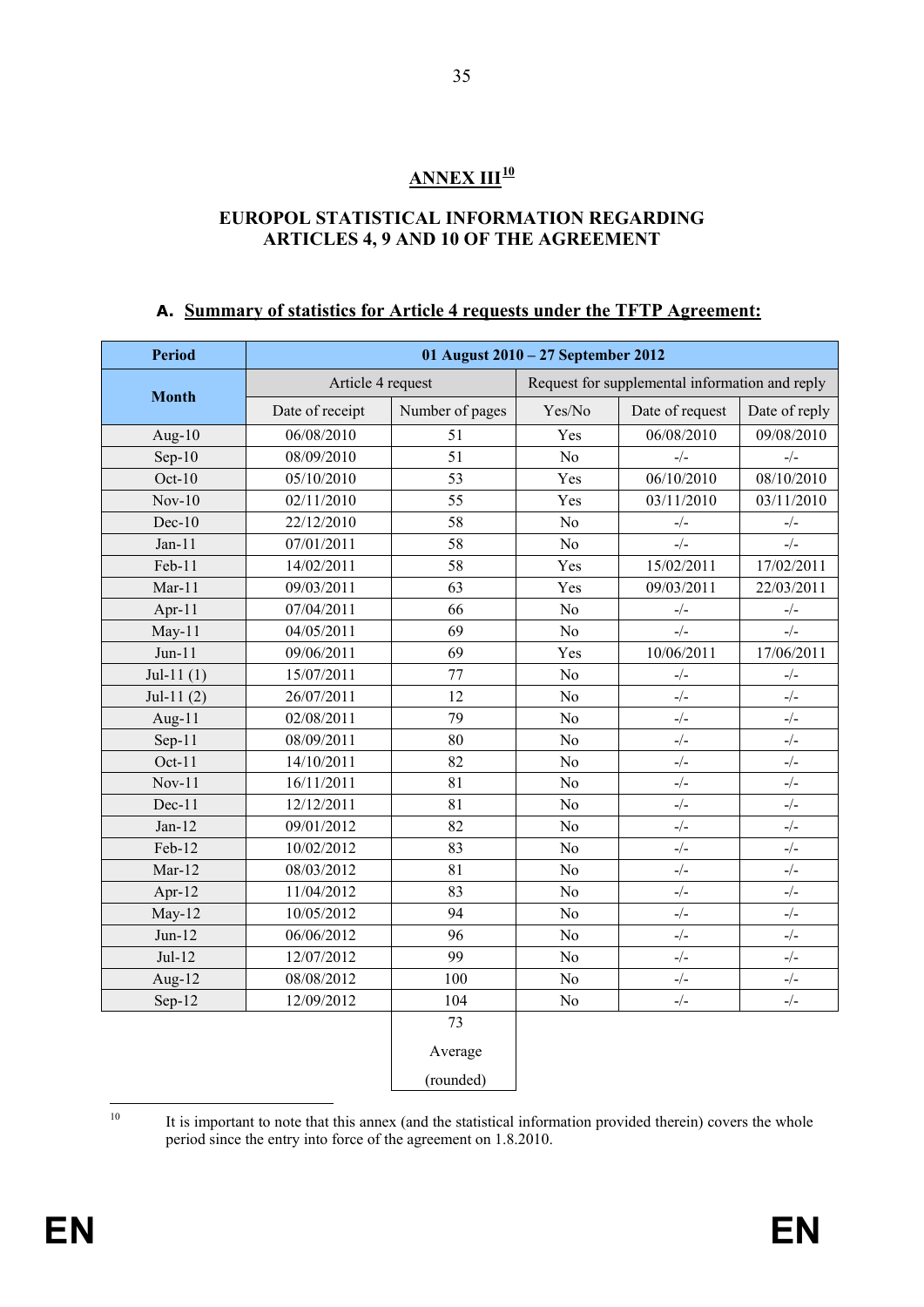| <b>Period</b> | 01 August 2010 - 27 September 2012 |              |                                                                   |  |  |  |
|---------------|------------------------------------|--------------|-------------------------------------------------------------------|--|--|--|
|               | Communication with the             |              | Total set of verification documentation                           |  |  |  |
| <b>Month</b>  | Designated Provider                |              | (including DPO advice,                                            |  |  |  |
|               |                                    |              | verification decision)                                            |  |  |  |
|               | Delay notification <sup>11</sup>   | Verification | Number of pages                                                   |  |  |  |
| Aug- $10$     | 06/08/2010                         | 10/08/2010   | 66                                                                |  |  |  |
| $Sep-10$      | 10/09/2010                         | 14/09/2010   | 61                                                                |  |  |  |
| $Oct-10$      | 07/10/2010                         | 08/10/2010   | 65                                                                |  |  |  |
| $Nov-10$      | $-/-$                              | 04/11/2010   | 61                                                                |  |  |  |
| $Dec-10$      | $-/-$                              | 23/12/2010   | 64                                                                |  |  |  |
| $Jan-11$      | 07/01/2011                         | 10/01/2011   | 64                                                                |  |  |  |
| Feb-11        | 16/02/2011                         | 17/02/2011   | 74                                                                |  |  |  |
| $Mar-11$      | 11/03/2011                         | 25/03/2011   | 86                                                                |  |  |  |
| Apr- $11$     | $-/-$                              | 08/04/2011   | 78                                                                |  |  |  |
| $Ma-11$       | $-/-$                              | 05/05/2011   | 79                                                                |  |  |  |
| Jun-11        | 09/06/2011                         | 17/06/2011   | 83                                                                |  |  |  |
| Jul-11 $(1)$  | 15/07/2011                         | 19/07/2011   | 86                                                                |  |  |  |
| Jul-11 $(2)$  | $-/-$                              | 27/07/2011   | 17                                                                |  |  |  |
|               | Communication with the             |              | Total set of verification documentation<br>(including DPO advice, |  |  |  |
| <b>Month</b>  | Designated Provider                |              | verification decision)                                            |  |  |  |
|               | Delay notification                 | Verification | Number of pages                                                   |  |  |  |
| Aug-11        | $-/-$                              | 02/08/2011   | 84                                                                |  |  |  |
| $Sep-11$      | 09/09/2011                         | 12/09/2011   | 87                                                                |  |  |  |
| $Oct-11$      | 14/10/2011                         | 18/10/2011   | 89                                                                |  |  |  |
| $Nov-11$      | $\overline{a}$                     | 17/11/2011   | 89                                                                |  |  |  |
| Dec-11        | $\overline{\phantom{0}}$           | 12/12/2011   | 89                                                                |  |  |  |
| $Jan-12$      |                                    | 10/01/2012   | 90                                                                |  |  |  |
| Feb-12        | 13/02/2012                         | 17/02/2012   | 92                                                                |  |  |  |
| $Mar-12$      | 09/03/2012                         | 16/03/2012   | 92                                                                |  |  |  |
| Apr-12        |                                    | 13/04/2012   | 91                                                                |  |  |  |
| $May-12$      | -                                  | 11/05/2012   | 103                                                               |  |  |  |
| $Jun-12$      | $\qquad \qquad \blacksquare$       | 08/06/2012   | 104                                                               |  |  |  |
| $Jul-12$      | -                                  | 13/07/2012   | 108                                                               |  |  |  |
| Aug- $12$     | $\overline{\phantom{0}}$           | 10/08/2012   | 110                                                               |  |  |  |
| $Sep-12$      | $\qquad \qquad \blacksquare$       | 13/09/2012   | 112                                                               |  |  |  |
|               |                                    |              | 82                                                                |  |  |  |
|               |                                    |              | Average (rounded)                                                 |  |  |  |

## **B. Overview regarding verification communication and total set of documentation:**

<span id="page-37-0"></span><sup>11</sup> A notification of delay is issued by Europol to the concerned parties when the verification process is expected to take longer than 48 hours of working days.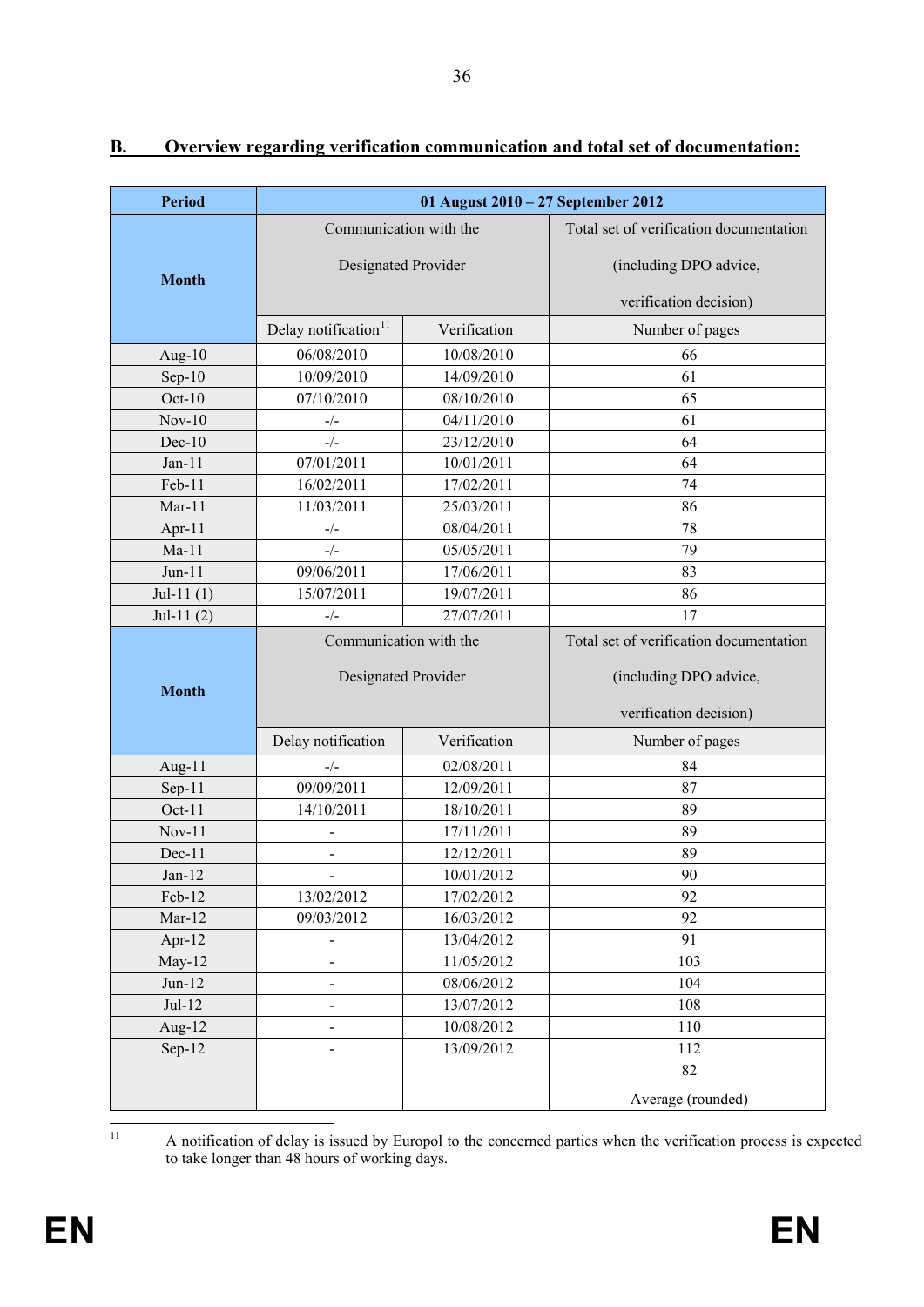## **C. Summary of monthly figures (as per 27 September 2012)**

2010:

| Month                | 08   | 09   | 10   | 11   | 12   |
|----------------------|------|------|------|------|------|
|                      | 2010 | 2010 | 2010 | 2010 | 2010 |
| Article 4            |      |      |      |      |      |
| Article $9^{12}$     |      |      |      |      |      |
| Article<br>$10^{13}$ |      |      |      |      |      |

2011:

|            | 01   | 02   | 03             | 04   | 05   | 06   | 07   | 08   | 09   | 10   |      | 12   |
|------------|------|------|----------------|------|------|------|------|------|------|------|------|------|
| Month      | 2011 | 2011 | 2011           | 2011 | 2011 | 2011 | 2011 | 2011 | 2011 | 2011 | 2011 | 2011 |
| Article 4  |      |      |                |      |      |      | ◠    |      |      |      |      |      |
| Article 9  |      |      |                |      |      |      |      |      |      |      |      |      |
| Article 10 | 4    |      | $\overline{0}$ | O    |      |      |      |      |      |      |      |      |

2012:

| Month         | 01   | 02   | 03   | 04   | 05   | 06   | 07   | 08   | 09   |
|---------------|------|------|------|------|------|------|------|------|------|
|               | 2012 | 2012 | 2012 | 2012 | 2012 | 2012 | 2012 | 2012 | 2012 |
| Article       |      |      |      |      |      |      |      |      |      |
| Article       |      | O    | O    |      | 0    | 0    |      | 0    |      |
| Article<br>10 |      | 6    |      |      | 3    |      |      | 6    |      |

Overall:

| $08/2010 - 09/2012$ | Sum |
|---------------------|-----|
| Article 4           | 27  |
| Article 9           | 18  |
| Article 10          | 110 |

| $08/2010 - 09/2012$ | Sum | Breakdown Article 10 requests |    |  |  |
|---------------------|-----|-------------------------------|----|--|--|
| Article 4           |     | EU Member States              | 94 |  |  |
| Article 9           |     | Europol                       |    |  |  |
| Article 10          |     | Eurojust                      |    |  |  |

### **D. Summary of intelligence leads (as per 27 September 2012)**

| Article 9: Information spontaneously provided by the US |    |  |  |  |  |
|---------------------------------------------------------|----|--|--|--|--|
| Leads<br><b>Instances</b>                               |    |  |  |  |  |
| 18                                                      | 88 |  |  |  |  |
|                                                         |    |  |  |  |  |
| <b>Article 10: Requests and generated leads</b>         |    |  |  |  |  |
|                                                         |    |  |  |  |  |

<span id="page-38-0"></span>

<sup>&</sup>lt;sup>12</sup> The figures refer to the number of instances of information provided by the US authorities under Article 9, routed through Europol; the number of intelligence leads is shown in the graph under Section D below (bilateral information to EU MS is not included).

<span id="page-38-1"></span><sup>&</sup>lt;sup>13</sup> The figures refer to the number of instance of information requests under the Article 10, routed through Europol; the number of intelligence leads is shown in the graph under Section D below (bilateral information requests between EU MS and US are not included).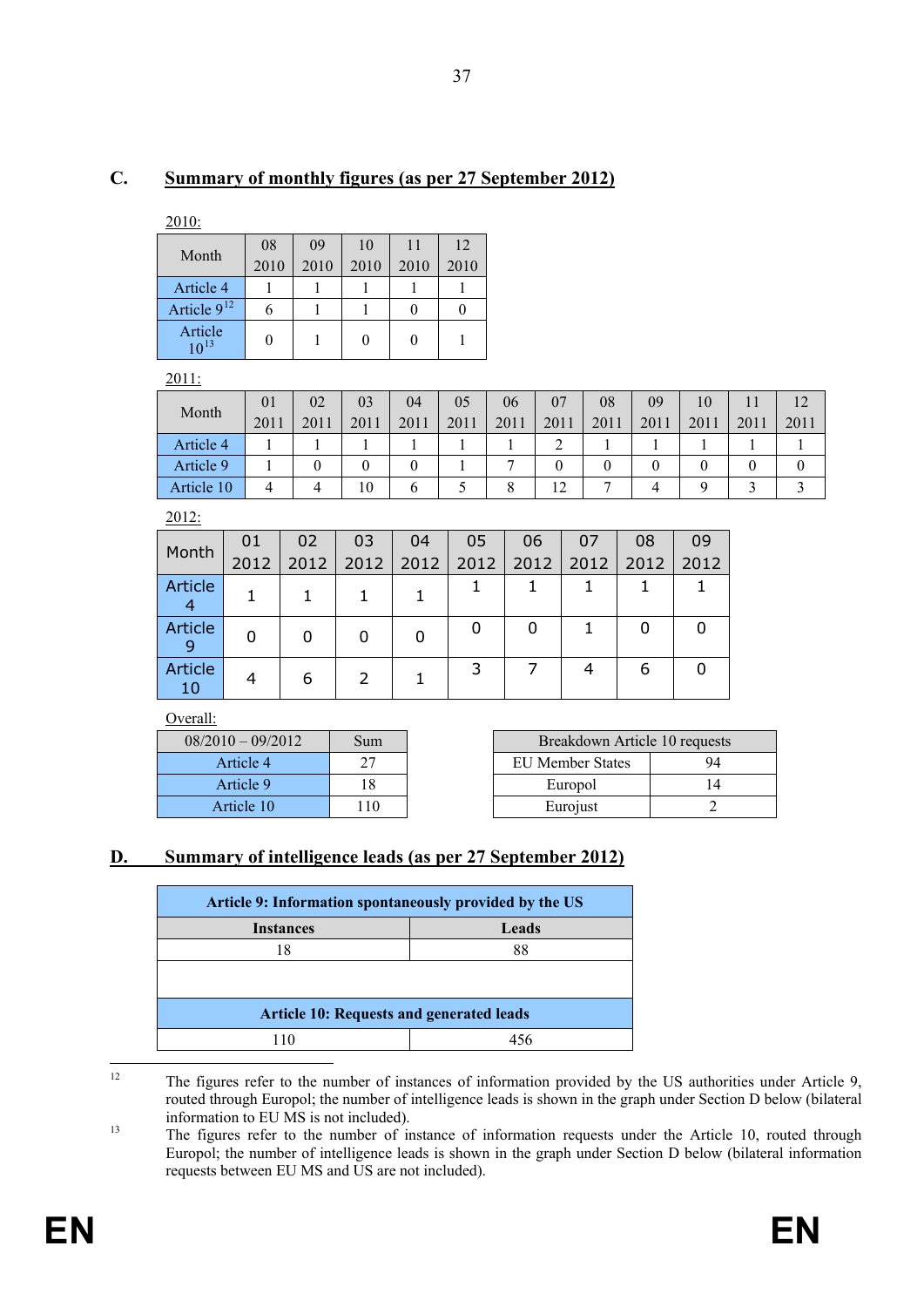#### **ANNEX IV**

#### **RECENT EXAMPLES OF CASES IN WHICH TFTP INFORMATION HAS BEEN USED FOR THE PREVENTION, INVESTIGATYION, DETECTION OR PROSECUTION OF TERRORISM OR ITS FINANCING**

#### **(AS OF OCTOBER 2012)**

Treasury's Terrorist Finance Tracking Program (TFTP) is a vital counter-terrorism tool that in its 11-year history has produced thousands of TFTP-derived leads to counter-terrorism authorities, including more than 2,000 TFTP reports (which may contain multiple TFTP leads) provided to European authorities and over 3,000 such reports shared globally. In addition to these reports, 606 TFTP leads have been provided to EU Member States and Europol during the period from 1 February 2011 through 30 September 2012. TFTP data provides key information including account numbers, names, addresses, transaction amounts, dates, branch locations, and sometimes even bills of lading that are of tremendous value for counter-terrorism analysts in identifying previously unknown terrorist operatives and financial supporters. The examples below highlight cases in which TFTP has provided key leads, as well as the ways in which TFTP-derived data have helped to identify the financial support networks behind leading terrorist organizations currently under investigation by U.S. and European authorities. The following are examples associated with five of the most concerning groups and are by no means an exhaustive list of groups for which TFTP has been used.

#### **Al-Qaida**

#### **Background/Context:**

Established by Usama Bin Ladin in 1988, and responsible for the September 11, 2001 attacks, Al-Qaida and Al-Qaida-affiliated groups have since 2002 conducted attacks worldwide, including in Europe, North Africa, South Asia, Southeast Asia, and the Middle East. On May 2, 2011, U.S. forces raided a compound in Abbottabad, Pakistan, resulting in the death of Bin Ladin. Despite Bin Ladin's death and other significant leadership losses, Al-Qaida remains a cohesive organization and has advanced several unsuccessful Western plots in the past two years, including against the United States and Europe.

Since the attacks of September 11, 2001, the TFTP has been used to identify and investigate individuals and organizations suspected of providing financial support to Al-Qaida. These investigations have resulted in thousands of TFTP-derived leads identifying the names, locations, phone numbers, and accounts of previously unknown Al-Qaida operatives and supporters. Much of this information has been passed to counter-terrorism authorities around the world to further their investigations.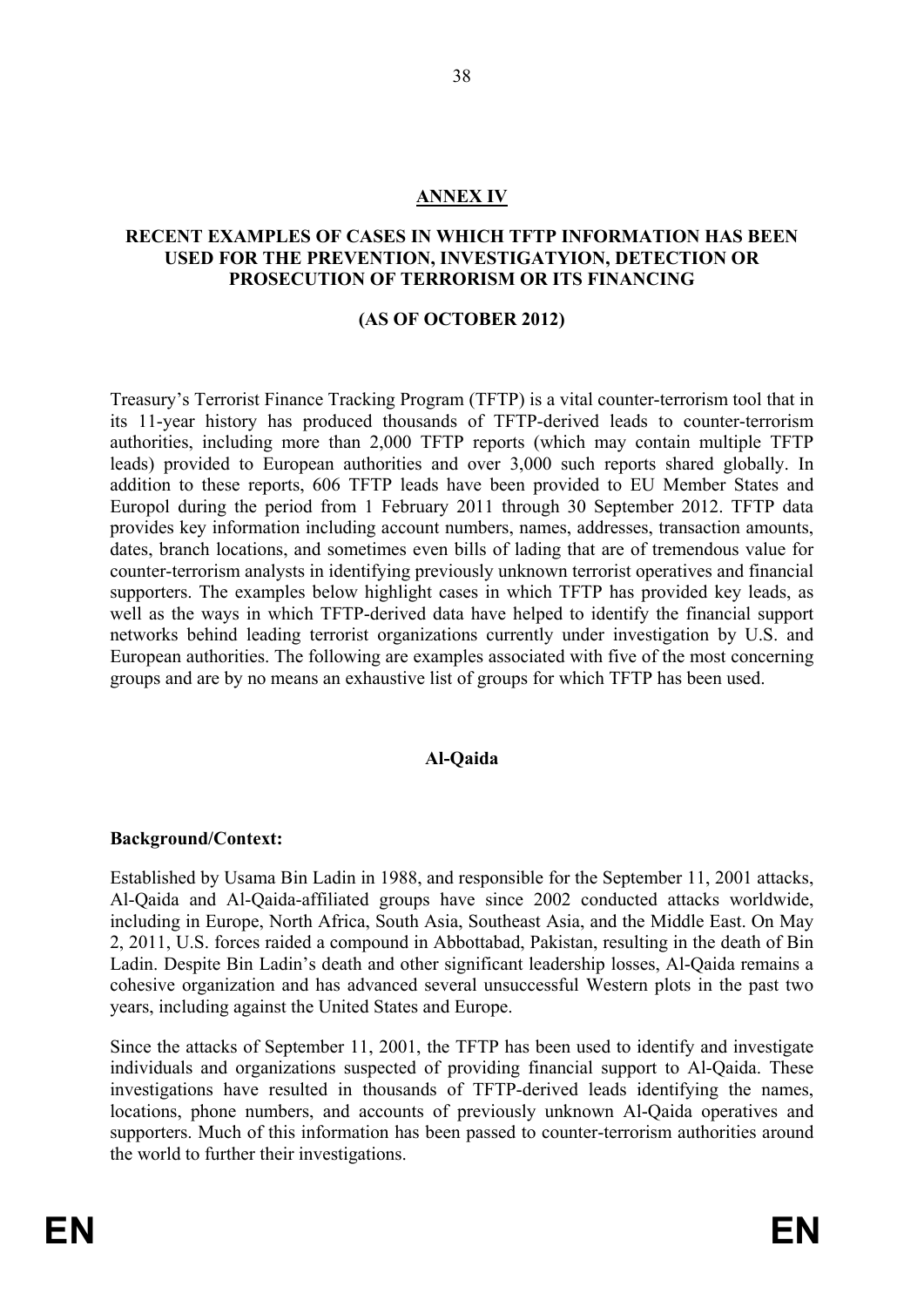### **Recent TFTP Case Examples:**

TFTP-derived information was used in the investigation of Al-Qaida facilitator Adel Radi al-Harbi, contributing to his eventual designation in October 2012 by the Treasury Department as a specially designated global terrorist (SDGT) pursuant to Executive Order 13224, which blocks the property and prohibits transactions with persons who commit, threaten to commit, or support terrorism. Al-Harbi is the deputy commander of Al-Qaida's Iran-based facilitation network. He continues to facilitate travel for extremists, raise funds for attacks, as well as provide technical support for Al-Qaida's internet presence. Under the State Department's Rewards for Justice Program, the U.S. Government is offering 5 million U.S. dollars for information leading to the location of al-Harbi. He is also on the Saudi Arabian Ministry of Interior's Most Wanted List.

TFTP-derived information was used in the investigation of Al-Qaida operative Abd al-Raham Ould Muhammad al-Husayn Ould Muhammad Salim, contributing to his eventual designation in September 2011 as a SDGT by the Treasury Department under Executive Order 13224. Salim was arrested in Pakistan in September 2011. Salim helped form the merger between Al-Qaida and Al-Qaida in the Islamic Maghreb (AQIM) and served as Al-Qaida's external operations chief until his arrest. In early 2010, Usama Bin Ladin personally dedicated a large sum of money to Salim to develop a plan to destroy Europe's economy. In mid-2010, Salim was recruiting operatives for a European plot.

Also, TFTP-derived information was used in the investigation of a European Union citizen and Al-Qaida recruiter, who lived most of his adult life in Germany until his recent arrest in Pakistan. He was a known associate of European extremists and was identified as the recruiter for a foiled European plot that involved gun seizures in major European cities.

### **Al-Qaida in the Lands of the Islamic Maghreb (AQIM)**

#### **Background/Context:**

AQIM is an Algeria-based terrorist group. AQIM operates primarily in northern coastal areas of Algeria and in parts of the desert regions of southern Algeria and northern Mali. Its principal sources of funding include extortion, kidnapping, donations, and narcotics trafficking. AQIM officially joined Al-Qaida in September 2006. AQIM subsequently expanded its aims from overthrow of the Algerian government to attacking Western targets, and executed several conventional terrorist attacks against such targets between late 2006 and early 2008. The group added the use of suicide bombings in April 2007, with attacks against government ministry and police buildings in Algiers that killed more than 30 people. AQIM leader Abdelmalek Droukdal announced in May 2007 that suicide bombings were going to become the group's main tactic. The group claimed responsibility for a suicide truck bomb attack that killed at least eight soldiers in Algeria on July 11, 2007, the opening day of the All-Africa Games. AQIM continues to target Westerners and has successfully kidnapped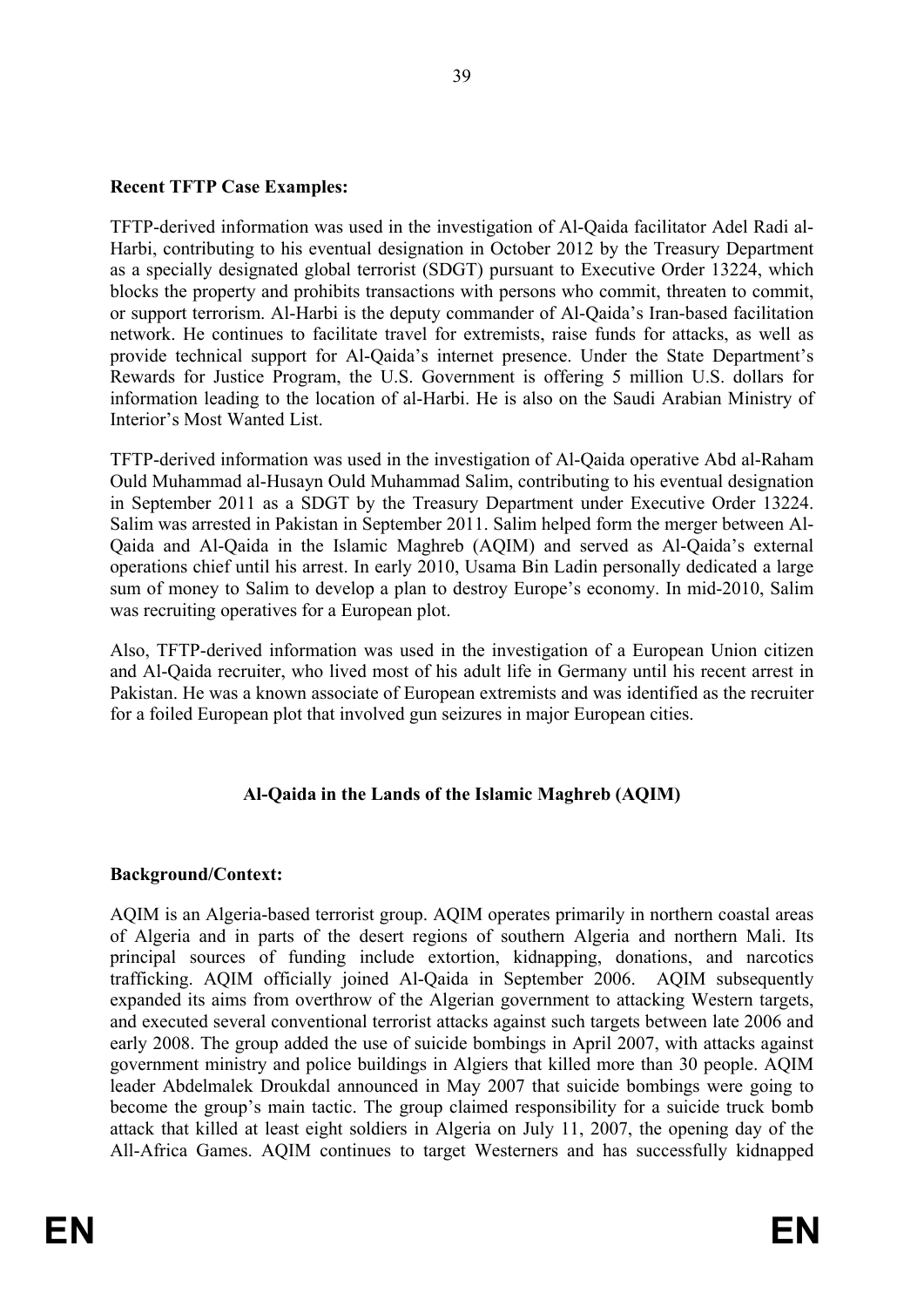numerous Westerners for ransom, a tactic that predates its merger with Al-Qaida. In May 2009, AQIM announced it killed a British hostage after months of failed negotiations. In June of the same year, the group publicly claimed responsibility for killing U.S. citizen Christopher Leggett in Mauritania because of his missionary activities. In 2010, multinational counterterrorism efforts – including a joint French-Mauritanian raid in July against an AQIM camp – resulted in the deaths of some AQIM members and possibly disrupted some AQIM activity. In 2011, however, AQIM killed two French hostages during an attempted rescue operation. AQIM continues to hold four French hostages, demanding at least 90 million euros for their release. AQIM also is still holding an Italian tourist kidnapped in Algeria.

The TFTP has been used to identify and investigate individuals and organizations suspected of providing financial and other support to AQIM.

### **Recent TFTP Case Examples:**

TFTP-derived information was used in the investigation of Nabil Abu Olkoma, deputy commander of AQIM's Tareq ibn Ziyad Brigade. Olkoma was killed in a car crash in September 2012.

TFTP-derived information was used in the investigation of an AQIM senior leader. The AQIM leader was recently arrested in Algeria while travelling to meet with other AQIM sections. When caught, he had weapons, ammunition, and other documents.

TFTP-derived information was used in the investigation of Kamil Bouihane, AQIM communications chief. Bouihane was killed in a raid in Algeria in February 2011. He was involved in planning suicide bombings in Algeria, including the 2007 bombing of a UN office in Algiers.

### **Al-Qaida in the Arabian Peninsula (AQAP)**

#### **Background/Context:**

Yemen-based AQAP emerged in January 2009 following an announcement that Yemeni and Saudi terrorists were unifying under a common banner, signaling the group's intent to serve as a hub for regional terrorism in Yemen and Saudi Arabia. AQAP is based primarily in the tribal areas outside of Sanaa, which for the most part remain largely outside the control of the Yemeni Government. The group has targeted local, U.S., and Western interests in the Arabian Peninsula, but is now pursuing a global strategy. AQAP's predecessor, Al-Qaida in Yemen (AQY) was founded in February 2006 by 23 Al-Qaida members who had escaped from Yemeni prison. In September 2006, AQY operatives conducted near-simultaneous suicide attacks against Yemeni oil facilities, and, in early 2008, AQY carried out small-arms attacks on foreign tourists and a series of mortar attacks against the U.S. and Italian Embassies in Sanaa, the Presidential Compound, and Yemeni military complexes. In September 2008, the group targeted the U.S. Embassy in Sanaa using two vehicle bombs, killing 19 people, including six terrorists. Since unifying as AQAP in 2009, the group has orchestrated high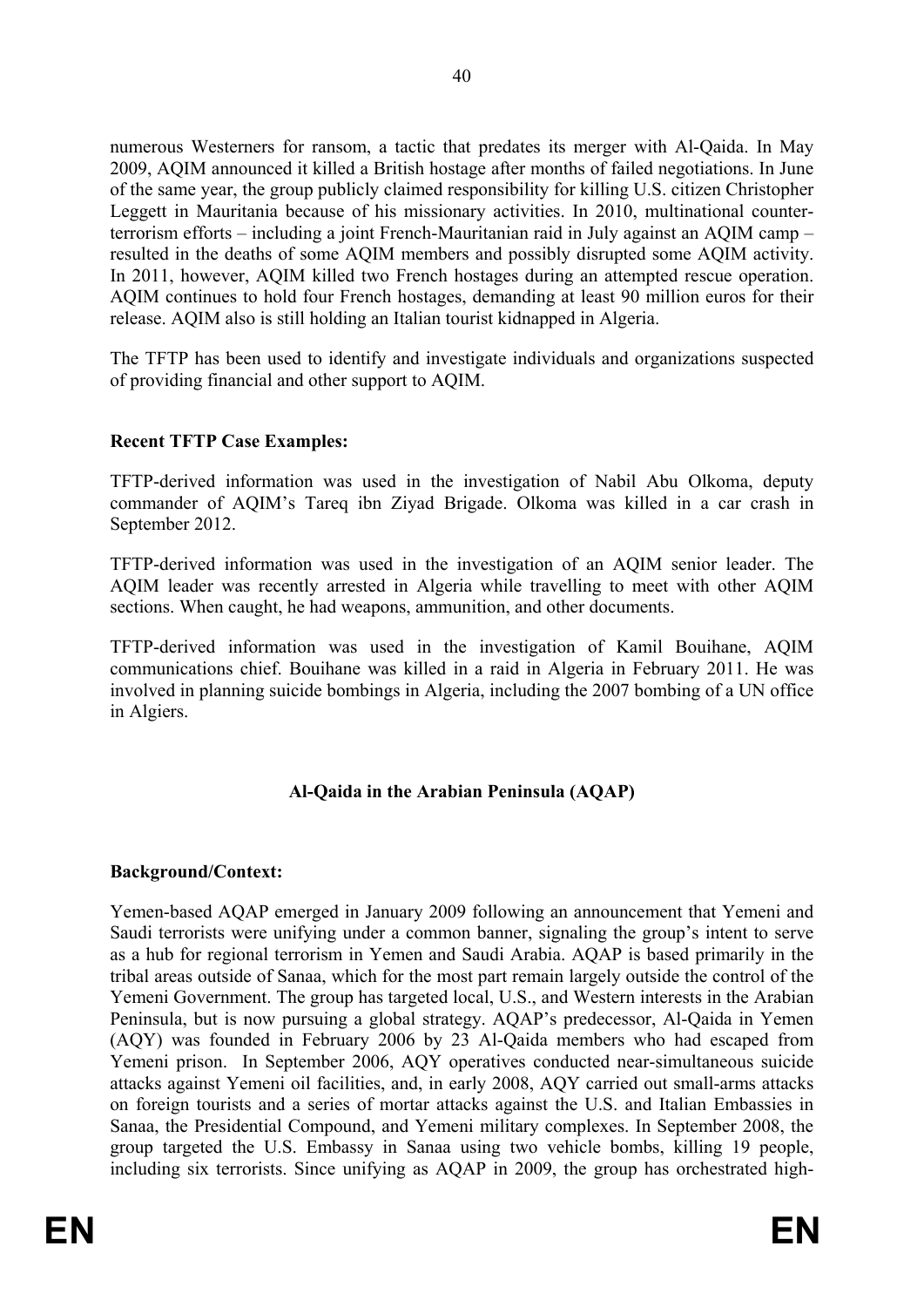profile terrorist attacks and expanded its activities outside of Yemen, most notably including the attack by Nigerian-born Umar Farouk Abdulmutallab, who attempted to detonate an explosive device aboard a Northwest Airlines flight on December 25, 2009 – the first attack inside the United States by an Al-Qaida affiliate since September 11, 2001. That was followed by an attempted attack in which explosive-laden packages were sent to the United States on October 27, 2010. Most recently, AQAP was responsible for the foiled bomb plot that was timed for the anniversary of Usama Bin Ladin's death, May 2, 2012. In this plot, a suicide bomber wearing a more sophisticated version of Abdulmutallab's 2009 bomb was targeting an airliner bound for the United States.

The TFTP has been used to identify and investigate individuals and organizations suspected of providing financial and other support to AQAP.

#### **Recent TFTP Case Examples:**

TFTP-derived information was used in the investigation of suspected AQAP facilitators. Research revealed a bank account in the Middle East belonging to a possible AQAP associate. The resulting TFTP-derived information helped investigators better map and target AQAP's financial network.

TFTP-derived information was used in the investigation of an AQAP operative who was recently arrested in the UK on a U.S. extradition warrant. The individual was arrested for receiving military training in Yemen, as well as providing material support to AQAP. If convicted on all charges, this individual would face a maximum sentence of life in prison.

TFTP-derived information is continuing to be used in the investigation of an AQAP operative and suspected operations commander. This operative has been involved in raising funds for AQAP operations, as well as stockpiling weapons for future attacks.

#### **Al-Shabaab**

#### **Background/Context:**

The Harakat Shabaab al-Mujahidin (al-Shabaab) was the militant wing of the Somali Council of Islamic Courts that took over most of southern Somalia in the second half of 2006. Although the Somali government and Ethiopian forces defeated the group in a two-week war between December 2006 and January 2007, al-Shabaab – a clan-based insurgent and terrorist group – has continued its violent insurgency in southern and central Somalia. The group has exerted temporary and, at times, sustained control over strategic locations in southern and central Somalia by recruiting, sometimes forcibly, regional sub-clans and their militias. Al-Shabaab's senior leadership is affiliated with Al-Qaida, and certain extremists aligned with al-Shabaab are believed to have trained and fought in Afghanistan. Al-Shabaab has issued statements praising Usama Bin Ladin and linking Somalia to Al-Qaida's global jihad operations. The group has claimed responsibility for many bombings – including various types of suicide attacks – in Mogadishu and in central and northern Somalia, typically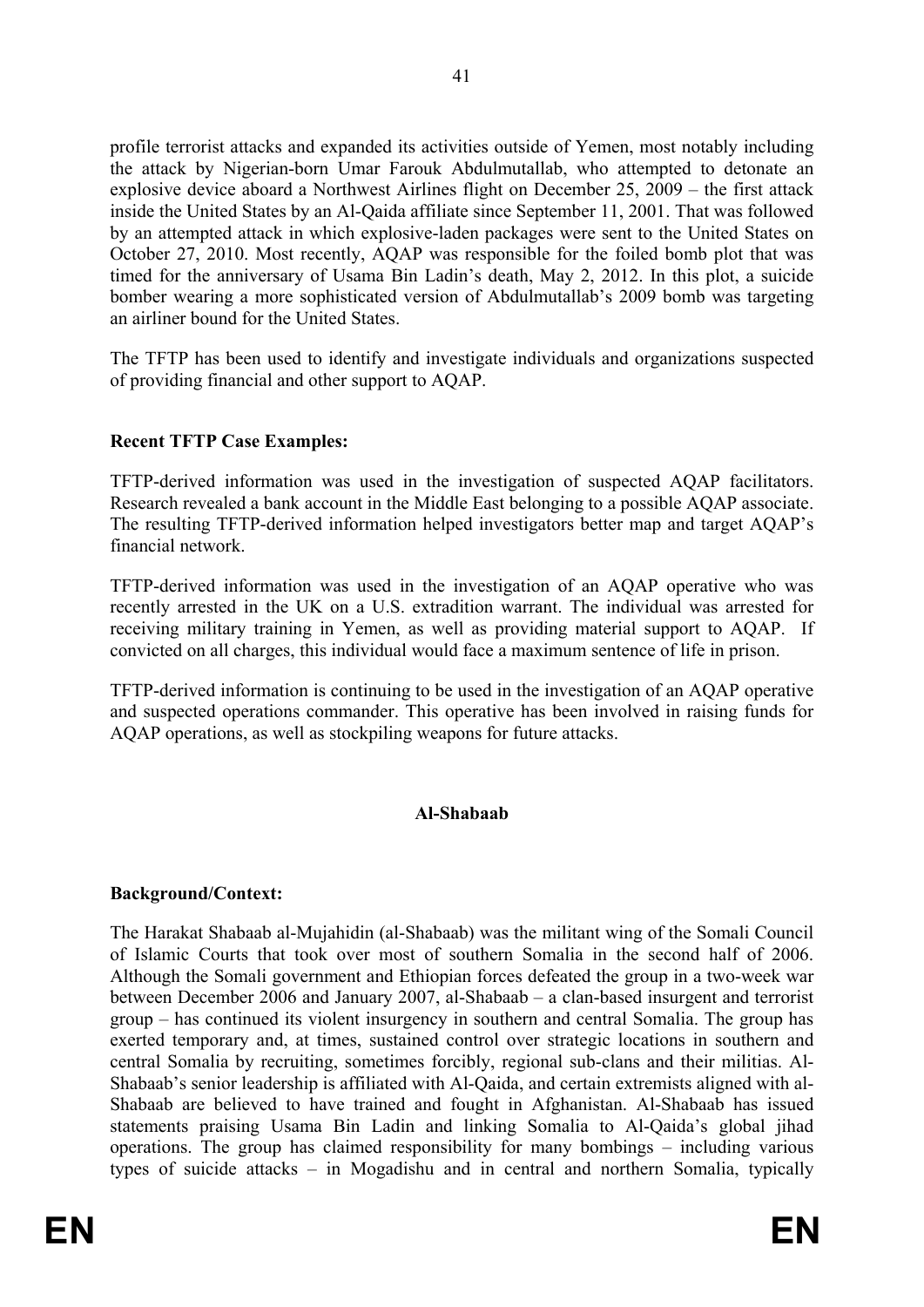targeting Somali Government officials and perceived allies. Al-Shabaab also is responsible for the assassination of Somali peace activists, international aid workers, numerous civil society figures, and journalists. The group gained additional notoriety by blocking the delivery of aid from some Western relief agencies during a 2011 famine that has killed tens of thousands and still threatens millions of Somalis. Al‑Shabaab was listed for targeted sanctions in April 2010 by the United Nations Security Council Committee established pursuant to resolutions 751 (1992) and 1907 (2009) concerning Somalia and Eritrea. The Committee listed al-Shabaab for being an entity engaged in acts that directly or indirectly threaten the peace, security, or stability of Somalia. The European Union similarly listed al-Shabaab on September 26, 2011. The U.S. Government has also designated al-Shabaab under its counter-terrorism authorities, including as a SDGT under Executive Order 13224. Al-Shabaab is also listed on the Annex to Executive Order 13536, which targets, among other things, threats to the peace, security, and stability of Somalia.

The TFTP has been used to identify and investigate individuals and organizations suspected of providing financial and other support to al-Shabaab.

### **Recent TFTP Case Examples:**

TFTP-derived information provided information related to al-Shabaab members in Europe. Research revealed the European bank accounts and addresses of three al-Shabaab associates from late-2011 to mid-2012.

TFTP-derived information was used in the investigation of an al-Shabaab operative who was involved in the double suicide attack in Uganda that killed 74 people watching a World Cup match. This individual has been arrested and is awaiting trial.

TFTP-derived information was used in the investigation of al-Shabaab facilitator Abu Faris, who was designated in July 2012 pursuant to Executive Order 13536 for contributing to the conflict in Somalia. In particular, since 2007, Faris has facilitated travel for foreign fighters as well as provided financial assistance for foreign fighters in Somalia.

#### **The Islamic Jihad Union (IJU)**

#### **Background/Context:**

The IJU is an extremist organization that splintered from the Islamic Movement of Uzbekistan in the early 2000s. The IJU first conducted attacks in April 2004, killing approximately 47 people and marking the first use of suicide bombers in Central Asia. In July 2004, the group struck again, with near-simultaneous suicide bombings of the U.S. and Israeli Embassies and the Uzbekistani Prosecutor General's office in Tashkent. The IJU stated that the attacks were committed in support of IJU's Palestinian, Iraqi, and Afghan brothers in the global insurgency. In September 2007, German authorities detained three IJU operatives, disrupting an IJU plot against unidentified U.S. or Western facilities in Germany. The operatives